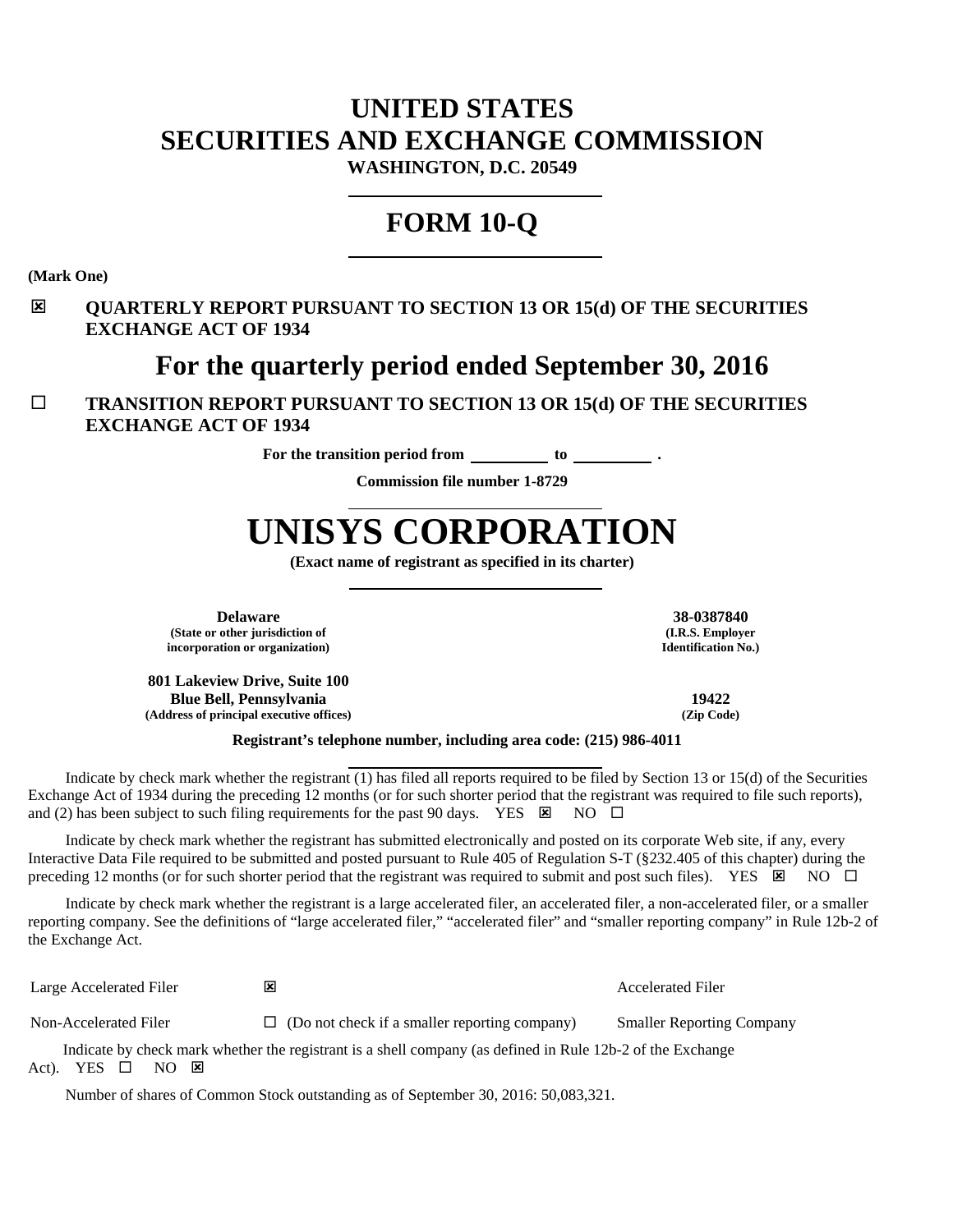#### **Part I - FINANCIAL INFORMATION**

**Item 1. Financial Statements.**

### **UNISYS CORPORATION CONSOLIDATED BALANCE SHEETS (Unaudited)**

|                                                                | (Millions) |                    |                           |                   |        |
|----------------------------------------------------------------|------------|--------------------|---------------------------|-------------------|--------|
|                                                                |            | September 30, 2016 |                           | December 31, 2015 |        |
| <b>Assets</b>                                                  |            |                    |                           |                   |        |
| Current assets                                                 |            |                    |                           |                   |        |
| Cash and cash equivalents                                      | $\$\,$     | 442.7              | $\boldsymbol{\mathsf{S}}$ | 365.2             |        |
| Accounts and notes receivable, net                             |            | 532.5              |                           | 581.6             |        |
| Inventories:                                                   |            |                    |                           |                   |        |
| Parts and finished equipment                                   |            | 25.3               |                           | 20.9              |        |
| Work in process and materials                                  |            | 14.2               |                           | 22.9              |        |
| Prepaid expenses and other current assets                      |            | 119.0              |                           | 120.9             | ∗      |
| Total                                                          |            | 1,133.7            |                           | 1,111.5           | $\ast$ |
| Properties                                                     |            | 889.2              |                           | 876.6             |        |
| Less-Accumulated depreciation and amortization                 |            | 746.2              |                           | 722.8             |        |
| Properties, net                                                |            | 143.0              |                           | 153.8             |        |
| Outsourcing assets, net                                        |            | 183.0              |                           | 182.0             |        |
| Marketable software, net                                       |            | 137.7              |                           | 138.5             |        |
| Prepaid postretirement assets                                  |            | 79.3               |                           | 45.1              |        |
| Deferred income taxes                                          |            | 117.5              |                           | 127.4             | $\ast$ |
| Goodwill                                                       |            | 180.1              |                           | 177.4             |        |
| Other long-term assets                                         |            | 201.8              |                           | 194.3             | $\ast$ |
| Total                                                          | \$         | 2,176.1            | \$                        | 2,130.0           | $\ast$ |
| Liabilities and deficit                                        |            |                    |                           |                   |        |
| <b>Current liabilities</b>                                     |            |                    |                           |                   |        |
| Notes payable                                                  | \$         |                    | \$                        | 65.8              |        |
| Current maturities of long-term-debt                           |            | 220.4              |                           | 11.0              |        |
| Accounts payable                                               |            | 175.5              |                           | 219.3             |        |
| Deferred revenue                                               |            | 318.9              |                           | 335.1             |        |
| Other accrued liabilities                                      |            | 353.1              |                           | 329.9             | $\ast$ |
| Total                                                          |            | 1,067.9            |                           | 961.1             | $\ast$ |
| Long-term debt                                                 |            | 201.2              |                           | 233.7             | $\ast$ |
| Long-term postretirement liabilities                           |            | 1,943.9            |                           | 2,111.3           |        |
| Long-term deferred revenue                                     |            | 142.2              |                           | 123.3             |        |
| Other long-term liabilities                                    |            |                    |                           |                   | $\ast$ |
| Commitments and contingencies                                  |            | 79.0               |                           | 79.2              |        |
| Deficit                                                        |            |                    |                           |                   |        |
| Common stock, shares issued:                                   |            |                    |                           |                   |        |
| 2016; 52.8, 2015; 52.6                                         |            | 0.5                |                           | 0.5               |        |
| Accumulated deficit                                            |            | (1,892.2)          |                           | (1,845.7)         |        |
| Treasury stock, shares at cost:                                |            |                    |                           |                   |        |
| 2016; 2.7, 2015; 2.7                                           |            | (100.5)            |                           | (100.1)           |        |
| Paid-in capital                                                |            | 4,513.3            |                           | 4,500.9           |        |
| Accumulated other comprehensive loss                           |            | (3,797.0)          |                           | (3,945.3)         |        |
| Total Unisys stockholders' deficit<br>Noncontrolling interests |            | (1,275.9)          |                           | (1,389.7)         |        |
|                                                                |            | 17.8               |                           | 11.1              |        |
| Total deficit<br>Total                                         |            | (1,258.1)          |                           | (1,378.6)         |        |
|                                                                | \$         | 2,176.1            | $\mathbb{S}$              | 2,130.0           | $\ast$ |

\* Certain amounts have been reclassified to conform to the current-year presentation. See note (k).

See notes to consolidated financial statements.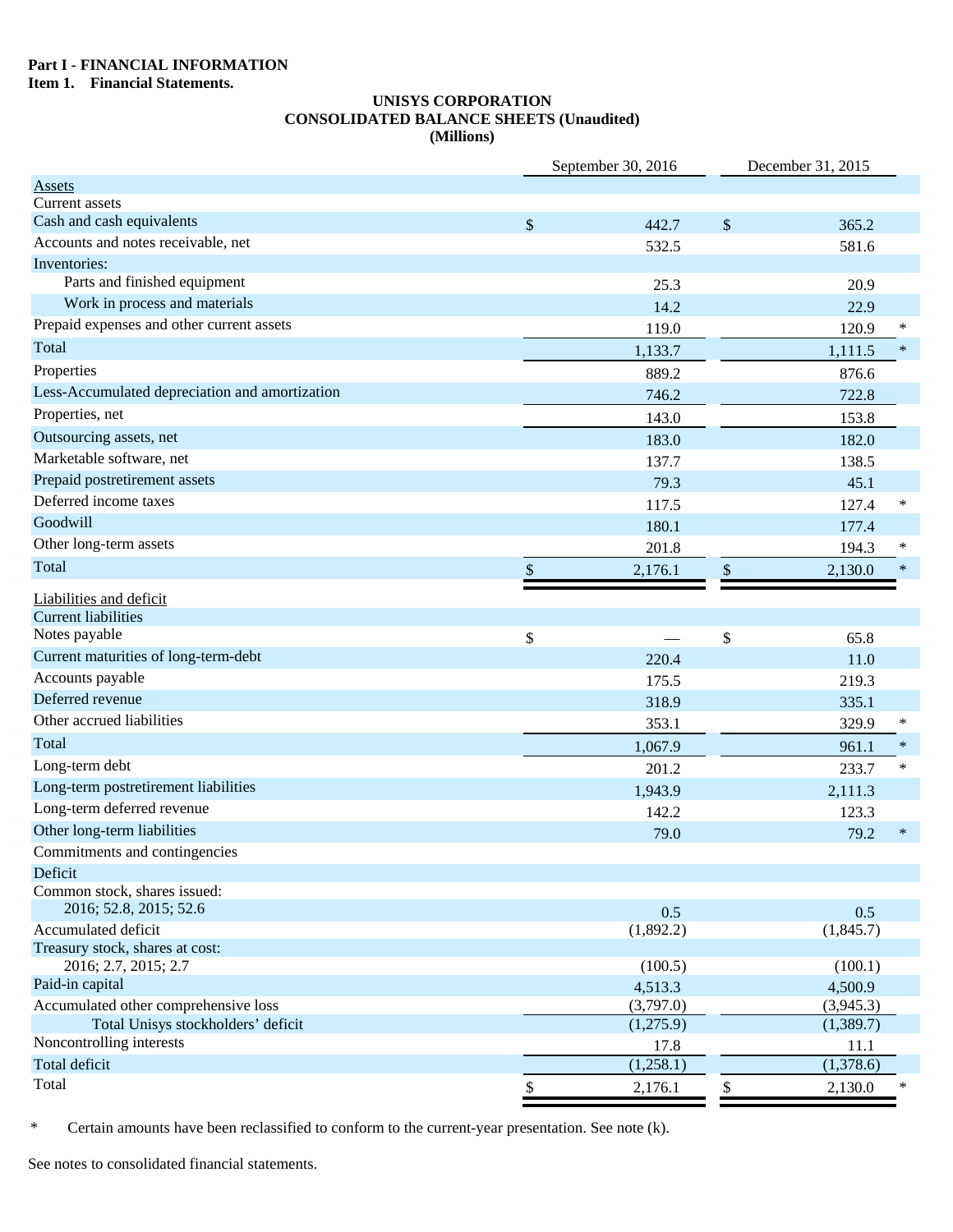#### **UNISYS CORPORATION CONSOLIDATED STATEMENTS OF INCOME (Unaudited)** (Millions, except per share data)

|                                                     | Three Months Ended<br>September 30, |    |        |    | Nine Months Ended<br>September 30, |     |         |
|-----------------------------------------------------|-------------------------------------|----|--------|----|------------------------------------|-----|---------|
|                                                     | 2016                                |    | 2015   |    | 2016                               |     | 2015    |
| Revenue                                             |                                     |    |        |    |                                    |     |         |
| <b>Services</b>                                     | \$<br>600.9                         | \$ | 656.0  | \$ | 1,809.8                            | \$. | 1,956.5 |
| Technology                                          | 82.4                                |    | 83.2   |    | 289.2                              |     | 268.7   |
|                                                     | 683.3                               |    | 739.2  |    | 2,099.0                            |     | 2,225.2 |
| Costs and expenses                                  |                                     |    |        |    |                                    |     |         |
| Cost of revenue:                                    |                                     |    |        |    |                                    |     |         |
| Services                                            | 531.3                               |    | 564.7  |    | 1,594.1                            |     | 1,714.7 |
| Technology                                          | 30.4                                |    | 33.9   |    | 106.5                              |     | 128.6   |
|                                                     | 561.7                               |    | 598.6  |    | 1,700.6                            |     | 1,843.3 |
| Selling, general and administrative                 | 120.0                               |    | 115.4  |    | 345.8                              |     | 389.6   |
| Research and development                            | 11.4                                |    | 16.6   |    | 40.5                               |     | 63.2    |
|                                                     | 693.1                               |    | 730.6  |    | 2,086.9                            |     | 2,296.1 |
| Operating income (loss)                             | (9.8)                               |    | 8.6    |    | 12.1                               |     | (70.9)  |
| Interest expense                                    | 7.7                                 |    | 3.0    |    | 19.9                               |     | 8.3     |
| Other income (expense), net                         | 2.3                                 |    | 1.7    |    | 3.7                                |     | 8.0     |
| Income (loss) before income taxes                   | (15.2)                              |    | 7.3    |    | (4.1)                              |     | (71.2)  |
| Provision for income taxes                          | 9.9                                 |    | 14.9   |    | 34.2                               |     | 33.3    |
| Consolidated net loss                               | (25.1)                              |    | (7.6)  |    | (38.3)                             |     | (104.5) |
| Net income attributable to noncontrolling interests | 3.1                                 |    | 2.0    |    | 8.2                                |     | 6.5     |
| Net loss attributable to Unisys Corporation         | \$<br>(28.2)                        | \$ | (9.6)  | \$ | (46.5)                             | \$  | (111.0) |
| Loss per share attributable to Unisys Corporation   |                                     |    |        |    |                                    |     |         |
| <b>Basic</b>                                        | \$<br>(0.56)                        | \$ | (0.19) | \$ | (0.93)                             | \$  | (2.22)  |
| Diluted                                             | \$<br>(0.56)                        |    | (0.19) | \$ | (0.93)                             | \$  | (2.22)  |
|                                                     |                                     |    |        |    |                                    |     |         |

See notes to consolidated financial statements.

#### **UNISYS CORPORATION CONSOLIDATED STATEMENTS OF COMPREHENSIVE INCOME (Unaudited) (Millions)**

|                                                                        | Three Months Ended<br>September 30. |        |      |        |      | Nine Months Ended<br>September 30, |         |  |  |
|------------------------------------------------------------------------|-------------------------------------|--------|------|--------|------|------------------------------------|---------|--|--|
|                                                                        |                                     | 2016   | 2015 |        | 2016 |                                    | 2015    |  |  |
| Consolidated net loss                                                  |                                     | (25.1) |      | (7.6)  |      | (38.3)                             | (104.5) |  |  |
| Other comprehensive income                                             |                                     |        |      |        |      |                                    |         |  |  |
| Foreign currency translation                                           |                                     | (15.7) |      | (72.0) |      | (54.1)                             | (86.5)  |  |  |
| Postretirement adjustments, net of tax of \$4.0 and \$18.6 in 2016 and |                                     |        |      |        |      |                                    |         |  |  |
| \$9.8 and \$15.7 in 2015                                               |                                     | 54.0   |      | 82.5   |      | 200.9                              | 181.3   |  |  |
| Total other comprehensive income                                       |                                     | 38.3   |      | 10.5   |      | 146.8                              | 94.8    |  |  |
| Comprehensive income (loss)                                            |                                     | 13.2   |      | 2.9    |      | 108.5                              | (9.7)   |  |  |
| Less comprehensive income attributable to noncontrolling interests     |                                     | (2.4)  |      | (3.3)  |      | (6.7)                              | (11.3)  |  |  |
| Comprehensive income (loss) attributable to Unisys Corporation         |                                     | 10.8   |      | (0.4)  |      | 101.8                              | (21.0)  |  |  |

See notes to consolidated financial statements.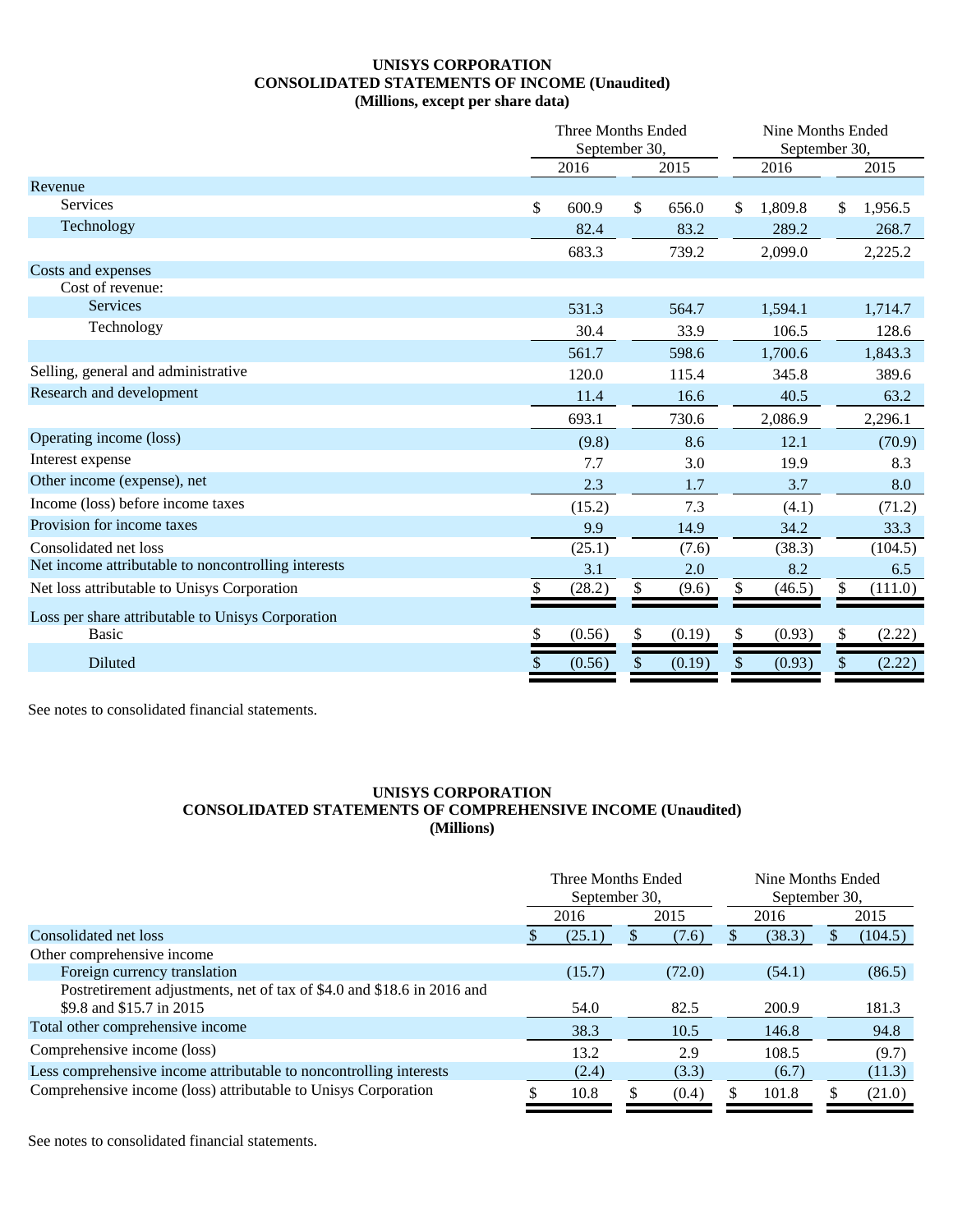#### **UNISYS CORPORATION CONSOLIDATED STATEMENTS OF CASH FLOWS (Unaudited) (Millions)**

| Nine Months Ended September 30,<br>2016<br>2015<br>Cash flows from operating activities<br>\$<br>Consolidated net loss<br>(38.3)<br>\$<br>(104.5)<br>Add (deduct) items to reconcile consolidated net loss to net cash provided by (used for)<br>operating activities:<br>Foreign currency transaction losses<br>0.4<br>8.0<br>Non-cash interest expense<br>4.9<br>Employee stock compensation<br>7.7<br>7.9<br>Depreciation and amortization of properties<br>28.6<br>34.1<br>Depreciation and amortization of outsourcing assets<br>39.7<br>41.2<br>Amortization of marketable software<br>48.0<br>50.3<br>Other non-cash operating activities<br>1.4<br>1.8<br>Loss on disposal of capital assets<br>2.0<br>6.1<br>Pension contributions<br>(104.0)<br>(115.6)<br>Pension expense<br>63.0<br>81.5<br>Increase in deferred income taxes, net<br>(2.8)<br>(2.7)<br>Decrease in receivables, net<br>59.9<br>11.7<br>Decrease (increase) in inventories<br>5.5<br>(7.7)<br>Decrease in accounts payable and other accrued liabilities<br>(45.3)<br>(121.4)<br>Increase (decrease) in other liabilities<br>10.5<br>(8.3)<br>Decrease in other assets<br>20.0<br>9.2<br>Net cash provided by (used for) operating activities<br>101.3<br>(108.5)<br>Cash flows from investing activities<br>Proceeds from investments<br>3,307.3<br>2,904.0<br>Purchases of investments<br>(3,331.6)<br>(2,884.2)<br>Investment in marketable software<br>(47.1)<br>(46.8)<br>Capital additions of properties<br>(18.3)<br>(40.2)<br>Capital additions of outsourcing assets<br>(80.4)<br>(41.4)<br>Other<br>6.1<br>(1.3)<br>Net cash used for investing activities<br>(132.4)<br>(141.5)<br>Cash flows from financing activities<br>Proceeds from issuance of long-term debt<br>213.5<br>31.8<br>Payments for capped call transactions<br>(27.3)<br>Issuance costs relating to long-term debt<br>(7.3)<br>Payments of long-term debt<br>(1.3)<br>(2.1)<br>Proceeds from exercise of stock options<br>3.7<br>Net (payments) proceeds from short-term borrowings<br>(65.8)<br>55.0<br>Financing fees<br>(0.2)<br>Net cash provided by financing activities<br>89.0<br>111.0<br>Effect of exchange rate changes on cash and cash equivalents<br>(40.2)<br>(2.4)<br>Increase (decrease) in cash and cash equivalents<br>77.5<br>(201.2)<br>Cash and cash equivalents, beginning of period<br>365.2<br>494.3 |                                          |             |             |
|---------------------------------------------------------------------------------------------------------------------------------------------------------------------------------------------------------------------------------------------------------------------------------------------------------------------------------------------------------------------------------------------------------------------------------------------------------------------------------------------------------------------------------------------------------------------------------------------------------------------------------------------------------------------------------------------------------------------------------------------------------------------------------------------------------------------------------------------------------------------------------------------------------------------------------------------------------------------------------------------------------------------------------------------------------------------------------------------------------------------------------------------------------------------------------------------------------------------------------------------------------------------------------------------------------------------------------------------------------------------------------------------------------------------------------------------------------------------------------------------------------------------------------------------------------------------------------------------------------------------------------------------------------------------------------------------------------------------------------------------------------------------------------------------------------------------------------------------------------------------------------------------------------------------------------------------------------------------------------------------------------------------------------------------------------------------------------------------------------------------------------------------------------------------------------------------------------------------------------------------------------------------------------------------------------------------------------------------------------------------------------------|------------------------------------------|-------------|-------------|
|                                                                                                                                                                                                                                                                                                                                                                                                                                                                                                                                                                                                                                                                                                                                                                                                                                                                                                                                                                                                                                                                                                                                                                                                                                                                                                                                                                                                                                                                                                                                                                                                                                                                                                                                                                                                                                                                                                                                                                                                                                                                                                                                                                                                                                                                                                                                                                                       |                                          |             |             |
|                                                                                                                                                                                                                                                                                                                                                                                                                                                                                                                                                                                                                                                                                                                                                                                                                                                                                                                                                                                                                                                                                                                                                                                                                                                                                                                                                                                                                                                                                                                                                                                                                                                                                                                                                                                                                                                                                                                                                                                                                                                                                                                                                                                                                                                                                                                                                                                       |                                          |             |             |
|                                                                                                                                                                                                                                                                                                                                                                                                                                                                                                                                                                                                                                                                                                                                                                                                                                                                                                                                                                                                                                                                                                                                                                                                                                                                                                                                                                                                                                                                                                                                                                                                                                                                                                                                                                                                                                                                                                                                                                                                                                                                                                                                                                                                                                                                                                                                                                                       |                                          |             |             |
|                                                                                                                                                                                                                                                                                                                                                                                                                                                                                                                                                                                                                                                                                                                                                                                                                                                                                                                                                                                                                                                                                                                                                                                                                                                                                                                                                                                                                                                                                                                                                                                                                                                                                                                                                                                                                                                                                                                                                                                                                                                                                                                                                                                                                                                                                                                                                                                       |                                          |             |             |
|                                                                                                                                                                                                                                                                                                                                                                                                                                                                                                                                                                                                                                                                                                                                                                                                                                                                                                                                                                                                                                                                                                                                                                                                                                                                                                                                                                                                                                                                                                                                                                                                                                                                                                                                                                                                                                                                                                                                                                                                                                                                                                                                                                                                                                                                                                                                                                                       |                                          |             |             |
|                                                                                                                                                                                                                                                                                                                                                                                                                                                                                                                                                                                                                                                                                                                                                                                                                                                                                                                                                                                                                                                                                                                                                                                                                                                                                                                                                                                                                                                                                                                                                                                                                                                                                                                                                                                                                                                                                                                                                                                                                                                                                                                                                                                                                                                                                                                                                                                       |                                          |             |             |
|                                                                                                                                                                                                                                                                                                                                                                                                                                                                                                                                                                                                                                                                                                                                                                                                                                                                                                                                                                                                                                                                                                                                                                                                                                                                                                                                                                                                                                                                                                                                                                                                                                                                                                                                                                                                                                                                                                                                                                                                                                                                                                                                                                                                                                                                                                                                                                                       |                                          |             |             |
|                                                                                                                                                                                                                                                                                                                                                                                                                                                                                                                                                                                                                                                                                                                                                                                                                                                                                                                                                                                                                                                                                                                                                                                                                                                                                                                                                                                                                                                                                                                                                                                                                                                                                                                                                                                                                                                                                                                                                                                                                                                                                                                                                                                                                                                                                                                                                                                       |                                          |             |             |
|                                                                                                                                                                                                                                                                                                                                                                                                                                                                                                                                                                                                                                                                                                                                                                                                                                                                                                                                                                                                                                                                                                                                                                                                                                                                                                                                                                                                                                                                                                                                                                                                                                                                                                                                                                                                                                                                                                                                                                                                                                                                                                                                                                                                                                                                                                                                                                                       |                                          |             |             |
|                                                                                                                                                                                                                                                                                                                                                                                                                                                                                                                                                                                                                                                                                                                                                                                                                                                                                                                                                                                                                                                                                                                                                                                                                                                                                                                                                                                                                                                                                                                                                                                                                                                                                                                                                                                                                                                                                                                                                                                                                                                                                                                                                                                                                                                                                                                                                                                       |                                          |             |             |
|                                                                                                                                                                                                                                                                                                                                                                                                                                                                                                                                                                                                                                                                                                                                                                                                                                                                                                                                                                                                                                                                                                                                                                                                                                                                                                                                                                                                                                                                                                                                                                                                                                                                                                                                                                                                                                                                                                                                                                                                                                                                                                                                                                                                                                                                                                                                                                                       |                                          |             |             |
|                                                                                                                                                                                                                                                                                                                                                                                                                                                                                                                                                                                                                                                                                                                                                                                                                                                                                                                                                                                                                                                                                                                                                                                                                                                                                                                                                                                                                                                                                                                                                                                                                                                                                                                                                                                                                                                                                                                                                                                                                                                                                                                                                                                                                                                                                                                                                                                       |                                          |             |             |
|                                                                                                                                                                                                                                                                                                                                                                                                                                                                                                                                                                                                                                                                                                                                                                                                                                                                                                                                                                                                                                                                                                                                                                                                                                                                                                                                                                                                                                                                                                                                                                                                                                                                                                                                                                                                                                                                                                                                                                                                                                                                                                                                                                                                                                                                                                                                                                                       |                                          |             |             |
|                                                                                                                                                                                                                                                                                                                                                                                                                                                                                                                                                                                                                                                                                                                                                                                                                                                                                                                                                                                                                                                                                                                                                                                                                                                                                                                                                                                                                                                                                                                                                                                                                                                                                                                                                                                                                                                                                                                                                                                                                                                                                                                                                                                                                                                                                                                                                                                       |                                          |             |             |
|                                                                                                                                                                                                                                                                                                                                                                                                                                                                                                                                                                                                                                                                                                                                                                                                                                                                                                                                                                                                                                                                                                                                                                                                                                                                                                                                                                                                                                                                                                                                                                                                                                                                                                                                                                                                                                                                                                                                                                                                                                                                                                                                                                                                                                                                                                                                                                                       |                                          |             |             |
|                                                                                                                                                                                                                                                                                                                                                                                                                                                                                                                                                                                                                                                                                                                                                                                                                                                                                                                                                                                                                                                                                                                                                                                                                                                                                                                                                                                                                                                                                                                                                                                                                                                                                                                                                                                                                                                                                                                                                                                                                                                                                                                                                                                                                                                                                                                                                                                       |                                          |             |             |
|                                                                                                                                                                                                                                                                                                                                                                                                                                                                                                                                                                                                                                                                                                                                                                                                                                                                                                                                                                                                                                                                                                                                                                                                                                                                                                                                                                                                                                                                                                                                                                                                                                                                                                                                                                                                                                                                                                                                                                                                                                                                                                                                                                                                                                                                                                                                                                                       |                                          |             |             |
|                                                                                                                                                                                                                                                                                                                                                                                                                                                                                                                                                                                                                                                                                                                                                                                                                                                                                                                                                                                                                                                                                                                                                                                                                                                                                                                                                                                                                                                                                                                                                                                                                                                                                                                                                                                                                                                                                                                                                                                                                                                                                                                                                                                                                                                                                                                                                                                       |                                          |             |             |
|                                                                                                                                                                                                                                                                                                                                                                                                                                                                                                                                                                                                                                                                                                                                                                                                                                                                                                                                                                                                                                                                                                                                                                                                                                                                                                                                                                                                                                                                                                                                                                                                                                                                                                                                                                                                                                                                                                                                                                                                                                                                                                                                                                                                                                                                                                                                                                                       |                                          |             |             |
|                                                                                                                                                                                                                                                                                                                                                                                                                                                                                                                                                                                                                                                                                                                                                                                                                                                                                                                                                                                                                                                                                                                                                                                                                                                                                                                                                                                                                                                                                                                                                                                                                                                                                                                                                                                                                                                                                                                                                                                                                                                                                                                                                                                                                                                                                                                                                                                       |                                          |             |             |
|                                                                                                                                                                                                                                                                                                                                                                                                                                                                                                                                                                                                                                                                                                                                                                                                                                                                                                                                                                                                                                                                                                                                                                                                                                                                                                                                                                                                                                                                                                                                                                                                                                                                                                                                                                                                                                                                                                                                                                                                                                                                                                                                                                                                                                                                                                                                                                                       |                                          |             |             |
|                                                                                                                                                                                                                                                                                                                                                                                                                                                                                                                                                                                                                                                                                                                                                                                                                                                                                                                                                                                                                                                                                                                                                                                                                                                                                                                                                                                                                                                                                                                                                                                                                                                                                                                                                                                                                                                                                                                                                                                                                                                                                                                                                                                                                                                                                                                                                                                       |                                          |             |             |
|                                                                                                                                                                                                                                                                                                                                                                                                                                                                                                                                                                                                                                                                                                                                                                                                                                                                                                                                                                                                                                                                                                                                                                                                                                                                                                                                                                                                                                                                                                                                                                                                                                                                                                                                                                                                                                                                                                                                                                                                                                                                                                                                                                                                                                                                                                                                                                                       |                                          |             |             |
|                                                                                                                                                                                                                                                                                                                                                                                                                                                                                                                                                                                                                                                                                                                                                                                                                                                                                                                                                                                                                                                                                                                                                                                                                                                                                                                                                                                                                                                                                                                                                                                                                                                                                                                                                                                                                                                                                                                                                                                                                                                                                                                                                                                                                                                                                                                                                                                       |                                          |             |             |
|                                                                                                                                                                                                                                                                                                                                                                                                                                                                                                                                                                                                                                                                                                                                                                                                                                                                                                                                                                                                                                                                                                                                                                                                                                                                                                                                                                                                                                                                                                                                                                                                                                                                                                                                                                                                                                                                                                                                                                                                                                                                                                                                                                                                                                                                                                                                                                                       |                                          |             |             |
|                                                                                                                                                                                                                                                                                                                                                                                                                                                                                                                                                                                                                                                                                                                                                                                                                                                                                                                                                                                                                                                                                                                                                                                                                                                                                                                                                                                                                                                                                                                                                                                                                                                                                                                                                                                                                                                                                                                                                                                                                                                                                                                                                                                                                                                                                                                                                                                       |                                          |             |             |
|                                                                                                                                                                                                                                                                                                                                                                                                                                                                                                                                                                                                                                                                                                                                                                                                                                                                                                                                                                                                                                                                                                                                                                                                                                                                                                                                                                                                                                                                                                                                                                                                                                                                                                                                                                                                                                                                                                                                                                                                                                                                                                                                                                                                                                                                                                                                                                                       |                                          |             |             |
|                                                                                                                                                                                                                                                                                                                                                                                                                                                                                                                                                                                                                                                                                                                                                                                                                                                                                                                                                                                                                                                                                                                                                                                                                                                                                                                                                                                                                                                                                                                                                                                                                                                                                                                                                                                                                                                                                                                                                                                                                                                                                                                                                                                                                                                                                                                                                                                       |                                          |             |             |
|                                                                                                                                                                                                                                                                                                                                                                                                                                                                                                                                                                                                                                                                                                                                                                                                                                                                                                                                                                                                                                                                                                                                                                                                                                                                                                                                                                                                                                                                                                                                                                                                                                                                                                                                                                                                                                                                                                                                                                                                                                                                                                                                                                                                                                                                                                                                                                                       |                                          |             |             |
|                                                                                                                                                                                                                                                                                                                                                                                                                                                                                                                                                                                                                                                                                                                                                                                                                                                                                                                                                                                                                                                                                                                                                                                                                                                                                                                                                                                                                                                                                                                                                                                                                                                                                                                                                                                                                                                                                                                                                                                                                                                                                                                                                                                                                                                                                                                                                                                       |                                          |             |             |
|                                                                                                                                                                                                                                                                                                                                                                                                                                                                                                                                                                                                                                                                                                                                                                                                                                                                                                                                                                                                                                                                                                                                                                                                                                                                                                                                                                                                                                                                                                                                                                                                                                                                                                                                                                                                                                                                                                                                                                                                                                                                                                                                                                                                                                                                                                                                                                                       |                                          |             |             |
|                                                                                                                                                                                                                                                                                                                                                                                                                                                                                                                                                                                                                                                                                                                                                                                                                                                                                                                                                                                                                                                                                                                                                                                                                                                                                                                                                                                                                                                                                                                                                                                                                                                                                                                                                                                                                                                                                                                                                                                                                                                                                                                                                                                                                                                                                                                                                                                       |                                          |             |             |
|                                                                                                                                                                                                                                                                                                                                                                                                                                                                                                                                                                                                                                                                                                                                                                                                                                                                                                                                                                                                                                                                                                                                                                                                                                                                                                                                                                                                                                                                                                                                                                                                                                                                                                                                                                                                                                                                                                                                                                                                                                                                                                                                                                                                                                                                                                                                                                                       |                                          |             |             |
|                                                                                                                                                                                                                                                                                                                                                                                                                                                                                                                                                                                                                                                                                                                                                                                                                                                                                                                                                                                                                                                                                                                                                                                                                                                                                                                                                                                                                                                                                                                                                                                                                                                                                                                                                                                                                                                                                                                                                                                                                                                                                                                                                                                                                                                                                                                                                                                       |                                          |             |             |
|                                                                                                                                                                                                                                                                                                                                                                                                                                                                                                                                                                                                                                                                                                                                                                                                                                                                                                                                                                                                                                                                                                                                                                                                                                                                                                                                                                                                                                                                                                                                                                                                                                                                                                                                                                                                                                                                                                                                                                                                                                                                                                                                                                                                                                                                                                                                                                                       |                                          |             |             |
|                                                                                                                                                                                                                                                                                                                                                                                                                                                                                                                                                                                                                                                                                                                                                                                                                                                                                                                                                                                                                                                                                                                                                                                                                                                                                                                                                                                                                                                                                                                                                                                                                                                                                                                                                                                                                                                                                                                                                                                                                                                                                                                                                                                                                                                                                                                                                                                       |                                          |             |             |
|                                                                                                                                                                                                                                                                                                                                                                                                                                                                                                                                                                                                                                                                                                                                                                                                                                                                                                                                                                                                                                                                                                                                                                                                                                                                                                                                                                                                                                                                                                                                                                                                                                                                                                                                                                                                                                                                                                                                                                                                                                                                                                                                                                                                                                                                                                                                                                                       |                                          |             |             |
|                                                                                                                                                                                                                                                                                                                                                                                                                                                                                                                                                                                                                                                                                                                                                                                                                                                                                                                                                                                                                                                                                                                                                                                                                                                                                                                                                                                                                                                                                                                                                                                                                                                                                                                                                                                                                                                                                                                                                                                                                                                                                                                                                                                                                                                                                                                                                                                       |                                          |             |             |
|                                                                                                                                                                                                                                                                                                                                                                                                                                                                                                                                                                                                                                                                                                                                                                                                                                                                                                                                                                                                                                                                                                                                                                                                                                                                                                                                                                                                                                                                                                                                                                                                                                                                                                                                                                                                                                                                                                                                                                                                                                                                                                                                                                                                                                                                                                                                                                                       |                                          |             |             |
|                                                                                                                                                                                                                                                                                                                                                                                                                                                                                                                                                                                                                                                                                                                                                                                                                                                                                                                                                                                                                                                                                                                                                                                                                                                                                                                                                                                                                                                                                                                                                                                                                                                                                                                                                                                                                                                                                                                                                                                                                                                                                                                                                                                                                                                                                                                                                                                       |                                          |             |             |
|                                                                                                                                                                                                                                                                                                                                                                                                                                                                                                                                                                                                                                                                                                                                                                                                                                                                                                                                                                                                                                                                                                                                                                                                                                                                                                                                                                                                                                                                                                                                                                                                                                                                                                                                                                                                                                                                                                                                                                                                                                                                                                                                                                                                                                                                                                                                                                                       |                                          |             |             |
|                                                                                                                                                                                                                                                                                                                                                                                                                                                                                                                                                                                                                                                                                                                                                                                                                                                                                                                                                                                                                                                                                                                                                                                                                                                                                                                                                                                                                                                                                                                                                                                                                                                                                                                                                                                                                                                                                                                                                                                                                                                                                                                                                                                                                                                                                                                                                                                       |                                          |             |             |
|                                                                                                                                                                                                                                                                                                                                                                                                                                                                                                                                                                                                                                                                                                                                                                                                                                                                                                                                                                                                                                                                                                                                                                                                                                                                                                                                                                                                                                                                                                                                                                                                                                                                                                                                                                                                                                                                                                                                                                                                                                                                                                                                                                                                                                                                                                                                                                                       | Cash and cash equivalents, end of period | \$<br>442.7 | \$<br>293.1 |

See notes to consolidated financial statements.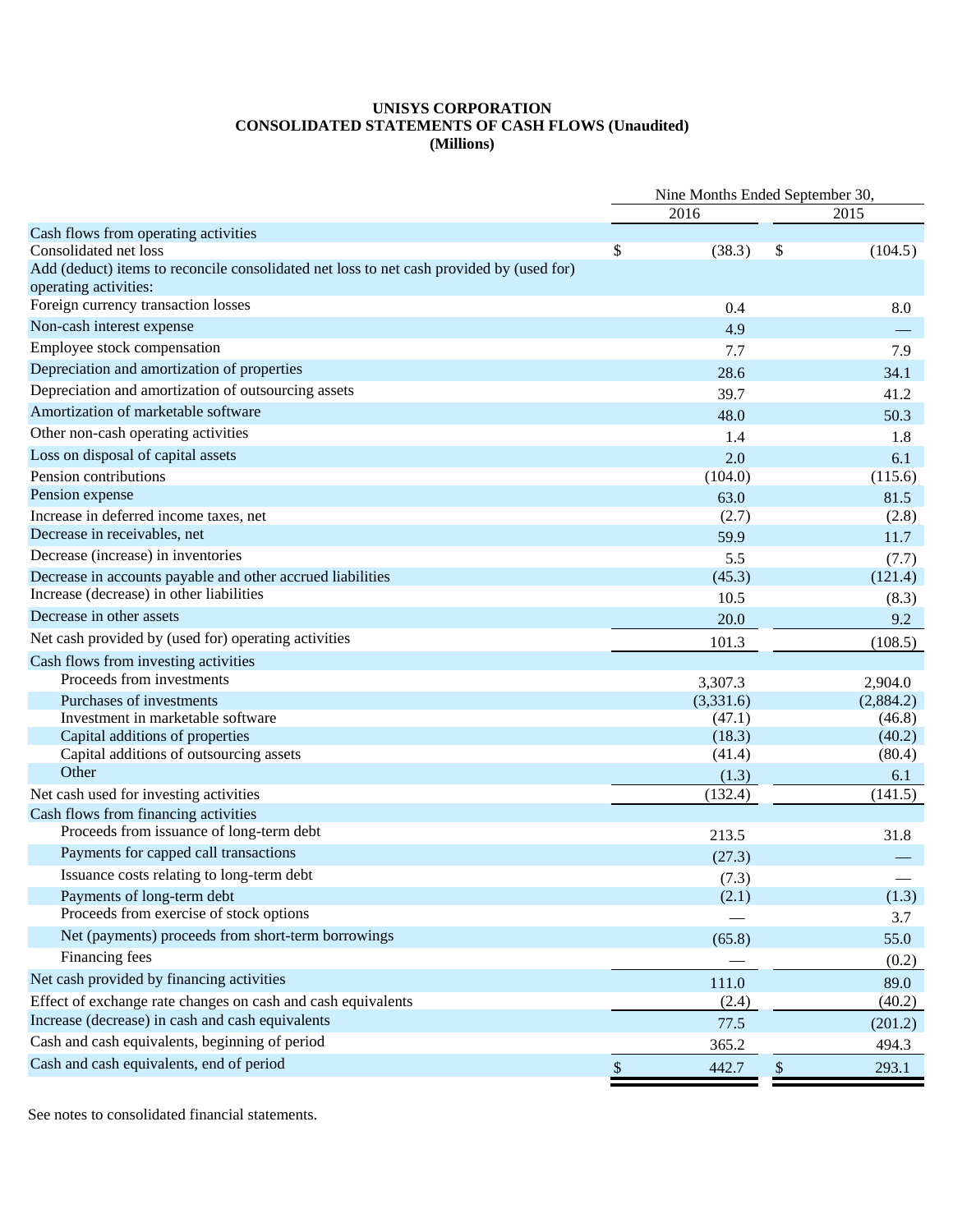#### **Unisys Corporation NOTES TO CONSOLIDATED FINANCIAL STATEMENTS (Unaudited) (Dollars in millions, except share and per share amounts)**

In the opinion of management, the financial information furnished herein reflects all adjustments necessary for a fair presentation of the financial position, results of operations, comprehensive income and cash flows for the interim periods specified. These adjustments consist only of normal recurring accruals except as disclosed herein. Because of seasonal and other factors, results for interim periods are not necessarily indicative of the results to be expected for the full year.

The preparation of financial statements in conformity with U.S. generally accepted accounting principles requires management to make estimates and assumptions about future events. These estimates and assumptions affect the amounts of assets and liabilities reported, disclosures about contingent assets and liabilities and the reported amounts of revenue and expenses. Such estimates include the valuation of accounts receivable, inventories, outsourcing assets, marketable software, goodwill and other long-lived assets, legal contingencies, indemnifications, and assumptions used in the calculation for systems integration projects, income taxes and retirement and other postemployment benefits, among others. These estimates and assumptions are based on management's best estimates and judgment. Management evaluates its estimates and assumptions on an ongoing basis using historical experience and other factors, including the current economic environment, which management believes to be reasonable under the circumstances. Management adjusts such estimates and assumptions when facts and circumstances dictate. As future events and their effects cannot be determined with precision, actual results could differ significantly from these estimates. Changes in those estimates resulting from continuing changes in the economic environment will be reflected in the financial statements in future periods.

The company's accounting policies are set forth in detail in note 1 of the notes to the consolidated financial statements in the company's Annual Report on Form 10-K for the year ended December 31, 2015 filed with the Securities and Exchange Commission. Such Annual Report also contains a discussion of the company's critical accounting policies. The company believes that these critical accounting policies affect its more significant estimates and judgments used in the preparation of the company's consolidated financial statements. There have been no changes in the company's critical accounting policies from those disclosed in the company's Annual Report on Form 10-K for the year ended December 31, 2015 .

#### **a. Earnings Per Share.**

The following table shows how the Net income (loss) per share attributable to Unisys Corporation was computed for the three and nine months ended September 30, 2016 and 2015 (shares in thousands):

|                                                                                                     |     | Three Months Ended<br>September 30, |    |        |    |        | Nine Months Ended<br>September 30, |         |  |
|-----------------------------------------------------------------------------------------------------|-----|-------------------------------------|----|--------|----|--------|------------------------------------|---------|--|
|                                                                                                     |     | 2016                                |    | 2015   |    | 2016   |                                    | 2015    |  |
| <b>Basic Earnings (Loss) Per Share</b>                                                              |     |                                     |    |        |    |        |                                    |         |  |
| Net income (loss) attributable to Unisys<br>Corporation                                             |     | (28.2)                              | S  | (9.6)  | \$ | (46.5) | \$                                 | (111.0) |  |
| Weighted average shares                                                                             |     | 50,082                              |    | 49,934 |    | 50,052 |                                    | 49,894  |  |
| Total                                                                                               |     | (0.56)                              |    | (0.19) | \$ | (0.93) | \$                                 | (2.22)  |  |
| <b>Diluted Earnings (Loss) Per Share</b><br>Net income (loss) attributable to Unisys<br>Corporation | \$  | (28.2)                              | \$ | (9.6)  | \$ | (46.5) | \$                                 | (111.0) |  |
| Add interest expense on convertible notes, net<br>of tax of zero                                    |     |                                     |    |        |    |        |                                    |         |  |
| Net income (loss) attributable to Unisys<br>Corporation for diluted earnings per share              | \$. | (28.2)                              | S  | (9.6)  | \$ | (46.5) | \$                                 | (111.0) |  |
| Weighted average shares                                                                             |     | 50,082                              |    | 49,934 |    | 50,052 |                                    | 49,894  |  |
| Plus incremental shares from assumed<br>conversions:                                                |     |                                     |    |        |    |        |                                    |         |  |
| Employee stock plans                                                                                |     |                                     |    |        |    |        |                                    |         |  |
| Convertible notes                                                                                   |     |                                     |    |        |    |        |                                    |         |  |
| Adjusted weighted average shares                                                                    |     | 50,082                              |    | 49,934 |    | 50,052 |                                    | 49,894  |  |
| Total                                                                                               |     | (0.56)                              |    | (0.19) | S  | (0.93) | S                                  | (2.22)  |  |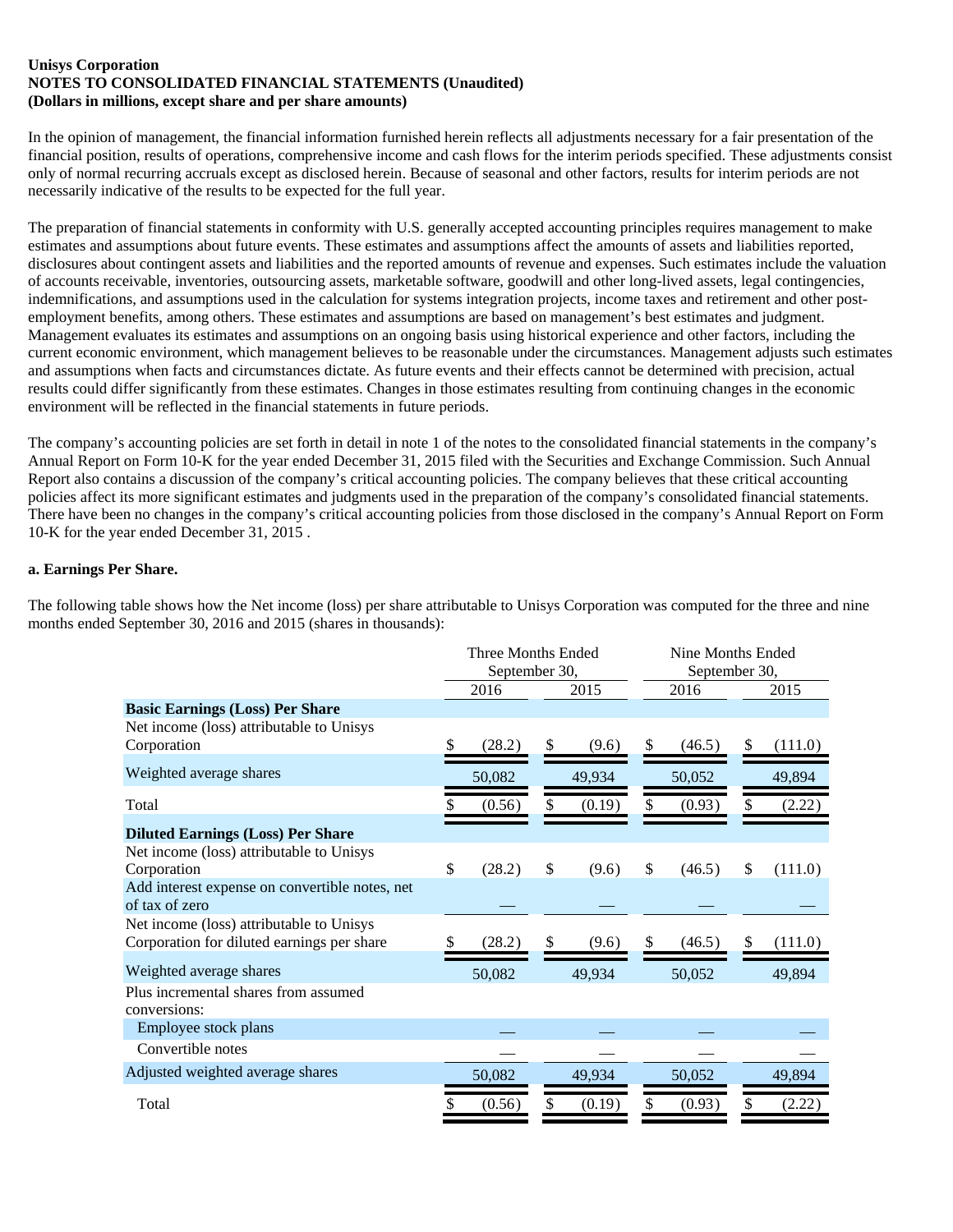In the nine months ended September 30, 2016 and 2015, the following weighted-average number of stock options and restricted stock units were antidilutive and therefore excluded from the computation of diluted earnings per share (in thousands): 3,637 and 3,319, respectively. In the nine months ended September 30, 2016 , the following weighted-average number of common shares issuable upon conversion of the 5.50% Convertible Senior Notes due 2021 were antidilutive and therefore excluded from the computation of diluted earnings per share (in thousands): 15,685 .

#### **b. Cost Reduction Actions.**

In April 2015, in connection with organizational initiatives to create a more competitive cost structure and rebalance the company's global skill set, the company initiated a plan to incur restructuring charges currently estimated at approximately \$300 million through 2017.

During the twelve months ended December 31, 2015, the company recognized charges of \$118.5 million in connection with this plan, principally related to a reduction in employees. The charges related to work-force reductions were \$78.8 million and were comprised of: (a) a charge of \$27.9 million for 700 employees in the U.S. and (b) a charge of \$50.9 million for 782 employees outside the U.S. In addition, the company recorded charges of \$39.7 million, related to asset impairments (\$20.2 million) and other expenses related to the cost reduction effort ( \$19.5 million ). The charges were recorded in the following statement of income classifications: cost of revenue – services, \$52.3 million; cost of revenue – technology, \$0.3 million; selling, general and administrative expenses, \$53.5 million; and research and development expenses, \$12.4 million.

During the three months ended September 30, 2016, the company recognized charges of \$31.9 million in connection with this plan, principally related to a reduction in employees. The charges related to work-force reductions were \$26.5 million, principally related to severance costs, and were comprised of: (a) a charge of \$0.5 million for 49 employees in the U.S. and (b) a charge of \$26.0 million for 329 employees outside the U.S. In addition, the company recorded charges of \$5.4 million, for other expenses related to the cost reduction effort. The net charges were recorded in the following statement of income classifications: cost of revenue – services, \$18.0 million; selling, general and administrative expenses, \$14.2 million; and research and development expenses, \$(0.3) million.

During the nine months ended September 30, 2016, the company recognized charges of \$69.0 million in connection with this plan, principally related to a reduction in employees. The charges related to work-force reductions were \$54.9 million, principally related to severance costs, and were comprised of: (a) a charge of \$5.8 million for 293 employees in the U.S. and (b) a charge of \$49.1 million for 928 employees outside the U.S. In addition, the company recorded charges of \$14.1 million, for other expenses related to the cost reduction effort. The charges were recorded in the following statement of income classifications: cost of revenue – services, \$34.6 million; selling, general and administrative expenses, \$33.0 million; and research and development expenses, \$1.4 million.

During the three months ended September 30, 2015, the company recognized charges of \$17.4 million in connection with this plan. The charges related to work-force reductions were \$9.8 million, principally related to severance costs, and were comprised of: (a) a charge of \$2.7 million for 176 employees in the U.S. and (b) a charge of \$7.1 million for 114 employees outside the U.S. In addition, the company recorded charges of \$7.6 million for other expenses related to the cost reduction effort. The charges were recorded in the following statement of income classifications: cost of revenue - services, \$7.9 million; cost of revenue - technology, \$0.1 million; selling, general and administrative expenses, \$8.6 million; and research and development expenses, \$0.8 million.

During the nine months ended September 30, 2015, the company recognized charges of \$70.0 million in connection with this plan, principally related to a reduction in employees. The charges related to work-force reductions were \$52.3 million, principally related to severance costs, and were comprised of: (a) a charge of \$28.1 million for 706 employees in the U.S. and (b) a charge of \$24.2 million for 527 employees outside the U.S. In addition, the company recorded charges of \$17.7 million related to asset impairments and other expenses related to the cost reduction effort. The charges were recorded in the following statement of income classifications: cost of revenue – services, \$21.2 million; cost of revenue - technology, \$0.2 million; selling, general and administrative expenses, \$36.1 million; and research and development expenses, \$12.5 million.

A breakdown of the individual components of the work-force reduction costs follows:

|                                                            |     | Total  | U.S.       |     | $Int1$ . |
|------------------------------------------------------------|-----|--------|------------|-----|----------|
| Charges for work-force reductions                          | \$. | 78.8   | \$<br>27.9 | \$. | 50.9     |
| Payments                                                   |     | (45.3) | (23.7)     |     | (21.6)   |
| <b>Translation adjustments</b>                             |     | (0.5)  |            |     | (0.5)    |
| Balance at December 31, 2015                               |     | 33.0   | 4.2        |     | 28.8     |
| <b>Additional provisions</b>                               |     | 60.3   | 6.8        |     | 53.5     |
| Payments                                                   |     | (49.9) | (8.2)      |     | (41.7)   |
| Changes in estimates and revisions                         |     | (5.4)  | (1.0)      |     | (4.4)    |
| Translation adjustments                                    |     | 1.2    |            |     | 1.2      |
| Balance at September 30, 2016                              |     | 39.2   | \$<br>1.8  | \$  | 37.4     |
| Expected future payments on balance at September 30, 2016: |     |        |            |     |          |
| 2016 remaining three months                                |     | 11.0   | \$<br>1.5  | \$  | 9.5      |
| Beyond 2016                                                |     | 28.2   | \$<br>0.3  | \$  | 27.9     |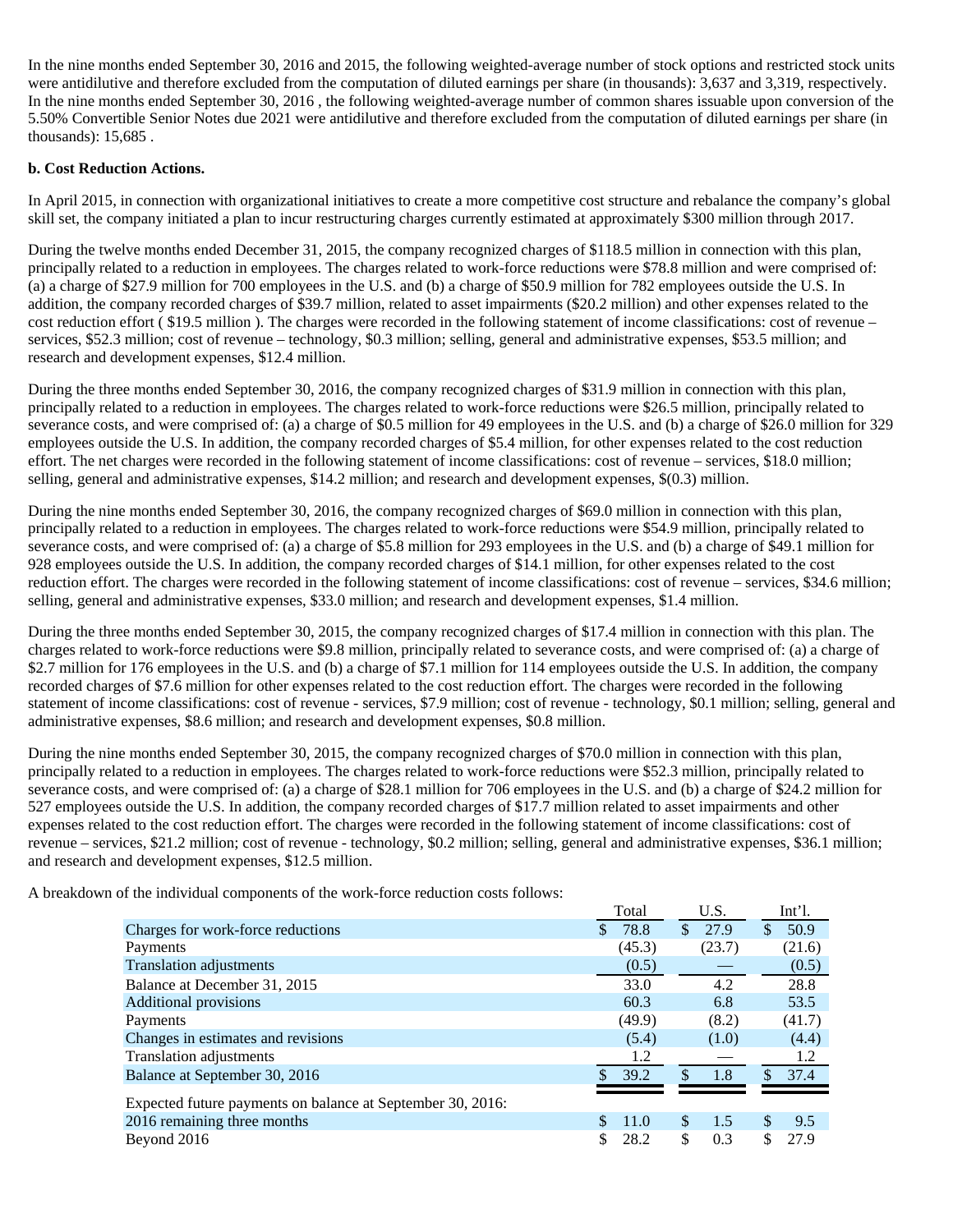#### **c. Pension and Postretirement Benefits.**

Net periodic pension expense for the three and nine months ended September 30, 2016 and 2015 is presented below:

|                                         | Three Months Ended<br>September 30, $2016$ |        |    |               |  |                   | Three Months Ended<br>September 30, 2015 |         |               |               |  |                   |  |
|-----------------------------------------|--------------------------------------------|--------|----|---------------|--|-------------------|------------------------------------------|---------|---------------|---------------|--|-------------------|--|
|                                         |                                            | Total  |    | U.S.<br>Plans |  | $Int1$ .<br>Plans |                                          | Total   |               | U.S.<br>Plans |  | $Int1$ .<br>Plans |  |
| Service cost                            | \$                                         | 1.8    | \$ |               |  | 1.8               | \$.                                      | 2.2     | <sup>\$</sup> |               |  | 2.2               |  |
| Interest cost                           |                                            | 79.3   |    | 57.7          |  | 21.6              |                                          | 80.0    |               | 56.1          |  | 23.9              |  |
| Expected return on plan assets          |                                            | (97.2) |    | (63.2)        |  | (34.0)            |                                          | (103.1) |               | (63.7)        |  | (39.4)            |  |
| Amortization of prior service (benefit) |                                            |        |    |               |  |                   |                                          |         |               |               |  |                   |  |
| cost                                    |                                            | (1.4)  |    | (0.6)         |  | (0.8)             |                                          | (1.1)   |               | (0.6)         |  | (0.5)             |  |
| Recognized net actuarial loss           |                                            | 38.7   |    | 29.0          |  | 9.7               |                                          | 49.2    |               | 33.1          |  | 16.1              |  |
| Net periodic pension expense            |                                            | 21.2   |    | 22.9          |  | (1.7)             |                                          | 27.2    |               | 24.9          |  | 2.3               |  |

|                                         | Nine Months Ended<br>September 30, 2016 |         |   |               |  |                 | Nine Months Ended<br>September 30, 2015 |         |               |               |  |                   |  |  |
|-----------------------------------------|-----------------------------------------|---------|---|---------------|--|-----------------|-----------------------------------------|---------|---------------|---------------|--|-------------------|--|--|
|                                         |                                         | Total   |   | U.S.<br>Plans |  | Int'l.<br>Plans |                                         | Total   |               | U.S.<br>Plans |  | $Int1$ .<br>Plans |  |  |
| Service cost                            | S                                       | 5.7     | S |               |  | 5.7             | ъb                                      | 6.5     | <sup>\$</sup> |               |  | 6.5               |  |  |
| Interest cost                           |                                         | 241.2   |   | 173.4         |  | 67.8            |                                         | 238.9   |               | 168.1         |  | 70.8              |  |  |
| Expected return on plan assets          |                                         | (296.6) |   | (189.8)       |  | (106.8)         |                                         | (308.0) |               | (191.1)       |  | (116.9)           |  |  |
| Amortization of prior service (benefit) |                                         |         |   |               |  |                 |                                         |         |               |               |  |                   |  |  |
| cost                                    |                                         | (4.2)   |   | (1.9)         |  | (2.3)           |                                         | (3.3)   |               | (1.8)         |  | (1.5)             |  |  |
| Recognized net actuarial loss           |                                         | 116.9   |   | 87.0          |  | 29.9            |                                         | 147.4   |               | 99.5          |  | 47.9              |  |  |
| Net periodic pension expense            |                                         | 63.0    |   | 68.7          |  | (5.7)           |                                         | 81.5    | S             | 74.7          |  | 6.8               |  |  |

In 2016 , the company expects that it will make cash contributions of approximately \$134.0 million to its worldwide defined benefit pension plans, which are comprised of \$52.3 million for the company's U.S. qualified defined benefit pension plan and \$81.7 million primarily for the company's non-U.S. defined benefit pension plans. In 2015, the company made cash contributions of \$148.3 million to its worldwide defined benefit pension plans. For the nine months ended September 30, 2016 and 2015, \$104.0 million and \$115.6 million, respectively, of cash contributions have been made.

Net periodic postretirement benefit expense for the three and nine months ended September 30, 2016 and 2015 is presented below:

|                                             |   | Three Months Ended<br>September 30, |    |       | Nine Months Ended<br>September 30, |       |   |       |  |
|---------------------------------------------|---|-------------------------------------|----|-------|------------------------------------|-------|---|-------|--|
|                                             |   | 2016<br>2015                        |    |       |                                    | 2016  |   | 2015  |  |
| Service cost                                | S | 0.1                                 | \$ | 0.1   | \$                                 | 0.3   | S | 0.4   |  |
| Interest cost                               |   | 1.6                                 |    | 1.7   |                                    | 4.8   |   | 5.1   |  |
| Expected return on assets                   |   | (0.1)                               |    | (0.1) |                                    | (0.3) |   | (0.3) |  |
| Recognized net actuarial loss               |   | 0.3                                 |    | 0.7   |                                    | 0.9   |   | 2.1   |  |
| Amortization of prior service cost          |   |                                     |    | 0.3   |                                    |       |   | 0.9   |  |
| Net periodic postretirement benefit expense |   | 1.9                                 |    | 2.7   |                                    | 5.7   |   | 8.2   |  |

The company expects to make cash contributions of approximately \$15.0 million to its postretirement benefit plan in 2016 compared with \$15.9 million in 2015. For the nine months ended September 30, 2016 and 2015, \$9.1 million and \$10.8 million, respectively, of cash contributions have been made.

#### **d. Fair Value Measurements.**

Due to its foreign operations, the company is exposed to the effects of foreign currency exchange rate fluctuations on the U.S. dollar, principally related to intercompany account balances. The company uses derivative financial instruments to reduce its exposure to market risks from changes in foreign currency exchange rates on such balances. The company enters into foreign exchange forward contracts,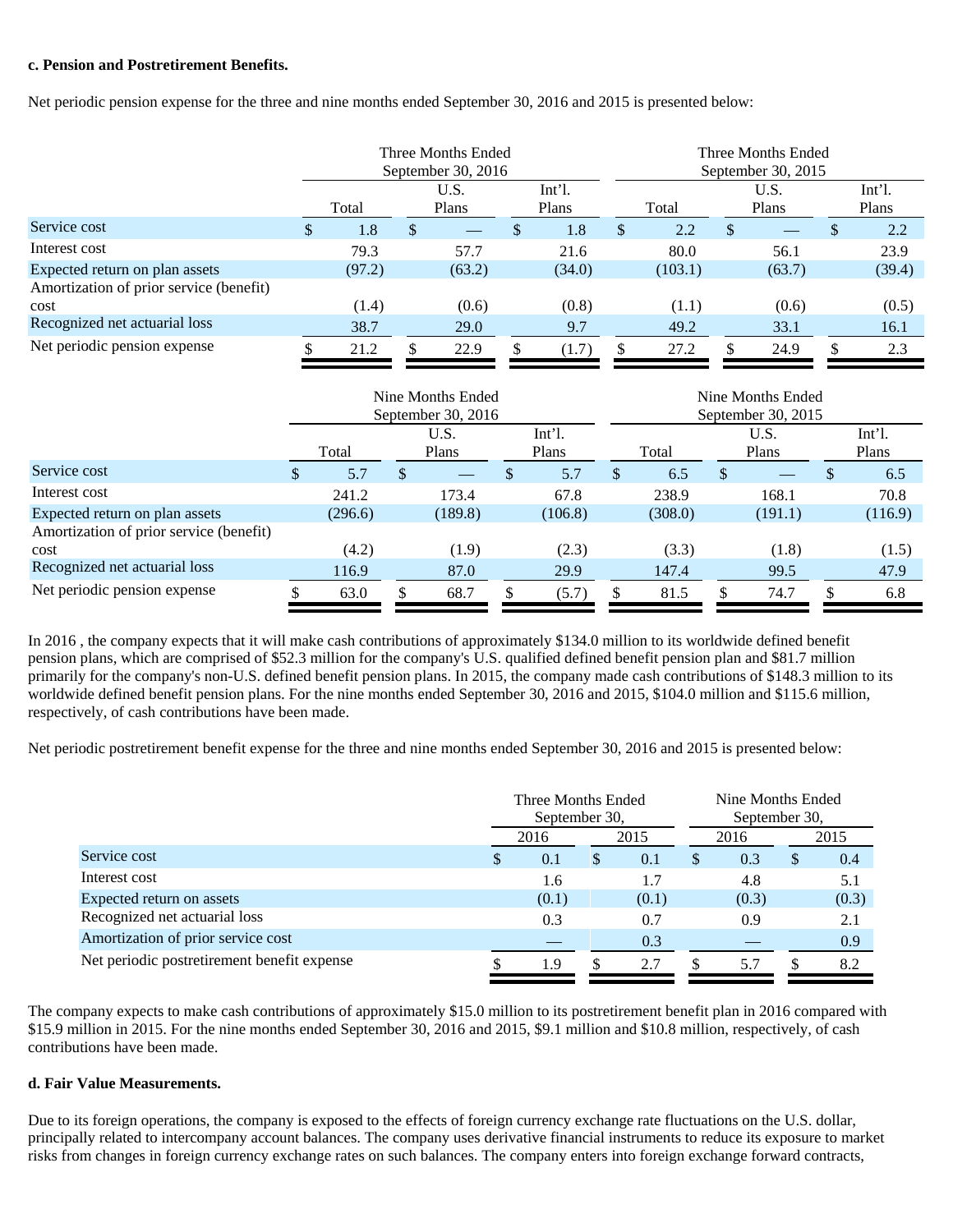generally having maturities of 3 months or less, which have not been designated as hedging instruments. At September 30, 2016 and 2015, the notional amount of these contracts was \$432.5 million and \$409.3 million, respectively. At September 30, 2016 and 2015, the fair value of such contracts was a net gain of \$0.1 million and a net loss of \$0.8 million, respectively, of which \$0.9 million and \$0.6 million, respectively, has been recognized in "Prepaid expenses and other current assets" and \$0.8 million and \$1.4 million, respectively, has been recognized in "Other accrued liabilities" in the company's consolidated balance sheet. For the nine months ended September 30, 2016 and 2015 , changes in the fair value of these instruments was a loss of \$19.8 million and a gain of \$13.7 million , respectively, which has been recognized in earnings in "Other income (expense), net" in the company's consolidated statement of income. The fair value of these forward contracts is based on quoted prices for similar but not identical financial instruments; as such, the inputs are considered Level 2 inputs.

Financial assets with carrying values approximating fair value include cash and cash equivalents and accounts receivable. Financial liabilities with carrying values approximating fair value include accounts payable and other accrued liabilities. The carrying amounts of these financial assets and liabilities approximate fair value due to their short maturities. The fair value of long-term debt is based on market prices (Level 2 inputs). At September 30, 2016 and December 31, 2015, the fair value of the company's Senior Notes due 2017 was \$216.8 million and \$213.2 million, respectively. At September 30, 2016, the fair value of the company's Convertible Senior Notes due 2021, which were issued in March and April of 2016, was \$259.2 million.

#### **e. Stock Options.**

Under stockholder approved stock-based plans, stock options, stock appreciation rights, restricted stock and restricted stock units may be granted to officers, directors and other key employees. At September 30, 2016, 3.7 million shares of unissued common stock of the company were available for granting under these plans.

The fair value of stock option awards was estimated using the Black-Scholes option pricing model with the following assumptions and weighted-average fair values:

|                                      | Nine Months Ended             |        |  |        |  |  |  |  |
|--------------------------------------|-------------------------------|--------|--|--------|--|--|--|--|
|                                      | September 30,<br>2016<br>2015 |        |  |        |  |  |  |  |
| Weighted-average fair value of grant | <sup>\$</sup>                 | 4.53   |  | 9.00   |  |  |  |  |
| Risk-free interest rate              |                               | 1.29%  |  | 1.28%  |  |  |  |  |
| Expected volatility                  |                               | 51.30% |  | 45.46% |  |  |  |  |
| Expected life of options in years    |                               | 4.90   |  | 4.92   |  |  |  |  |
| Expected dividend yield              |                               |        |  |        |  |  |  |  |

Restricted stock unit awards may contain time-based units, performance-based units or a combination of both. Each performance-based unit will vest into zero to 2.0 shares depending on the degree to which the performance goals are met. Compensation expense resulting from these awards is recognized as expense ratably for each installment from the date of grant until the date the restrictions lapse and is based on the fair market value at the date of grant and the probability of achievement of the specific performance-related goals.

The company records all share-based expense in selling, general and administrative expense.

During the nine months ended September 30, 2016 and 2015, the company recorded \$7.7 million and \$7.9 million of share-based compensation expense, respectively, which is comprised of \$6.1 million and \$3.8 million of restricted stock unit expense and \$1.6 million and \$4.1 million of stock option expense, respectively.

A summary of stock option activity for the nine months ended September 30, 2016 follows (shares in thousands):

|                                        |               | Weighted-<br>Average<br>Exercise | Weighted-<br>Average<br>Remaining<br>Contractual |      | Aggregate<br>Intrinsic |
|----------------------------------------|---------------|----------------------------------|--------------------------------------------------|------|------------------------|
| Options                                | <b>Shares</b> | Price                            | Term (years)                                     |      | Value                  |
| Outstanding at December 31, 2015       | 2,723         | 27.88                            |                                                  |      |                        |
| Granted                                | 11            | 10.85                            |                                                  |      |                        |
| Exercised                              | _             |                                  |                                                  |      |                        |
| Forfeited and expired                  | (605)         | 36.26                            |                                                  |      |                        |
| Outstanding at September 30, 2016      | 2,129         | 25.41                            | 2.53                                             | - \$ |                        |
| Expected to vest at September 30, 2016 | 624           | 25.97                            | 3.95                                             |      |                        |
| Exercisable at September 30, 2016      | 1,486         | 25.21                            | 1.91                                             |      |                        |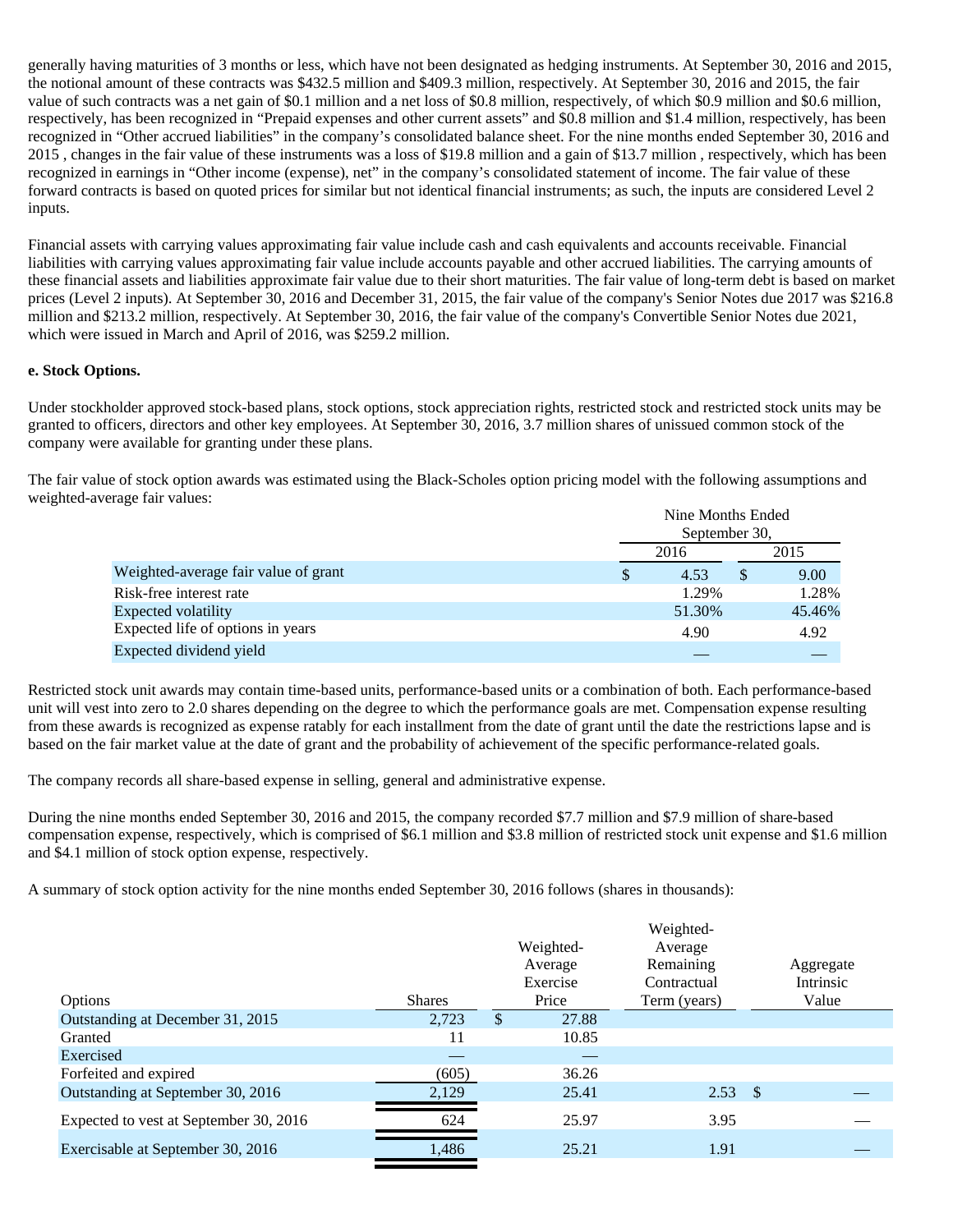The aggregate intrinsic value represents the total pretax value of the difference between the company's closing stock price on the last trading day of the period and the exercise price of the options, multiplied by the number of in-the-money stock options that would have been received by the option holders had all option holders exercised their options on September 30, 2016. The intrinsic value of the company's stock options changes based on the closing price of the company's stock. The total intrinsic value of options exercised for the nine months ended September 30, 2016 and 2015 was zero and \$0.6 million, respectively. As of September 30, 2016, \$1.9 million of total unrecognized compensation cost related to stock options is expected to be recognized over a weighted-average period of 1.3 years.

A summary of restricted stock unit activity for the nine months ended September 30, 2016 follows (shares in thousands):

| Restricted<br><b>Stock</b><br>Units | Weighted-<br>Average<br>Grant-Date<br>Fair Value |
|-------------------------------------|--------------------------------------------------|
| 469                                 | \$<br>23.57                                      |
| 1,285                               | 9.84                                             |
| (184)                               | 18.84                                            |
| (62)                                | 17.63                                            |
| 1,508                               | \$<br>12.74                                      |
|                                     |                                                  |

The fair value of restricted stock units is determined based on the trading price of the company's common shares on the date of grant. The aggregate weighted-average grant-date fair value of restricted stock units granted during the nine months ended September 30, 2016 and 2015 was \$12.6 million and \$10.1 million, respectively. As of September 30, 2016, there was \$10.4 million of total unrecognized compensation cost related to outstanding restricted stock units granted under the company's plans. That cost is expected to be recognized over a weighted-average period of 2.2 years. The aggregate weighted-average grant-date fair value of restricted stock units vested during the nine months ended September 30, 2016 and 2015 was \$3.5 million and \$1.9 million, respectively.

Common stock issued upon exercise of stock options or upon lapse of restrictions on restricted stock units are newly issued shares. Cash received from the exercise of stock options for the nine months ended September 30, 2016 and 2015 was zero and \$3.7 million, respectively. In light of its tax position, the company is currently not recognizing any tax benefits from the exercise of stock options or upon issuance of stock upon lapse of restrictions on restricted stock units. Tax benefits resulting from tax deductions in excess of the compensation costs recognized are classified as financing cash flows.

#### **f. Segment Information.**

The company has two business segments: Services and Technology. Revenue classifications within the Services segment are as follows:

- Cloud & infrastructure services. This represents revenue from work the company performs in the data center and cloud area, technology consulting and technology-based systems integration projects, as well as global service desks and global field services.
- Application services. This represents revenue from application managed services and application development, maintenance and support work.
- Business processing outsourcing services. This represents revenue from the management of clients' specific business processes.

The accounting policies of each business segment are the same as those followed by the company as a whole. Intersegment sales and transfers are priced as if the sales or transfers were to third parties. Accordingly, the Technology segment recognizes intersegment revenue and manufacturing profit on hardware and software shipments to customers under Services contracts. The Services segment, in turn, recognizes customer revenue and marketing profits on such shipments of company hardware and software to customers. The Services segment also includes the sale of hardware and software products sourced from third parties that are sold to customers through the company's Services channels. In the company's consolidated statements of income, the manufacturing costs of products sourced from the Technology segment and sold to Services customers are reported in cost of revenue for Services.

Also included in the Technology segment's sales and operating profit are sales of hardware and software sold to the Services segment for internal use in Services engagements. The amount of such profit included in operating income of the Technology segment for the three months ended September 30, 2016 and 2015 was \$0.1 million and \$1.6 million, respectively. The amount for the nine months ended September 30, 2016 and 2015 was \$0.6 million and \$9.1 million, respectively. The profit on these transactions is eliminated in Corporate.

The company evaluates business segment performance based on operating income exclusive of pension income or expense, restructuring charges and unusual and nonrecurring items, which are included in Corporate. All other corporate and centrally incurred costs are allocated to the business segments based principally on revenue, employees, square footage or usage.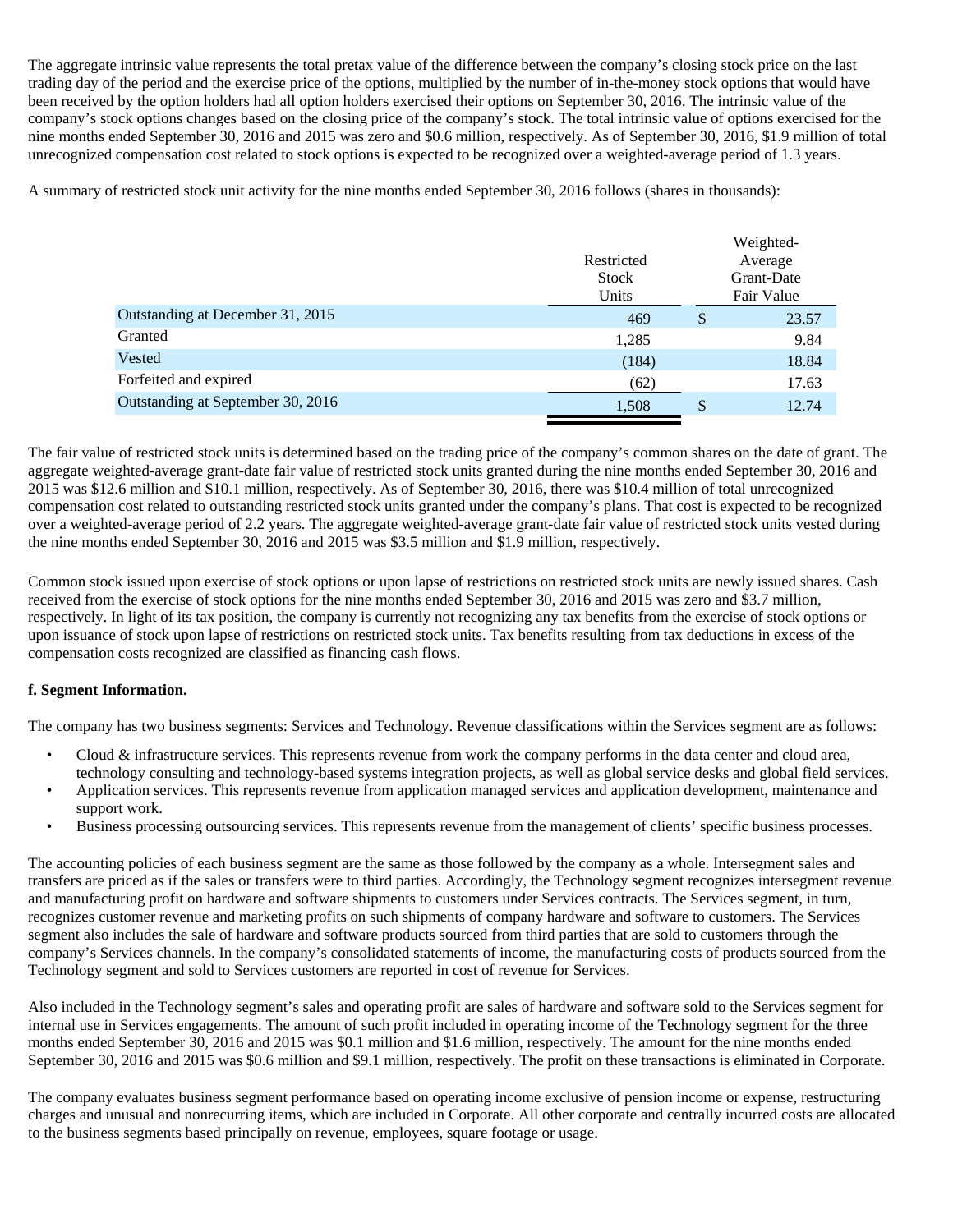A summary of the company's operations by business segment for the three and nine month periods ended September 30, 2016 and 2015 is presented below:<br>
Total Corporate Services Technology

|                                       | Total |       |    | Corporate |    | Services |    | Technology |  |
|---------------------------------------|-------|-------|----|-----------|----|----------|----|------------|--|
| Three Months Ended September 30, 2016 |       |       |    |           |    |          |    |            |  |
| Customer revenue                      | \$    | 683.3 |    |           | \$ | 600.9    | \$ | 82.4       |  |
| Intersegment                          |       |       | \$ | (5.8)     |    |          |    | 5.8        |  |
| Total revenue                         |       | 683.3 |    | (5.8)     |    | 600.9    | \$ | 88.2       |  |
| Operating income (loss)               |       | (9.8) | S  | (53.9)    |    | 15.5     |    | 28.6       |  |
| Three Months Ended September 30, 2015 |       |       |    |           |    |          |    |            |  |
| Customer revenue                      | \$    | 739.2 |    |           | \$ | 656.0    | \$ | 83.2       |  |
| Intersegment                          |       |       | ۰D | (11.9)    |    |          |    | 11.9       |  |
| Total revenue                         |       | 739.2 |    | (11.9)    |    | 656.0    |    | 95.1       |  |
| Operating income (loss)               |       | 8.6   |    | (42.9)    |    | 31.8     | \$ | 19.7       |  |

|                                      | Total |         |    | Corporate |               | Services |    | Technology |  |
|--------------------------------------|-------|---------|----|-----------|---------------|----------|----|------------|--|
| Nine Months Ended September 30, 2016 |       |         |    |           |               |          |    |            |  |
| Customer revenue                     | \$    | 2.099.0 |    |           | $\mathbb{S}$  | 1,809.8  | \$ | 289.2      |  |
| Intersegment                         |       |         | \$ | (17.3)    |               |          |    | 17.3       |  |
| Total revenue                        |       | 2,099.0 | \$ | (17.3)    | \$            | 1,809.8  | \$ | 306.5      |  |
| Operating income (loss)              |       | 12.1    | \$ | (130.3)   | \$            | 32.2     |    | 110.2      |  |
| Nine Months Ended September 30, 2015 |       |         |    |           |               |          |    |            |  |
| Customer revenue                     | \$    | 2,225.2 |    |           | \$            | 1,956.5  | \$ | 268.7      |  |
| Intersegment                         |       |         | \$ | (40.6)    |               | 0.1      |    | 40.5       |  |
| Total revenue                        |       | 2,225.2 | \$ | (40.6)    | $\mathcal{S}$ | 1,956.6  |    | 309.2      |  |
| Operating income (loss)              |       | (70.9)  | S  | (152.3)   | S             | 37.6     |    | 43.8       |  |

Presented below is a reconciliation of total business segment operating income to consolidated income (loss) before income taxes:

| Three Months Ended September 30, |        |  |        |  | September 30, |  |                   |  |
|----------------------------------|--------|--|--------|--|---------------|--|-------------------|--|
|                                  | 2016   |  | 2015   |  | 2016          |  | 2015              |  |
|                                  | 44.1   |  | 51.5   |  | 142.4         |  | 81.4              |  |
|                                  | (7.7)  |  | (3.0)  |  | (19.9)        |  | (8.3)             |  |
|                                  | 2.3    |  | 1.7    |  | 3.7           |  | 8.0               |  |
|                                  | (31.9) |  | (17.4) |  | (69.0)        |  | (70.0)            |  |
|                                  | (22.0) |  | (25.5) |  | (61.3)        |  | (82.3)            |  |
|                                  | (15.2) |  | 7.3    |  | (4.1)         |  | (71.2)            |  |
|                                  |        |  |        |  |               |  | Nine Months Ended |  |

Customer revenue by classes of similar products or services, by segment, is presented below:

|      | Three Months Ended September 30, |   |       |  | September 30, |  |                   |  |
|------|----------------------------------|---|-------|--|---------------|--|-------------------|--|
| 2016 |                                  |   | 2015  |  | 2016          |  | 2015              |  |
|      |                                  |   |       |  |               |  |                   |  |
|      | 341.9                            | S | 380.0 |  | 1.017.8       |  | 1,146.1           |  |
|      | 210.4                            |   | 220.7 |  | 641.4         |  | 640.6             |  |
|      | 48.6                             |   | 55.3  |  | 150.6         |  | 169.8             |  |
|      | 600.9                            |   | 656.0 |  | 1,809.8       |  | 1,956.5           |  |
|      | 82.4                             |   | 83.2  |  | 289.2         |  | 268.7             |  |
|      | 683.3                            |   | 739.2 |  | 2,099.0       |  | 2,225.2           |  |
|      |                                  |   |       |  |               |  | Nine Months Ended |  |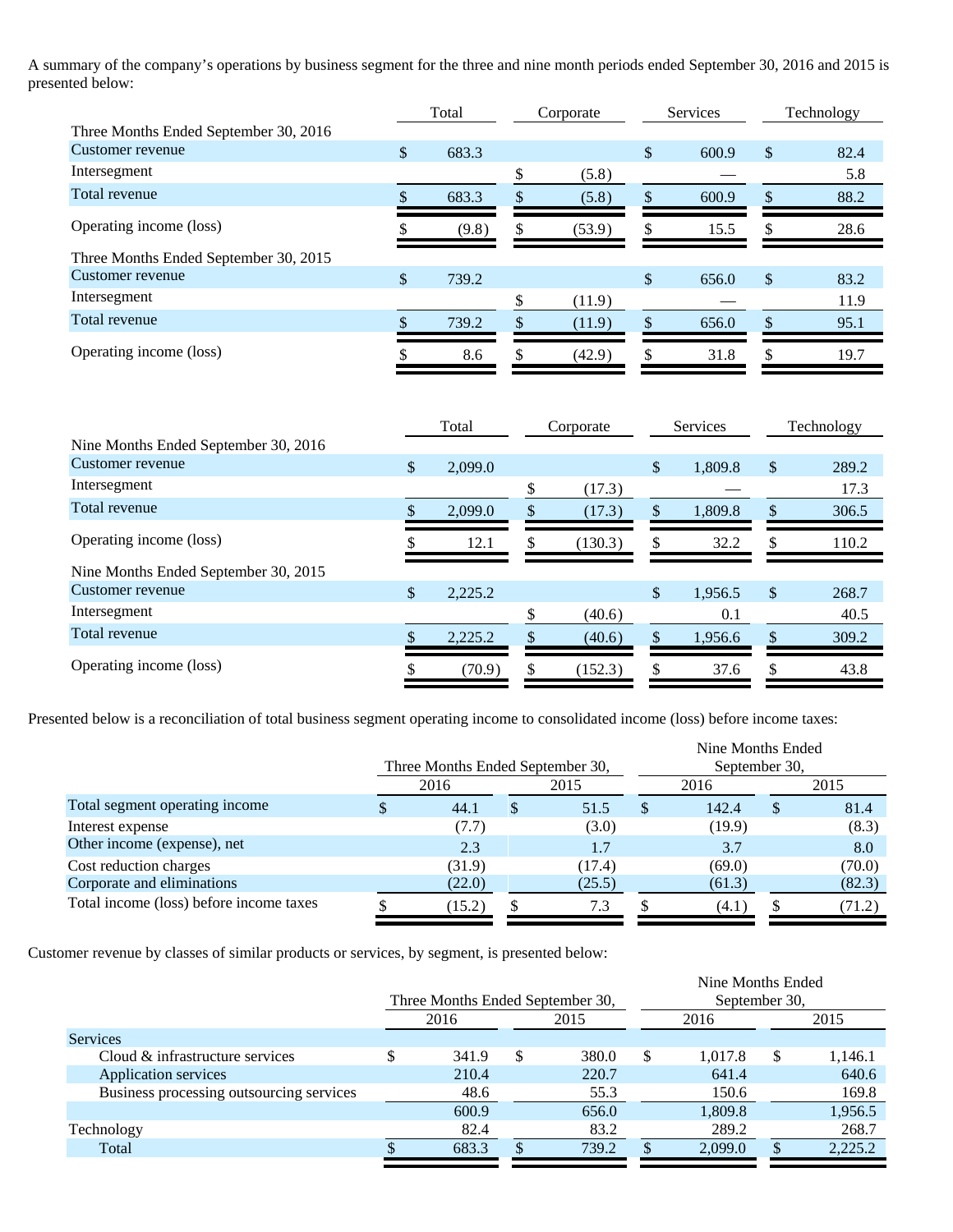Geographic information about the company's revenue, which is principally based on location of the selling organization, is presented below:

|                      |     | Three Months Ended September<br>30. |   |       |    | Nine Months Ended<br>September 30, |    |         |  |
|----------------------|-----|-------------------------------------|---|-------|----|------------------------------------|----|---------|--|
|                      |     | 2016                                |   | 2015  |    | 2016                               |    | 2015    |  |
| <b>United States</b> | \$. | 327.1                               | S | 359.9 | \$ | 1,006.4                            | \$ | 1,085.8 |  |
| United Kingdom       |     | 72.3                                |   | 92.6  |    | 263.6                              |    | 264.1   |  |
| Other foreign        |     | 283.9                               |   | 286.7 |    | 829.0                              |    | 875.3   |  |
| Total                |     | 683.3                               |   | 739.2 |    | 2.099.0                            |    | 2,225.2 |  |

#### **g. Accumulated Other Comprehensive Income.**

Accumulated other comprehensive loss as of December 31, 2015 and September 30, 2016 is as follows:

|       |           |  |         |                            | Postretirement |  |
|-------|-----------|--|---------|----------------------------|----------------|--|
| Total |           |  |         | Plans                      |                |  |
|       | (3,945.3) |  | (833.8) | S.                         | (3,111.5)      |  |
|       | 39.9      |  | (43.1)  |                            | 83.0           |  |
|       |           |  |         |                            |                |  |
|       | 108.4     |  |         |                            | 108.4          |  |
|       | 148.3     |  | (43.1)  |                            | 191.4          |  |
|       | (3,797.0) |  | (876.9) |                            | (2,920.1)      |  |
|       |           |  |         | Translation<br>Adjustments |                |  |

Amounts related to postretirement plans not reclassified in their entirety out of accumulated other comprehensive income for the three and nine months ended September 30, 2016 and 2015 were as follows:

|                                     |                                  |       |  |       |      | Nine Months Ended |      |       |  |  |
|-------------------------------------|----------------------------------|-------|--|-------|------|-------------------|------|-------|--|--|
|                                     | Three Months Ended September 30, |       |  |       |      | September 30,     |      |       |  |  |
|                                     |                                  | 2016  |  | 2015  | 2016 |                   | 2015 |       |  |  |
| Amortization of prior service cost* |                                  | (1.4) |  | (0.8) |      | (4.2)             |      | (2.3) |  |  |
| Amortization of actuarial losses*   |                                  | 38.6  |  | 47.8  |      | 116.6             |      | 143.1 |  |  |
| Total before tax                    |                                  | 37.2  |  | 47.0  |      | 112.4             |      | 140.8 |  |  |
| Income tax benefit                  |                                  | (1.1) |  | (3.9) |      | (4.0)             |      | (6.9) |  |  |
| Net of tax                          |                                  | 36.1  |  | 43.1  |      | 108.4             |      | 133.9 |  |  |

\* These items are included in net periodic postretirement cost (see note (c)).

Noncontrolling interests as of December 31, 2015 and September 30, 2016 are as follows:

|                                | Noncontrolling<br>Interests |        |  |  |  |
|--------------------------------|-----------------------------|--------|--|--|--|
| Balance at December 31, 2015   |                             | 11.1   |  |  |  |
| Net income                     |                             | 8.2    |  |  |  |
| <b>Translation adjustments</b> |                             | (11.0) |  |  |  |
| Postretirement plans           |                             | 9.5    |  |  |  |
|                                |                             |        |  |  |  |
| Balance at September 30, 2016  |                             | 17.8   |  |  |  |

#### **h. Supplemental Cash Flow Information.**

Cash paid, net of refunds, during the nine months ended September 30, 2016 and 2015 for income taxes was \$33.4 million and \$52.5 million, respectively.

Cash paid during the nine months ended September 30, 2016 and 2015 for interest was \$19.3 million and \$13.7 million, respectively.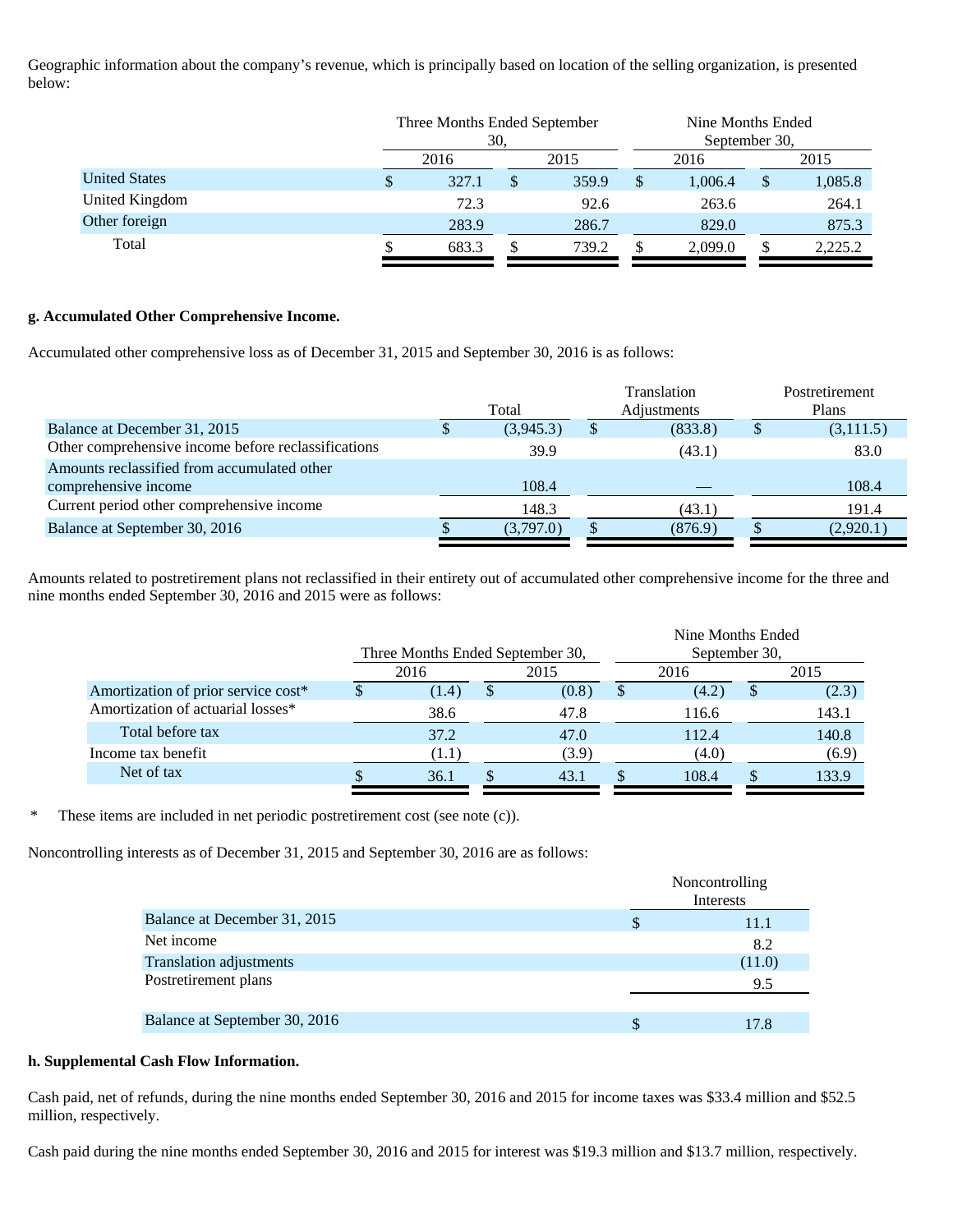#### **i. Commitments and Contingencies.**

There are various lawsuits, claims, investigations and proceedings that have been brought or asserted against the company, which arise in the ordinary course of business, including actions with respect to commercial and government contracts, labor and employment, employee benefits, environmental matters, intellectual property, and non-income tax and employment compensation in Brazil. The company records a provision for these matters when it is both probable that a liability has been incurred and the amount of the loss can be reasonably estimated. Any provisions are reviewed at least quarterly and are adjusted to reflect the impact and status of settlements, rulings, advice of counsel and other information and events pertinent to a particular matter.

The company believes that it has valid defenses with respect to legal matters pending against it. Based on its experience, the company also believes that the damage amounts claimed in the lawsuits disclosed below are not a meaningful indicator of the company's potential liability. Litigation is inherently unpredictable, however, and it is possible that the company's results of operations or cash flow could be materially affected in any particular period by the resolution of one or more of the legal matters pending against it.

In April 2007, the Ministry of Justice of Belgium sued Unisys Belgium SA-NV, a Unisys subsidiary (Unisys Belgium), in the Court of First Instance of Brussels. The Belgian government had engaged the company to design and develop software for a computerized system to be used to manage the Belgian court system. The Belgian State terminated the contract and in its lawsuit has alleged that the termination was justified because Unisys Belgium failed to deliver satisfactory software in a timely manner. It claims damages of approximately €28 million. Unisys Belgium filed its defense and counterclaim in April 2008, in the amount of approximately €18.5 million. The company believes it has valid defenses to the claims and contends that the Belgian State's termination of the contract was unjustified.

The company's Brazilian operations, along with those of many other companies doing business in Brazil, are involved in various litigation matters, including numerous governmental assessments related to indirect and other taxes, as well as disputes associated with former employees and contract labor. The tax-related matters pertain to value added taxes, customs, duties, sales and other non-income related tax exposures. The labor-related matters include claims related to compensation matters. The company believes that appropriate accruals have been established for such matters based on information currently available. At September 30, 2016, excluding those matters that have been assessed by management as being remote as to the likelihood of ultimately resulting in a loss, the amount related to unreserved tax-related matters, inclusive of any related interest, is estimated to be up to approximately \$124 million.

The company has been involved in a matter arising from the sale of its Health Information Management (HIM) business to Molina Information Systems, LLC (Molina) under a 2010 Asset Purchase Agreement (APA). The HIM business provided system solutions and services to state governments, including the state of Idaho, for administering Medicaid programs. In August 2012, Molina sued the company in Federal District Court in Delaware alleging breaches of contract, negligent misrepresentation and intentional misrepresentation with respect to the APA and the Medicaid contract with Idaho. Molina sought compensatory damages, punitive damages, lost profits, indemnification, and declaratory relief. Molina alleged losses of approximately \$35 million in the complaint. In June 2013, the District Court granted the company's motion to dismiss the complaint and allowed Molina to replead certain claims and file an amended complaint. In August 2013, Molina filed an amended complaint. The company filed a motion to dismiss the amended complaint. On September 2, 2014, the District Court granted the company's motion to dismiss the negligent misrepresentation claim, but denied the company's motion with respect to Molina's intentional misrepresentation and breach of contract claims. The parties have reached an agreement in principle to settle this matter.

On June 26, 2014, the State of Louisiana filed a Petition for Damages against, among other defendants, the company and Molina Information Systems, LLC, in the Parish of East Baton Rouge, 19th Judicial District. The State alleged that between 1989 and 2012 the defendants, each acting successively as the State's Medicaid fiscal intermediary, utilized an incorrect reimbursement formula for the payment of pharmaceutical claims causing the State to pay excessive amounts for prescription drugs. The State contends 3.6 million claims were improperly paid resulting in overpayments of approximately \$32 million for the period September 2008 to December 2010 and is seeking data to identify the claims at issue for the remaining time period. The company believes that it has valid defenses to Louisiana's claims and is asserting them in the pending litigation.

With respect to the specific legal proceedings and claims described above, except as otherwise noted, either (i) the amount or range of possible losses in excess of amounts accrued, if any, is not reasonably estimable or (ii) the company believes that the amount or range of possible losses in excess of amounts accrued that are estimable would not be material.

Litigation is inherently unpredictable and unfavorable resolutions could occur. Accordingly, it is possible that an adverse outcome from such matters could exceed the amounts accrued in an amount that could be material to the company's financial condition, results of operations and cash flows in any particular reporting period.

Notwithstanding that the ultimate results of the lawsuits, claims, investigations and proceedings that have been brought or asserted against the company are not currently determinable, the company believes that at September 30, 2016, it has adequate provisions for any such matters.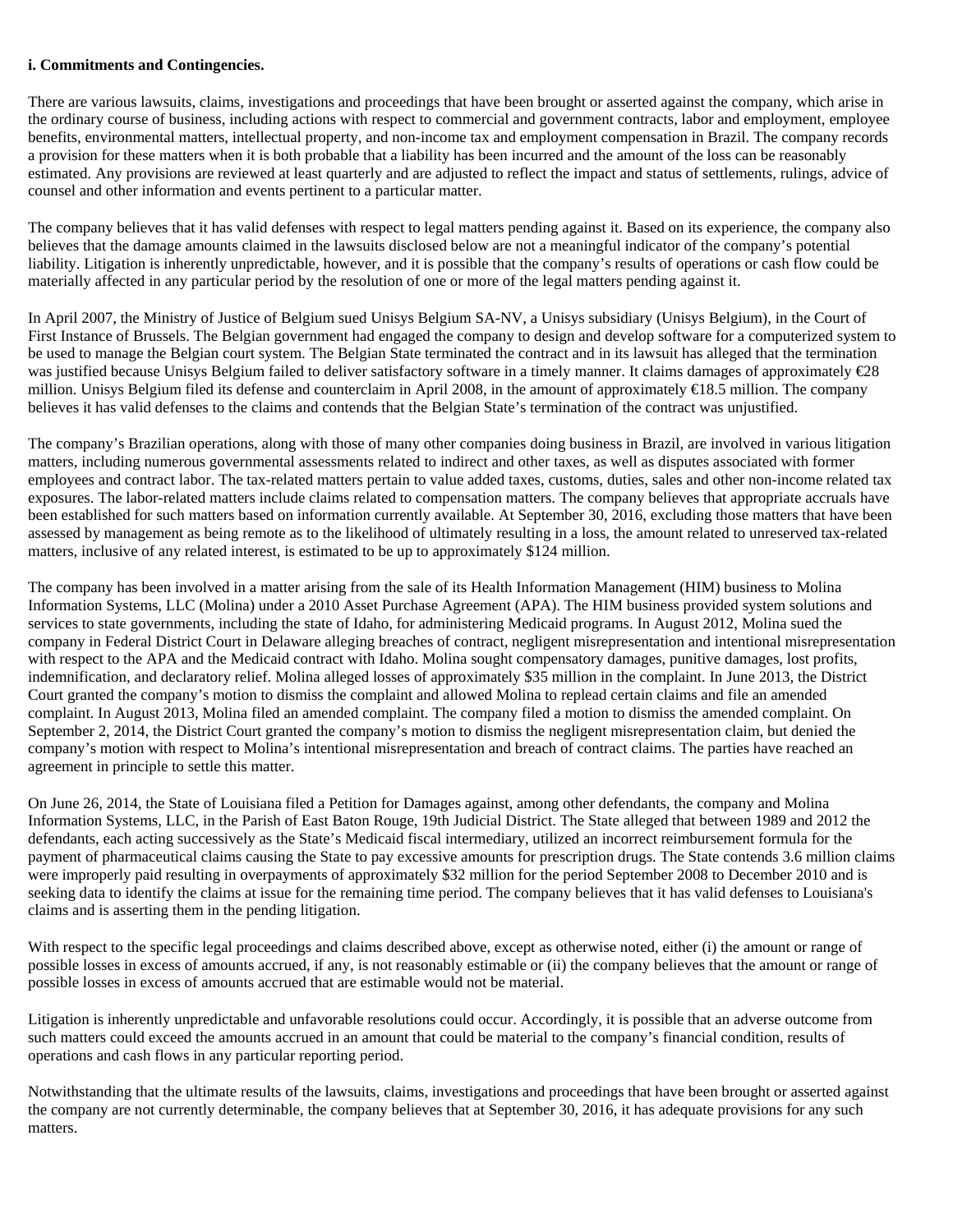#### **j. Income Taxes.**

Accounting rules governing income taxes require that deferred tax assets and liabilities be recognized using enacted tax rates for the effect of temporary differences between the book and tax bases of recorded assets and liabilities. Included in the nine months ended September 30, 2016 is an increase in the company's income tax provision of \$3.4 million caused by a decrease in net deferred tax assets due to a UK rate change. The UK government reduced its corporate tax rate to 17% effective April 1, 2020. These changes were considered to be enacted for U.S. GAAP purposes in September of 2016, when all legislative procedures were completed and the Finance Act of 2016 received Royal Assent. The UK government had previously announced a reduction to 19% from April 1, 2017.

Accounting rules governing income taxes also require that deferred tax assets be reduced by a valuation allowance if it is more likely than not that some portion or the entire deferred tax asset will not be realized. The company evaluates the realizability of its deferred tax assets by assessing its valuation allowance and by adjusting the amount of such allowance, if necessary. The factors used to assess the likelihood of realization are the company's historical profitability, forecast of future taxable income and available tax-planning strategies that could be implemented to realize the net deferred tax assets. The company uses tax-planning strategies to realize or renew net deferred tax assets to avoid the potential loss of future tax benefits. As of September 30, 2016 , management determined that there was sufficient positive evidence to conclude that it is more likely than not that deferred income taxes of an international subsidiary of \$16.4 million are realizable and therefore reduced its valuation allowance accordingly.

A full valuation allowance is currently maintained for all U.S. and certain foreign deferred tax assets in excess of deferred tax liabilities. The company will record a tax provision or benefit for those international subsidiaries that do not have a full valuation allowance against their net deferred tax assets. Any profit or loss recorded for the company's U.S. continuing operations will have no provision or benefit associated with it due to full valuation allowance, except with respect to refundable tax credits and withholding taxes not creditable against future taxable income. As a result, the company's provision or benefit for taxes may vary significantly depending on the geographic distribution of income.

#### **k. Accounting Standards.**

Effective January 1, 2016, the company adopted new guidance issued by the Financial Accounting Standards Board ("FASB") on the presentation of debt issuance costs. The new guidance requires that debt issuance costs shall be reported in the balance sheet as a direct deduction from the face amount of that debt. Previously the company reported these costs in "Other long-term assets" in the company's balance sheet. At December 31, 2015, the amount reclassified was \$1.8 million. The new guidance has been applied on a retrospective basis whereby prior-period financial statements have been adjusted to reflect the application of the new guidance, as required by the FASB.

Effective January 1, 2016, the company adopted new guidance issued by the FASB that simplifies the measurement of inventory. The new guidance states that an entity should measure inventory at the lower of cost and net realizable value. Net realizable value is the estimate of estimated selling prices in the ordinary course of business, less reasonably predictable costs of completion, disposal and transportation. When evidence exists that the net realizable value of inventory is lower than its cost, the difference shall be recognized as a loss in the period in which it occurs. That loss may be required, for example, due to damage, physical deterioration, obsolescence, changes in price levels, or other causes. Adoption of this new guidance had no impact on the company's consolidated results of operations and financial position.

Effective January 1, 2016, the company adopted new guidance issued by the FASB that simplifies the balance sheet classification of deferred income taxes. The new guidance requires that deferred tax liabilities and assets be classified as noncurrent in a classified statement of financial position. The new guidance also requires companies to offset all deferred tax assets and liabilities (and valuation allowances) for each tax-paying jurisdiction within each tax-paying component. The net deferred tax must be presented as a single noncurrent amount. Previous guidance required an entity to separate deferred income tax liabilities and assets into current and noncurrent amounts in a classified statement of financial position. The new guidance has been applied on a retrospective basis whereby prior-period financial statements have been adjusted to reflect the application of the new guidance. At December 31, 2015, the reclassification resulted in a reduction of current deferred income tax assets of \$24.1 million, a decrease in other current assets of \$0.1 million, an increase in noncurrent deferred income tax assets of \$12.9 million, a decrease in other long-term assets of \$0.1 million, a decrease in current other accrued liabilities of \$9.4 million and a decrease in other long-term liabilities of \$2.0 million.

In October 2016, the FASB issued new guidance which reduces the complexity in the accounting standards by allowing the recognition of current and deferred income taxes for an intra-entity asset transfer, other than inventory, when the transfer occurs. Historically, recognition of the income tax consequence was not recognized until the asset was sold to an outside party. This amendment should be applied on a modified retrospective basis through a cumulative-effect adjustment directly to retained earnings as of the beginning of the period of adoption. This update is effective for annual periods beginning after December 15, 2017, including interim reporting periods within those annual reporting periods. Early adoption is permitted for all entities as of the beginning of an annual reporting period for which financial statements (interim or annual) have not been issued or made available for issuance. The company is currently assessing when it will choose to adopt and does not expect the adoption to have a material impact on its consolidated results of operations and financial position.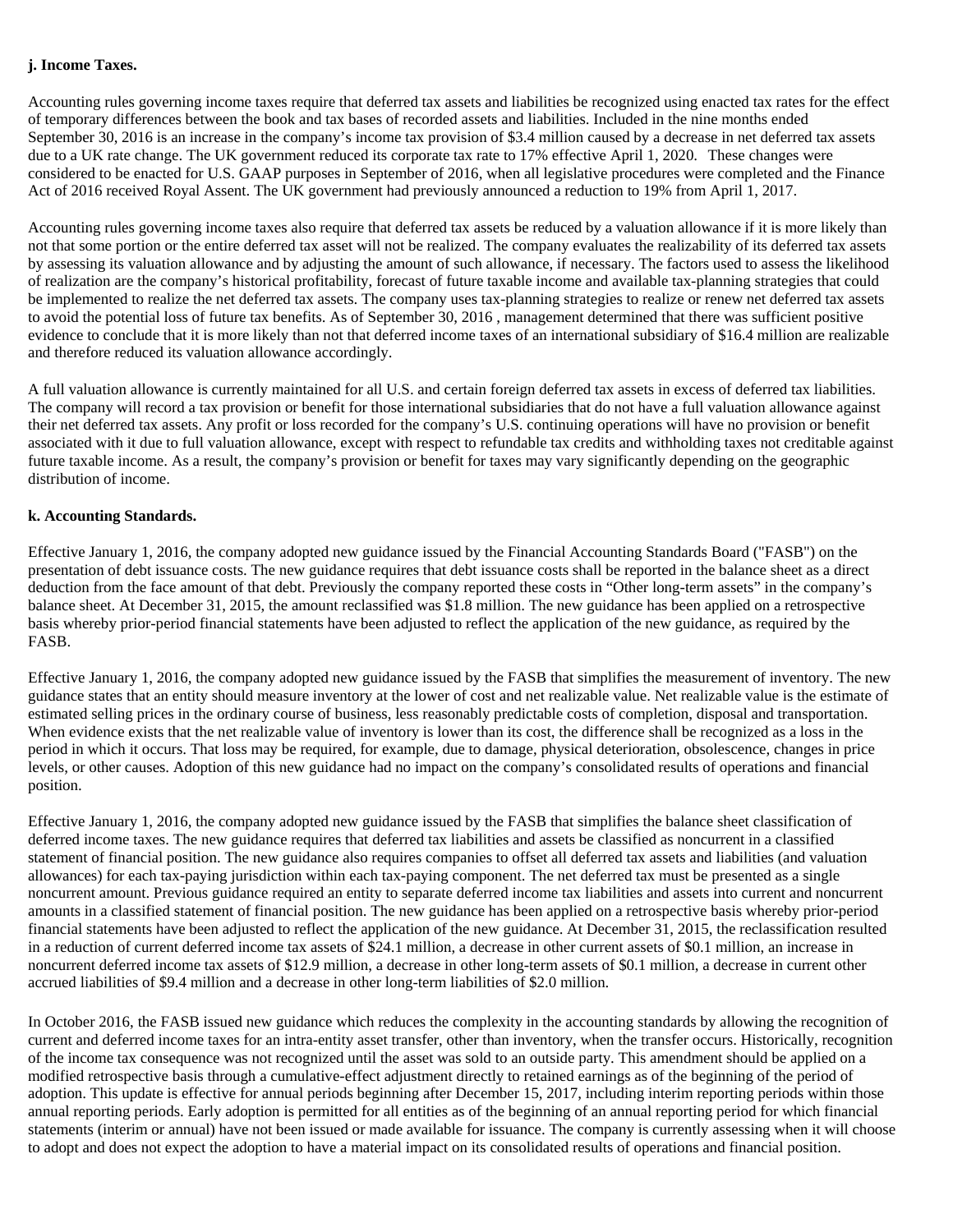In August 2016, the FASB issued new guidance which clarifies the treatment of several cash flow categories. In addition, the guidance also clarifies that when cash receipts and cash payments have aspects of more than one class of cash flows and cannot be separated, classification will depend on the predominant source or use. This update is effective for annual periods beginning after December 15, 2017, and interim periods within those fiscal years, with early adoption permitted, including adoption in an interim period. The company will adopt the new guidance on January 1, 2017. The company does not expect the adoption to have a material impact on its consolidated statements of cash flows.

In March 2016, the FASB issued new guidance that will change certain aspects of accounting for share-based payments to employees. The new guidance will require all income tax effects of awards to be recognized in the income statement when the awards vest or are settled. It also will allow an employer to repurchase more of an employee's shares than it can today for tax withholding purposes without triggering liability accounting and to make a policy election to account for forfeitures as they occur. The guidance is effective for annual reporting periods beginning after December 15, 2016. The company will adopt the new guidance on January 1, 2017. The company does not expect the adoption to have a material impact on its consolidated results of operations and financial position.

In February 2016, the FASB issued a new lease accounting standard entitled "Leases." The new standard is intended to improve financial reporting about leasing transactions. The new rule will require organizations that lease assets, referred to as lessees, to recognize on the balance sheet the assets and liabilities for the rights and obligations created by those leases. The standard requires disclosures to help investors and other financial statement users better understand the amount, timing and uncertainty of cash flows arising from leases. The standard is effective for annual reporting periods beginning after December 15, 2018, which for the company is January 1, 2019. Earlier adoption is permitted. The company is currently assessing when it will choose to adopt, and is currently evaluating the impact of the adoption on its consolidated results of operations and financial position.

In 2014, the FASB issued a new revenue recognition standard entitled "Revenue from Contracts with Customers." The objective of the standard is to establish the principles that an entity shall apply to report useful information to users of financial statements about the nature, amount, timing, and uncertainty of revenue and cash flows from a contract with a customer. The standard, and its various amendments, is effective for annual reporting periods beginning after December 15, 2017, which for the company is January 1, 2018. Earlier application is permitted only as of annual reporting periods beginning after December 15, 2016, which for the company is January 1, 2017. The standard allows for either "full retrospective" adoption, meaning the standard is applied to all periods presented, or "modified retrospective" adoption, meaning the standard is applied only to the most current period presented in the financial statements. The company is currently assessing when and which method it will choose for adoption, and is evaluating the impact of the adoption on its consolidated results of operations and financial position.

#### **l. Debt.**

On March 15, 2016, the company issued \$190 million aggregate principal amount of Convertible Senior Notes due 2021 (the notes). On April 13, 2016, the company issued an additional \$23.5 million of the notes pursuant to an over-allotment option exercised by the initial purchasers to buy additional notes, for a total of \$213.5 million of notes issued. The notes, which are senior unsecured obligations, bear interest at a coupon rate of 5.50% (or 9.5% effective interest rate) per year until maturity, payable semiannually in arrears on March 1 and September 1 of each year, beginning on September 1, 2016. The notes are not redeemable prior to maturity and are convertible into shares of the company's common stock. The conversion rate for the notes is 102.4249 shares of the company's common stock per \$1,000 principal amount of the notes (or a total amount of 21,867,716 shares), which is equivalent to an initial conversion price of approximately \$9.76 per share of the company's common stock. Upon any conversion, the company will settle its conversion obligation in cash, shares of its common stock, or a combination of cash and shares of its common stock, at its election.

In connection with the issuances of the notes, the company also paid \$27.3 million to enter into privately negotiated capped call transactions with the initial purchasers and/or affiliates of the initial purchasers. The capped call transactions will cover, subject to customary anti-dilution adjustments, the number of shares of the company's common stock that will initially underlie the notes. The capped call transactions are expected to reduce potential dilution to the company's common stock and/or offset potential cash payments the company is required to make in excess of the principal amount upon any conversion of the notes.

In accordance with Accounting Standards Codification 470-20, a convertible debt instrument that may be settled entirely or partially in cash is required to be separated into a liability and equity component, such that interest expense reflects the issuer's non-convertible debt interest rate. Upon issuance, (i) a debt discount of \$33.6 million was recognized as a decrease in debt and an increase in additional-paid in capital and (ii) the cost of the capped call transactions of \$27.3 million was recognized as a decrease in cash and a decrease in additional paid-in capital. The debt component will accrete up to the principal amount and will be recognized as non-cash interest expense over the expected term of the notes. For the three and nine months ended September 30, 2016 , \$4.6 million and \$9.9 million , respectively, was recorded as interest expense on such convertible debt, which includes the contractual interest coupon, amortization of the debt discount, and amortization of the debt issuance costs.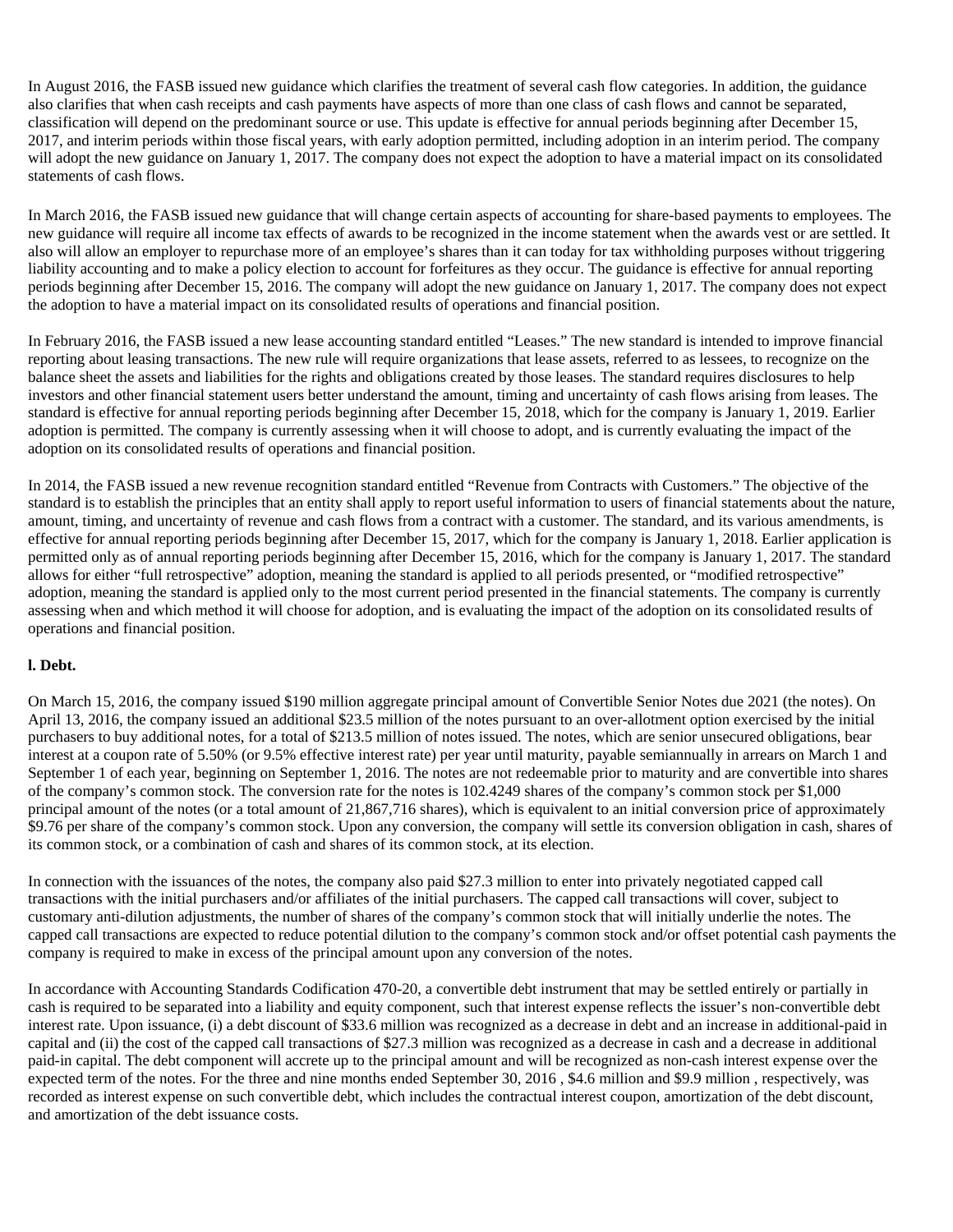#### **Item 2. Management's Discussion and Analysis of Financial Condition and Results of Operations.**

#### **MANAGEMENT'S DISCUSSION AND ANALYSIS OF FINANCIAL CONDITION AND RESULTS OF OPERATIONS**

This discussion and analysis of the company's financial condition and results of operations should be read in conjunction with the consolidated financial statements and the related notes included elsewhere in this quarterly report. In this discussion and analysis of the company's financial condition and results of operations, the company has included information that may constitute "forward-looking" statements, as defined in the Private Securities Litigation Reform Act of 1995. Forward-looking statements provide current expectations of future events and include any statement that does not directly relate to any historical or current fact. Words such as "anticipates," "believes," "expects," "intends," "plans," "projects" and similar expressions may identify such forward-looking statements. All forwardlooking statements rely on assumptions and are subject to risks, uncertainties and other factors that could cause the company's actual results to differ materially from expectations. Factors that could affect future results include, but are not limited to, those discussed under "Factors that may affect future results" and "Cautionary Statement Pursuant to the U.S. Private Securities Litigation Reform Act of 1995" in Part I, Item 1A of the company's 2015 Form 10-K. Any forward-looking statement speaks only as of the date on which that statement is made. The company assumes no obligation to update any forward-looking statement to reflect events or circumstances that occur after the date on which the statement is made.

#### **Overview**

In April 2015, in connection with organizational initiatives to create a more competitive cost structure and rebalance the company's global skill set, the company initiated a plan to incur restructuring charges currently estimated at approximately \$300 million through 2017. During 2015, the company recognized charges of \$118.5 million in connection with this plan, principally related to a reduction in employees. During 2016, the company continued to implement this plan and has incurred an additional \$69.0 million of cost reduction charges.

For the nine months ended September 30, 2016, the company reported a net loss attributable to Unisys Corporation of \$46.5 million, or a loss of \$0.93 per diluted share, compared with a net loss of \$111.0 million or a loss of \$2.22 per diluted share for the nine months ended September 30, 2015. The company's results of operations in the current period were positively impacted by savings from the cost reduction actions partially offset by an increase in interest expense.

#### **Results of operations**

#### *Company results*

#### *Three months ended September 30, 2016 compared with the three months ended September 30, 2015*

During the three months ended September 30, 2016, the company recognized charges of \$31.9 million in connection with its costreduction plan, principally related to a reduction in employees. The charges related to work-force reductions were \$26.5 million, principally related to severance costs, and were comprised of: (a) a charge of \$0.5 million for 49 employees in the U.S. and (b) a charge of \$26.0 million for 329 employees outside the U.S. In addition, the company recorded charges of \$5.4 million for other expenses related to the cost reduction effort. The net charges were recorded in the following statement of income classifications: cost of revenue - services, \$18.0 million; selling, general and administrative expenses, \$14.2 million; and research and development expenses, \$(0.3) million.

During the three months ended September 30, 2015, the company recognized charges of \$17.4 million in connection with this plan. The charges related to workforce reductions were \$9.8 million, principally related to severance costs, and were comprised of: (a) charges of \$2.7 million for 176 employees in the U.S. and (b) charges of \$7.1 million for 114 employees outside the U.S. In addition, the company recorded charges of \$7.6 million for other expenses related to the cost reduction effort. The charges were recorded in the following statement of income classifications: cost of revenue - services, \$7.9 million; cost of revenue - technology, \$0.1 million; selling, general and administrative expenses, \$8.6 million; and research and development expenses, \$0.8 million.

Revenue for the quarter ended September 30, 2016 was \$683.3 million compared with \$739.2 million for the third quarter of 2015, a decrease of 8% from the prior year. Foreign currency fluctuations had a 2 percentage-point negative impact on revenue in the current period compared with the year-ago period.

Services revenue decreased 8% and Technology revenue decreased 1% in the current quarter compared with the year-ago period. U.S. revenue decreased 9% in the third quarter compared with the year-ago period. International revenue decreased 6% in the current quarter primarily due to decreases in the Europe and Latin America regions. Foreign currency had a 3 percentage-point negative impact on international revenue in the three months ended September 30, 2016 compared with the three months ended September 30, 2015.

Total gross profit margin was 17.8% in the three months ended September 30, 2016 compared with 19.0% in the three months ended September 30, 2015. The decline was principally due to an increase of \$10.0 million in cost reduction charges in the current period. \$18.0 million was recorded in the three months ended September 30, 2016 compared with \$8.0 million in the three months ended September 30, 2015.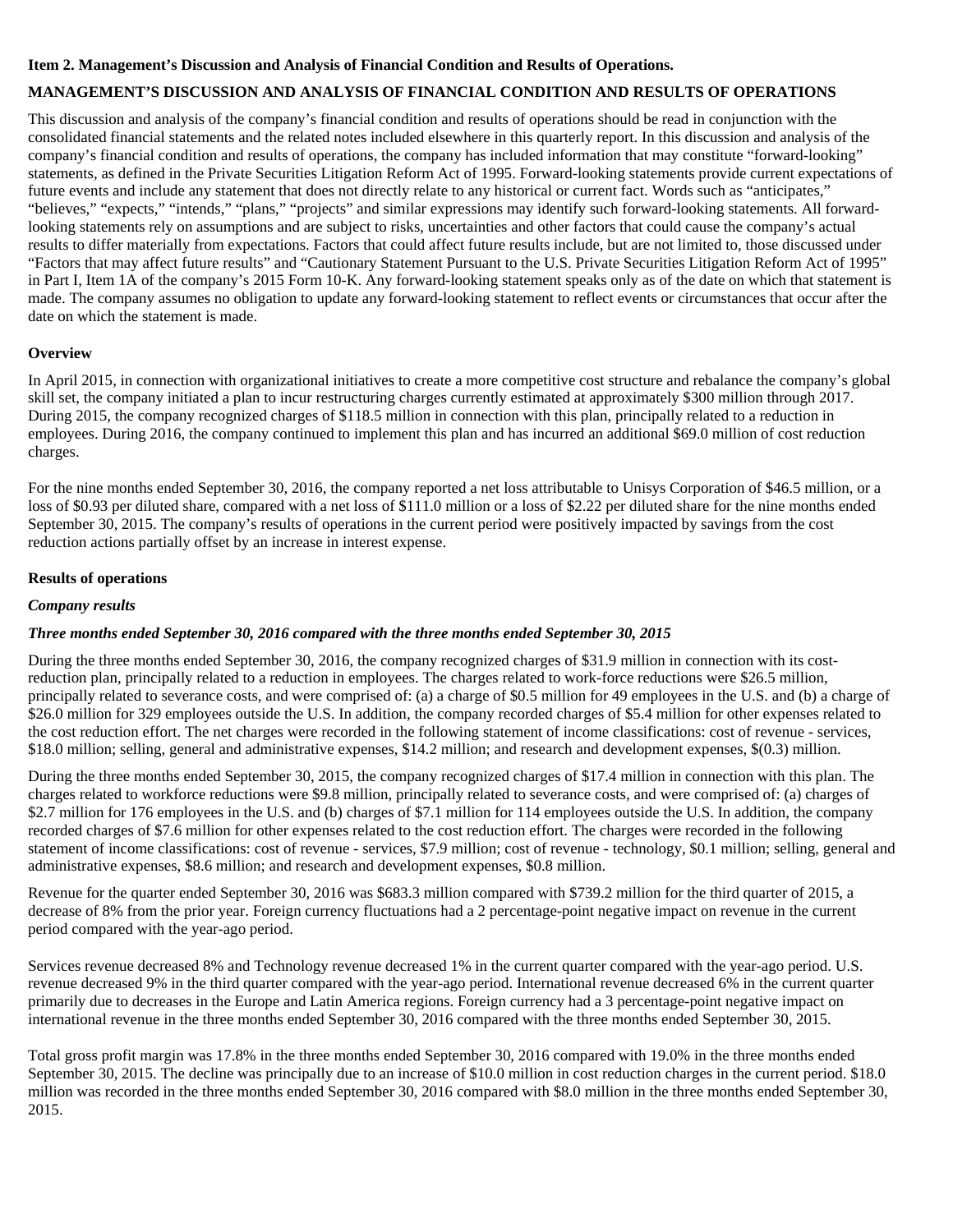Selling, general and administrative expense in the three months ended September 30, 2016 was \$120.0 million (17.6% of revenue) compared with \$115.4 million (15.6% of revenue) in the year-ago period. Cost reduction charges of \$14.2 million were recorded in the three months ended September 30, 2016 compared with \$8.6 million in the three months ended September 30, 2015.

Research and development (R&D) expenses in the third quarter of 2016 were \$11.4 million compared with \$16.6 million in the third quarter of 2015. The decrease principally reflects savings due to cost reduction actions.

For the third quarter of 2016, the company reported an operating loss of \$9.8 million compared with operating income of \$8.6 million in the third quarter of 2015. The current year loss principally reflects higher cost reduction charges compared with the third quarter of 2015 partially offset by savings due to cost reduction actions.

For the three months ended September 30, 2016, pension expense was \$21.2 million compared with pension expense of \$27.2 million for the three months ended September 30, 2015. For the full year 2016, the company expects to recognize pension expense of approximately \$84.5 million compared with \$108.7 million for the full year of 2015. The company records pension income or expense, as well as other employee-related costs such as payroll taxes and medical insurance costs, in operating income in the following income statement categories: cost of revenue; selling, general and administrative expenses; and research and development expenses. The amount allocated to each category is principally based on where the salaries of plan participants who are active employees are charged.

Interest expense for the three months ended September 30, 2016 was \$7.7 million compared with \$3.0 million for the three months ended September 30, 2015. The increase was principally caused by the issuance of convertible notes (see note (l) of the Notes to Consolidated Financial Statements).

Other income (expense), net was income of \$2.3 million in the third quarter of 2016 compared with income of \$1.7 million in in the third quarter of 2015.

Loss before income taxes for the three months ended September 30, 2016 was \$15.2 million compared with income of \$7.3 million for the three months ended September 30, 2015. The current year loss principally reflects increases in cost reduction charges and interest expense partially offset by lower pension expense and savings due to cost reduction actions.

The provision for income taxes was \$9.9 million in the current quarter compared with \$14.9 million in the year-ago period. The three months ended September 30, 2016 includes an increase in the company's income tax provision of \$3.4 million caused by a decrease in net deferred tax assets due to a UK rate change. As discussed in note (j) of the Notes to Consolidated Financial Statements, the company evaluates quarterly the realizability of its deferred tax assets by assessing its valuation allowance and by adjusting the amount of such allowance, if necessary. At September 30, 2016, the provision for income taxes includes a benefit of \$16.4 million related to changes in judgment on the realizability of certain of its deferred tax assets. The company records a tax provision or benefit for those international subsidiaries that do not have a full valuation allowance against their net deferred tax assets. Any profit or loss recorded for the company's U.S. operations has no provision or benefit associated with it due to a full valuation allowance. As a result, the company's provision or benefit for taxes may vary significantly quarter to quarter depending on the geographic distribution of income.

Net loss attributable to Unisys Corporation for the three months ended September 30, 2016 was \$28.2 million, or loss of \$0.56 per diluted share, compared with net loss of \$9.6 million, or loss of \$0.19 per diluted share, for the three months ended September 30, 2015.

#### *Nine months ended September 30, 2016 compared with the nine months ended September 30, 2015*

During the nine months ended September 30, 2016, the company recognized charges of \$69.0 million in connection with its cost-reduction plan, principally related to a reduction in employees. The charges related to work-force reductions were \$54.9 million, principally related to severance costs, and were comprised of: (a) a charge of \$5.8 million for 293 employees in the U.S. and (b) a charge of \$49.1 million for 928 employees outside the U.S. In addition, the company recorded charges of \$14.1 million for other expenses related to the cost reduction effort. The charges were recorded in the following statement of income classifications: cost of revenue - services, \$34.6 million; selling, general and administrative expenses, \$33.0 million; and research and development expenses, \$1.4 million.

During the nine months ended September 30, 2015, the company recognized charges of \$70.0 million in connection with this plan, principally related to a reduction in employees. The charges related to workforce reductions were \$52.3 million, principally related to severance costs, and were comprised of: (a) charges of \$28.1 million for 706 employees in the U.S. and (b) charges of \$24.2 million for 527 employees outside the U.S. In addition, the company recorded charges of \$17.7 million related to asset impairments (\$4.0 million) and other expenses related to the cost reduction effort (\$13.7 million). The charges were recorded in the following statement of income classifications: cost of revenue - services, \$21.2 million; cost of revenue - technology, \$0.2 million; selling, general and administrative expenses, \$36.1 million; and research and development expenses, \$12.5 million.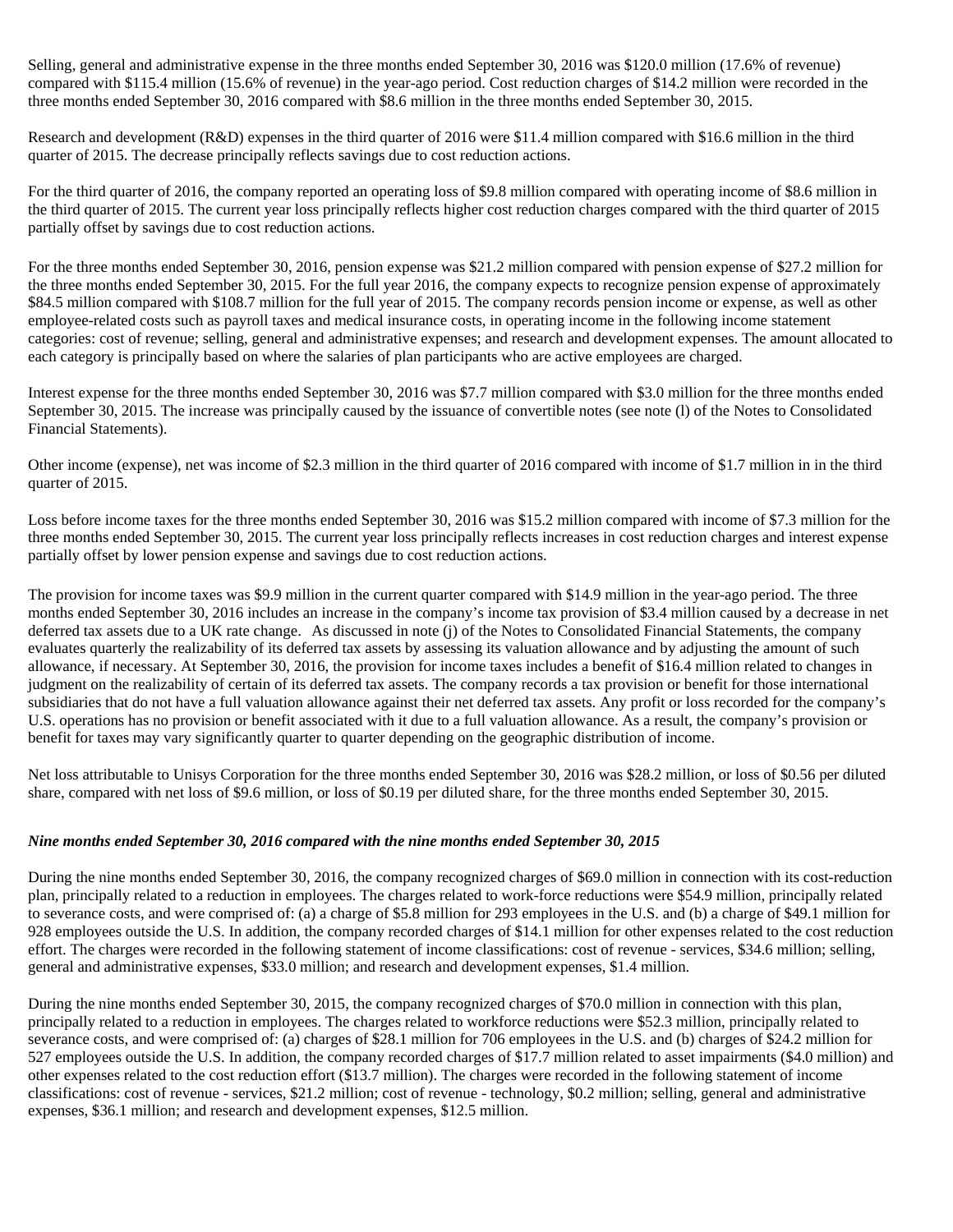Revenue for the nine months ended September 30, 2016 was \$2,099.0 million compared with \$2,225.2 million for the nine months ended September 30, 2015, a decline of 6%. Foreign currency fluctuations had a 3-percentage-point negative impact on revenue in the current period compared with the year-ago period.

Services revenue decreased 7% and Technology revenue increased 8% for the nine months ended September 30, 2016 compared with the year-ago period. U.S. revenue decreased 7% in the current period compared with the year-ago period. International revenue decreased 4% in the current period due to declines in the Europe and Latin America regions partially offset by an increase in the Asia Pacific region. Foreign currency had a 5 -percentage-point negative impact on international revenue in the nine months ended September 30, 2016 compared with the nine months ended September 30, 2015.

Total gross profit margin was 19.0% in the nine months ended September 30, 2016 compared with 17.2% in the nine months ended September 30, 2015. The increase was principally due to higher sales of the company's proprietary enterprise software and services in the current period and lower pension expense of \$12.5 million partially offset by a \$13.2 million increase in cost reduction charges in the current period compared with the prior-year period. \$34.6 million was recorded for the period ended September 30, 2016 compared with \$21.4 million in the period ended September 30, 2015.

Selling, general and administrative expense in the nine months ended September 30, 2016 was \$345.8 million (16.5% of revenue) compared with \$389.6 million (17.5% of revenue) in the year-ago period. The decline principally reflects savings due to cost reduction actions.

Research and development (R&D) expenses for the nine months ended September 30, 2016 were \$40.5 million compared with \$63.2 million in the prior-year period. Cost reduction charges of \$1.4 million were recorded in the nine months ended September 30, 2016 compared with \$12.5 million in the nine months ended September 30, 2015. Exclusive of these charges and lower pension expense of \$2.5 million, the decline principally reflects savings due to cost reduction actions.

For the nine months ended September 30, 2016, the company reported operating income of \$12.1 million compared with an operating loss of \$70.9 million in the prior-year period. Current year income principally reflects higher sales of the company's proprietary enterprise software and services, benefits derived from the cost reduction actions and lower pension expense.

For the nine months ended September 30, 2016, pension expense was \$63.0 million compared with pension expense of \$81.5 million for the nine months ended September 30, 2015.

Interest expense for the nine months ended September 30, 2016 was \$19.9 million compared with \$8.3 million for the nine months ended September 30, 2015. The increase was principally caused by the issuance of convertible notes (see Note (l) of the Notes to Consolidated Financial Statements).

Other income was \$3.7 million in the nine months ended September 30, 2016 compared with \$8.0 million in 2015. Included in the current and prior-year period were foreign exchange gains of \$2.4 million and \$8.4 million, respectively.

Loss before income taxes for the nine months ended September 30, 2016 was \$4.1 million compared with a loss of \$71.2 million for the nine months ended September 30, 2015. The current year loss before income taxes decreased primarily due to higher sales of the company's proprietary enterprise software and services, savings due to cost reduction actions and lower pension expense partially offset by higher interest expense.

The provision for income taxes was \$34.2 million in the current period compared with \$33.3 million in the year-ago period. The nine months ended September 30, 2016 includes an increase in the company's income tax provision of \$3.4 million caused by a decrease in net deferred tax assets due to a UK rate change. As discussed in note (j) of the Notes to Consolidated Financial Statements, the company evaluates quarterly the realizability of its deferred tax assets by assessing its valuation allowance and by adjusting the amount of such allowance, if necessary. For the nine months ended September 30, 2016, the provision for income taxes includes a benefit of \$16.4 million related to changes in judgment on the realizability of certain of its deferred tax assets. The company records a tax provision or benefit for those international subsidiaries that do not have a full valuation allowance against their net deferred tax assets. Any profit or loss recorded for the company's U.S. operations has no provision or benefit associated with it due to a full valuation allowance. As a result, the company's provision or benefit for taxes may vary significantly quarter to quarter depending on the geographic distribution of income.

Net loss attributable to Unisys Corporation for the nine months ended September 30, 2016 was \$46.5 million, or loss of \$0.93 per diluted share, compared with net loss of \$111.0 million, or loss of \$2.22 per diluted share, for the nine months ended September 30, 2015.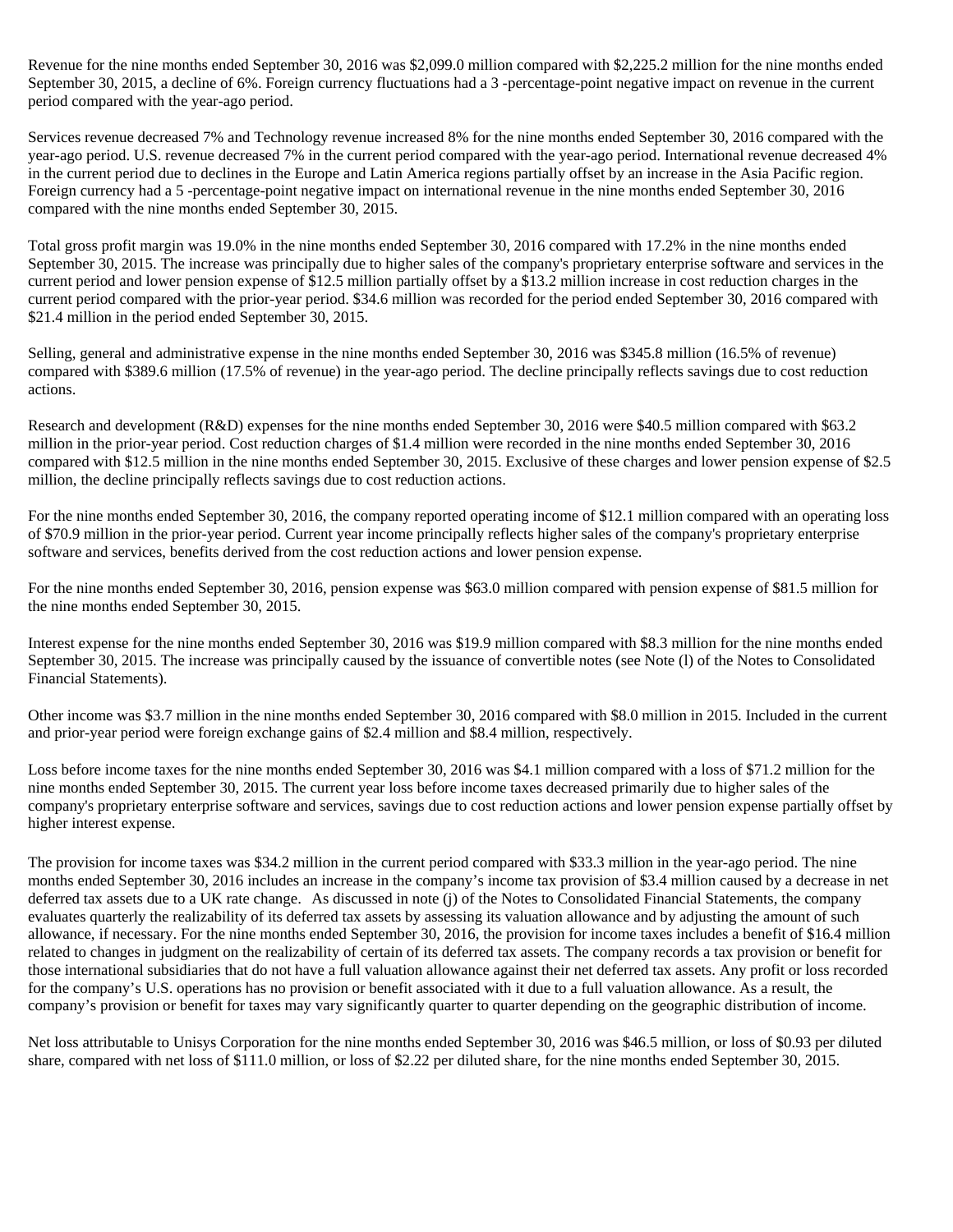#### *Segment results*

The company has two business segments: Services and Technology. Revenue classifications within the Services segment are as follows:<br>• Cloud & infrastructure services. This represents revenue from work the company performs

- technology consulting and technology-based systems integration projects, as well as global service desks and global field services.<br>Application services. This represents revenue from application managed services and applic
- support work.
- Business processing outsourcing services. This represents revenue from the management of clients' specific business processes.

The accounting policies of each business segment are the same as those followed by the company as a whole. Intersegment sales and transfers are priced as if the sales or transfers were to third parties. Accordingly, the Technology segment recognizes intersegment revenue and manufacturing profit on hardware and software shipments to customers under Services contracts. The Services segment, in turn, recognizes customer revenue and marketing profits on such shipments of company hardware and software to customers. The Services segment also includes the sale of hardware and software products sourced from third parties that are sold to customers through the company's Services channels. In the company's consolidated statements of income, the manufacturing costs of products sourced from the Technology segment and sold to Services customers are reported in cost of revenue for Services.

Also included in the Technology segment's sales and operating profit are sales of hardware and software sold to the Services segment for internal use in Services engagements. The amount of such profit included in operating income of the Technology segment for the three months ended September 30, 2016 and 2015 was \$0.1 million and \$1.6 million, respectively. The amount for the nine months ended September 30, 2016 and 2015 was \$0.6 million and \$9.1 million, respectively. The profit on these transactions is eliminated in Corporate.

The company evaluates business segment performance based on operating income exclusive of pension income or expense, restructuring charges and unusual and nonrecurring items, which are included in Corporate. All other corporate and centrally incurred costs are allocated to the business segments based principally on revenue, employees, square footage or usage.

#### *Three months ended September 30, 2016 compared with the three months ended September 30, 2015*

Information by business segment is presented below:

|                                       | Total       | Eliminations |              | Services | Technology |
|---------------------------------------|-------------|--------------|--------------|----------|------------|
| Three Months Ended September 30, 2016 |             |              |              |          |            |
| Customer revenue                      | \$<br>683.3 |              | $\mathbb{S}$ | 600.9    | \$<br>82.4 |
| Intersegment                          |             | (5.8)        |              |          | 5.8        |
| Total revenue                         | 683.3       | (5.8)        |              | 600.9    | 88.2       |
| Gross profit percent                  | 17.8 %      |              |              | 16.7%    | 59.8%      |
| Operating profit (loss) percent       | (1.4)%      |              |              | 2.6%     | 32.3%      |
| Three Months Ended September 30, 2015 |             |              |              |          |            |
| Customer revenue                      | \$<br>739.2 |              | $\mathbb{S}$ | 656.0    | \$<br>83.2 |
| Intersegment                          |             | (11.9)       |              |          | 11.9       |
| Total revenue                         | 739.2       | (11.9)       |              | 656.0    | 95.1       |
| Gross profit percent                  | 19.0%       |              |              | 17.3%    | 55.0%      |
| Operating profit percent              | 1.2 %       |              |              | 4.8%     | 20.7%      |

Gross profit and operating profit (loss) percent are as a percent of total revenue.

Customer revenue by classes of similar products or services, by segment, is presented below:

|                                          |                   | Three Months Ended<br>September 30, | Percent<br>Change |
|------------------------------------------|-------------------|-------------------------------------|-------------------|
|                                          | 2016              | 2015                                |                   |
| Services                                 |                   |                                     |                   |
| Cloud & infrastructure services          | S<br>341.9        | 380.0<br>S                          | $(10.0)\%$        |
| Application services                     | 210.4             | 220.7                               | (4.7)%            |
| Business processing outsourcing services | 48.6              | 55.3                                | $(12.1)\%$        |
|                                          | 600.9             | 656.0                               | (8.4)%            |
| Technology                               | 82.4              | 83.2                                | $(1.0)\%$         |
| Total                                    | 683.3<br><b>C</b> | 739.2                               | (7.6)%            |
|                                          |                   |                                     |                   |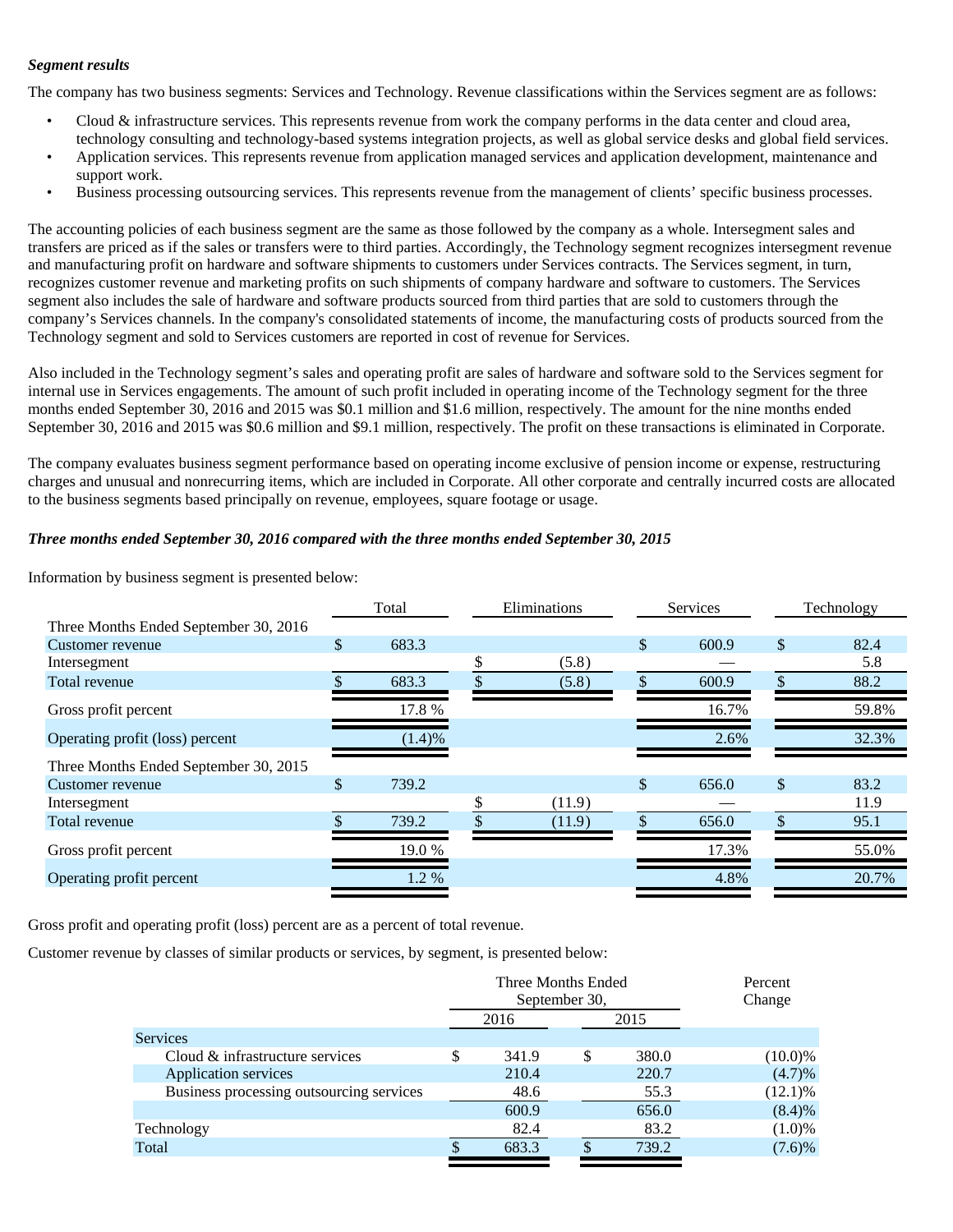In the Services segment, customer revenue was \$600.9 million for the three months ended September 30, 2016, down 8.4% from the three months ended September 30, 2015. Foreign currency translation had a 2 percentage-point negative impact on Services revenue in the current quarter compared with the year-ago period.

Revenue from cloud & infrastructure services was \$341.9 million in the September 2016 quarter, down 10.0% compared with the September 2015 quarter. Foreign currency fluctuations had a 1 percentage-point negative impact on cloud & infrastructure services revenue in the current period compared with the year-ago period.

Application services revenue decreased 4.7% for the three month period ended September 30, 2016 compared with the three month period ended September 30, 2015. Foreign currency fluctuations had a 2 percentage-point negative impact on application services revenue in the current period compared with the year-ago period.

Business processing outsourcing services revenue decreased 12.1% in the current quarter compared with the prior-year quarter. Foreign currency fluctuations had a 10 percentage-point negative impact on business processing outsourcing services revenue in the current period compared with the year-ago period.

Services gross profit was 16.7% in the third quarter of 2016 compared with 17.3% in the year-ago period. Services operating income percent was 2.6% in the three months ended September 30, 2016 compared with 4.8% in the three months ended September 30, 2015.

In the Technology segment, customer revenue decreased 1.0% to \$82.4 million in the current quarter compared with \$83.2 million in the year-ago period. Foreign currency translation had a 1 percentage-point negative impact on Technology revenue in the current quarter compared with the year-ago period.

Technology gross profit was 59.8% in the current quarter compared with 55.0% in the year-ago quarter. Technology operating income percent was 32.3% in the three months ended September 30, 2016 compared with 20.7% in the three months ended September 30, 2015. The increase in operating profit percentage principally reflects savings due to cost reduction actions.

#### *Nine months ended September 30, 2016 compared with the nine months ended September 30, 2015*

Information by business segment is presented below:

| Total         |           | Eliminations |        |    |         | Technology      |       |
|---------------|-----------|--------------|--------|----|---------|-----------------|-------|
|               |           |              |        |    |         |                 |       |
| $\mathcal{S}$ | 2,099.0   |              |        | \$ | 1,809.8 | \$              | 289.2 |
|               |           | \$           | (17.3) |    |         |                 | 17.3  |
|               | 2,099.0   |              | (17.3) |    | 1,809.8 |                 | 306.5 |
|               | 19.0%     |              |        |    | 15.9%   |                 | 60.2% |
|               | 0.6 %     |              |        |    | 1.8%    |                 | 36.0% |
|               |           |              |        |    |         |                 |       |
| $\mathcal{S}$ | 2,225.2   |              |        | \$ | 1,956.5 | \$              | 268.7 |
|               |           | \$           | (40.6) |    | 0.1     |                 | 40.5  |
|               | 2,225.2   |              | (40.6) | ፍ  | 1,956.6 |                 | 309.2 |
|               | 17.2 %    |              |        |    | 15.7%   |                 | 49.0% |
|               | $(3.2)\%$ |              |        |    | 1.9%    |                 | 14.2% |
|               |           |              |        |    |         | <b>Services</b> |       |

Gross profit and operating profit (loss) percent are as a percent of total revenue.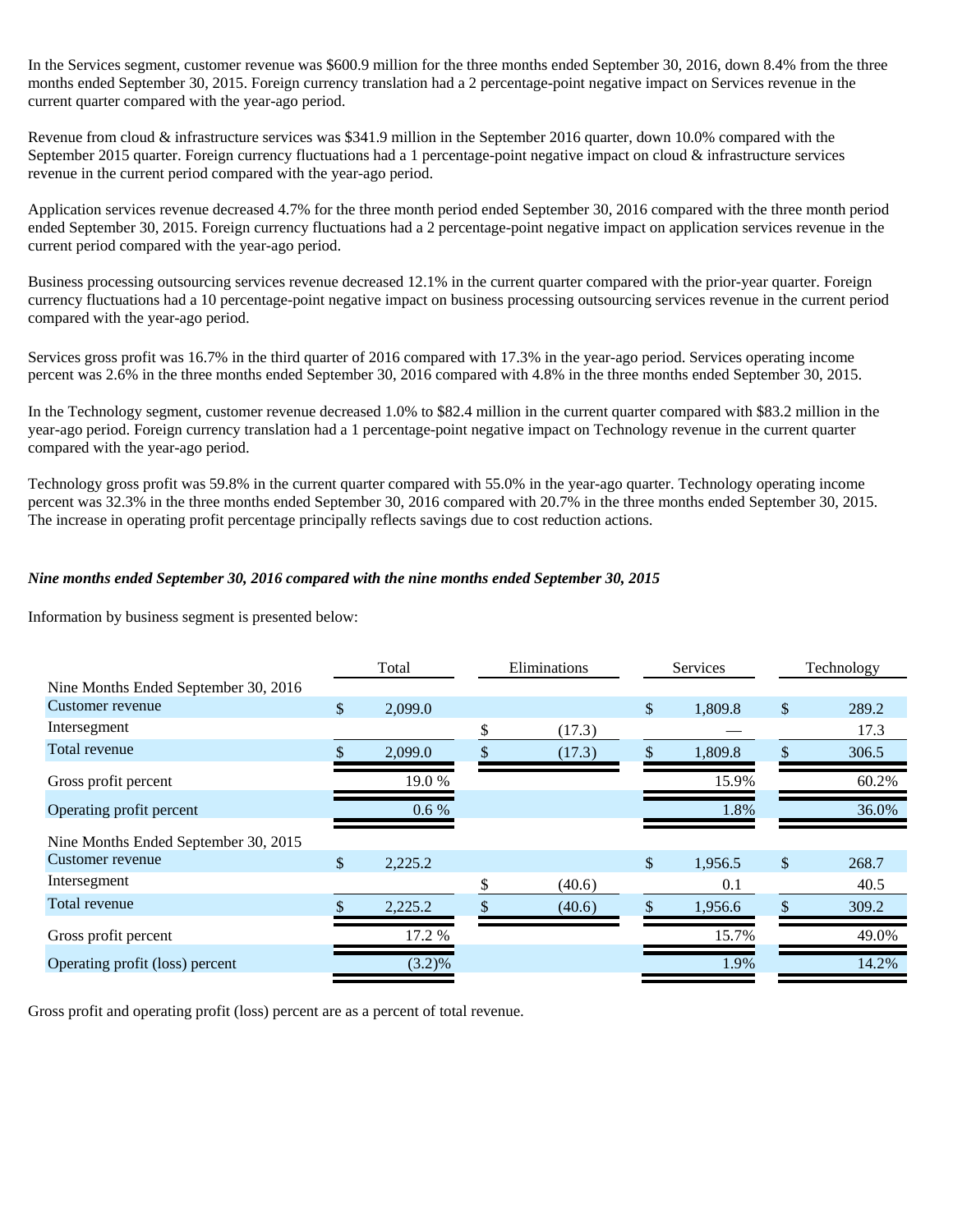Customer revenue by classes of similar products or services, by segment, is presented below:

|                                          | Nine Months Ended<br>September 30, |     | Percent<br>Change |            |
|------------------------------------------|------------------------------------|-----|-------------------|------------|
|                                          | 2016                               |     | 2015              |            |
| <b>Services</b>                          |                                    |     |                   |            |
| Cloud & infrastructure services          | \$<br>1,017.8                      | \$  | 1,146.1           | $(11.2)\%$ |
| Application services                     | 641.4                              |     | 640.6             | 0.1%       |
| Business processing outsourcing services | 150.6                              |     | 169.8             | $(11.3)\%$ |
|                                          | 1,809.8                            |     | 1,956.5           | $(7.5)\%$  |
| Technology                               | 289.2                              |     | 268.7             | 7.6 %      |
| Total                                    | 2,099.0                            | \$. | 2,225.2           | $(5.7)\%$  |

In the Services segment, customer revenue was \$1,809.8 million for the nine months ended September 30, 2016, down 7.5% from the nine months ended September 30, 2015. Foreign currency translation had a 3 percentage-point negative impact on Services revenue in the current period compared with the year-ago period.

Revenue from cloud & infrastructure services was \$1,017.8 million for the nine months ended September 30, 2016, down 11.2% compared with the year-ago period. Foreign currency fluctuations had a 2 percentage-point negative impact on cloud & infrastructure services revenue in the current period compared with the year-ago period.

Application services revenue increased 0.1% for the nine month period ended September 30, 2016 compared with the nine month period ended September 30, 2015. Foreign currency fluctuations had a 3 percentage-point negative impact on application services revenue in the current period compared with the year-ago period.

Business processing outsourcing services revenue decreased 11.3% in the current period compared with the prior-year period. Foreign currency fluctuations had a 7 percentage-point negative impact on business processing outsourcing services revenue in the current period compared with the year-ago period.

Services gross profit was 15.9% for the nine months ended September 30, 2016 compared with 15.7% in the year-ago period. Services operating income percent was 1.8% in the nine months ended September 30, 2016 compared with 1.9% in the nine months ended September 30, 2015.

In the Technology segment, customer revenue increased 7.6% to \$289.2 million in the current period compared with \$268.7 million in the year-ago period. Foreign currency translation had a 2 percentage-point negative impact on Technology revenue in the current period compared with the year-ago period. The increase in Technology customer revenue is due higher sales of the company's proprietary enterprise software and servers in the current period.

Technology gross profit was 60.2% in the current period compared with 49.0% in the year-ago period. Technology operating income percent was 36.0% in the nine months ended September 30, 2016 compared with 14.2% in the nine months ended September 30, 2015. The increase in gross profit and operating profit percentage principally reflects increased sales of the company's proprietary enterprise software and servers in the current period.

#### **New accounting pronouncements**

See note (k) of the Notes to Consolidated Financial Statements for a full description of recent accounting pronouncements, including the expected dates of adoption and estimated effects on the company's consolidated financial statements.

#### **Financial condition**

The company's principal sources of liquidity are cash on hand, cash from operations and its revolving credit facility, discussed below. The company and certain international subsidiaries have access to uncommitted lines of credit from various banks. The company believes that it will have adequate sources of liquidity to meet its expected near-term cash requirements.

Cash and cash equivalents at September 30, 2016 were \$442.7 million compared with \$365.2 million at December 31, 2015. The increase is primarily due to net proceeds of \$178.9 million received from the issuance of \$213.5 million of 5.50% Convertible Senior Notes due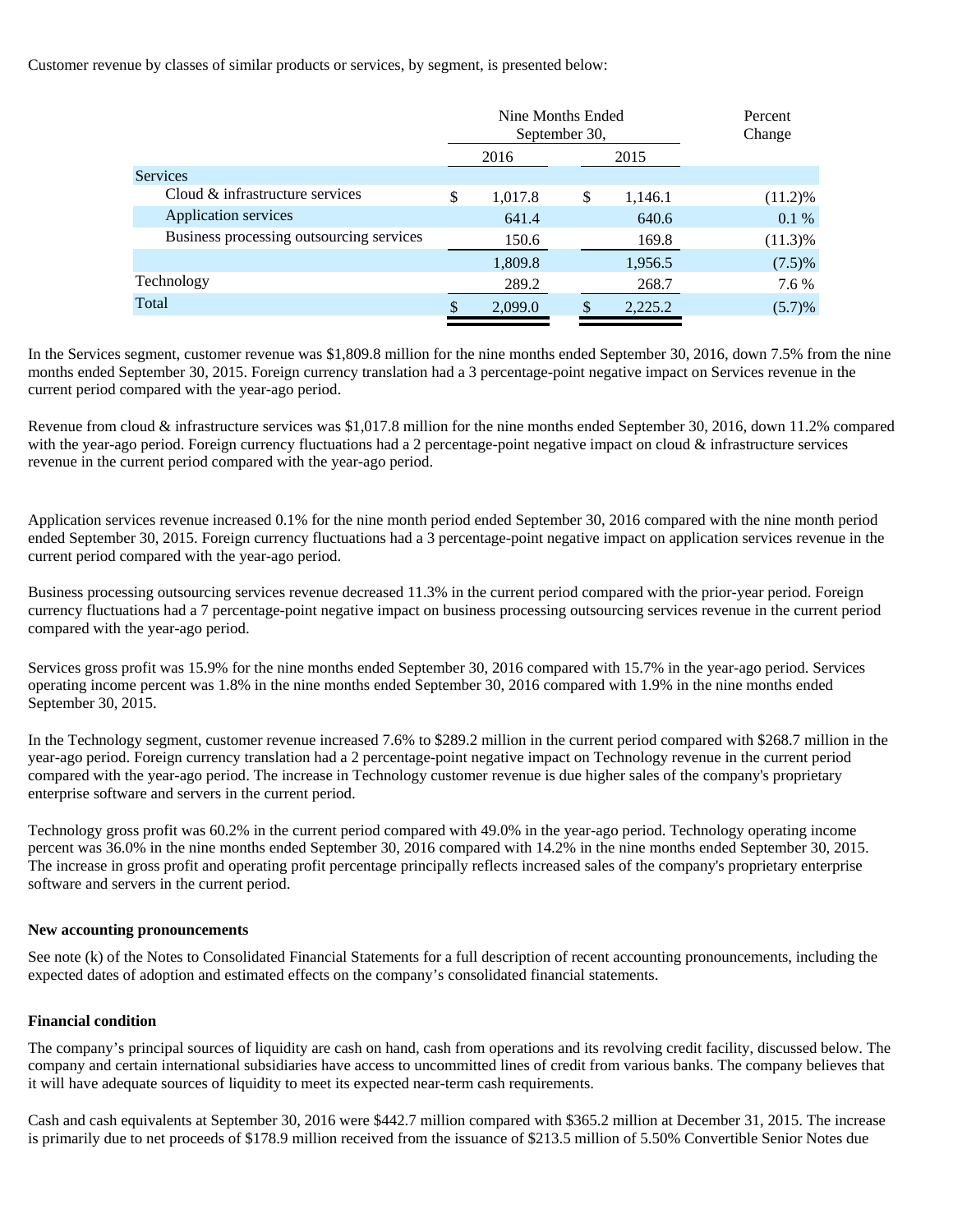2021 (the notes), offset by \$27.3 million in capped call fees and \$7.3 million in other fees and issuance costs. See Note (l) of the Notes to Consolidated Financial Statements.

As of September 30, 2016, \$278.7 million of cash and cash equivalents were held by the company's foreign subsidiaries and branches operating outside of the U.S. In the future, if these funds are needed for the company's operations in the U.S., the company may be required to accrue and pay taxes to repatriate these funds.

During the nine months ended September 30, 2016, cash provided by operations was \$101.3 million compared with cash usage of \$108.5 million for the nine months ended September 30, 2015. Cash provided by operations during the current period was positively impacted by a lower net loss and a decrease in cash contributions to the company's defined benefit pension plans. During the current period, the company contributed cash of \$104.0 million to such plans compared with \$115.6 million during the year-ago period. This was partially offset by a \$24.7 million increase in cash used for cost reduction actions.

Cash used for investing activities during the nine months ended September 30, 2016 was \$132.4 million compared with cash usage of \$141.5 million during the nine months ended September 30, 2015. Net purchases of investments were \$24.3 million for the nine months ended September 30, 2016 compared with net proceeds of \$19.8 million in the prior-year period. Proceeds from investments and purchases of investments represent derivative financial instruments used to reduce the company's currency exposure to market risks from changes in foreign currency exchange rates. In addition, in the current period, the investment in marketable software was \$47.1 million compared with \$46.8 million in the year-ago period, capital additions of properties were \$18.3 million in 2016 compared with \$40.2 million in 2015 and capital additions of outsourcing assets were \$41.4 million in 2016 compared with \$80.4 million in 2015. The decrease in capital additions of properties and outsourcing assets were reflective of significant investments in outsourcing assets that were made during the nine months ended September 30, 2015.

Cash provided by financing activities during the nine months ended September 30, 2016 was \$111.0 million compared with cash provided of \$89.0 million during the nine months ended September 30, 2015. During the current period, the company issued \$213.5 million of notes and received net proceeds of \$178.9 million. See Note (l) of the Notes to Consolidated Financial Statements. The company also paid down \$65.8 million of its revolving credit facility. Included in the prior year period was proceeds from the issuance of long-term debt of \$31.8 million and net proceeds of short-term borrowings of \$55.0 million under the company's revolving credit agreement.

At September 30, 2016, total debt was \$421.6 million compared with \$310.5 million at December 31, 2015. The increase was principally caused by the issuance of the notes referred to above partially offset by repayment of borrowings under its revolving credit facility.

The company has a secured revolving credit facility that provides for loans and letters of credit up to an aggregate amount of \$150.0 million (with a limit on letters of credit of \$100.0 million). At September 30, 2016, the company had no borrowings and \$10.9 million of letters of credit outstanding under this facility. The facility is scheduled to mature in June 2018, or on May 15, 2017 unless, as of that date, either (1) the aggregate principal amount of the company's 6.25% senior notes due August 15, 2017 (the notes due 2017) (of which \$210 million are currently outstanding) is less than \$100 million, the ratio of the company's senior secured indebtedness outstanding as of that date to the company's EBITDA (as defined in the credit agreement) for the most recently completed four consecutive fiscal quarters is less than or equal to 1.0 to 1.0 (as of September 30, 2016, this ratio was 0.0 to 1.0), and no event of default is continuing, or (2) the agent and lenders representing at least 66 2/3% of the aggregate commitments under the facility have declared in writing that an "Extension Event" has occurred and the sum of Excess Availability (as defined in the Credit Agreement) under the facility and Unrestricted Cash on Hand (as defined in the Credit Agreement) is not less than \$130 million, or (3) the notes due 2017 have not been repaid or refinanced by indebtedness with a maturity date of September 21, 2018 or later. Borrowing limits under the facility are based upon the amount of eligible U.S. accounts receivable. At September 30, 2016, availability under the facility was \$98.5 million net of letters of credit issued. Borrowings under the facility bear interest based on short-term rates. The credit agreement contains customary representations and warranties, including that there has been no material adverse change in the company's business, properties, operations or financial condition. The company is required to maintain a minimum fixed charge coverage ratio if the availability under the credit facility falls below the greater of 12.5% of the lenders' commitments under the facility and \$18.75 million. The credit agreement allows the company to pay dividends on its capital stock in an amount up to \$22.5 million per year unless the company is in default and to, among other things, repurchase its equity, prepay other debt, incur other debt or liens, dispose of assets and make acquisitions, loans and investments, provided the company complies with certain requirements and limitations set forth in the agreement. Events of default include non-payment, failure to comply with covenants, materially incorrect representations and warranties, change of control and default under other debt aggregating at least \$50.0 million. The credit facility is guaranteed by Unisys Holding Corporation, Unisys NPL, Inc., Unisys AP Investment Company I and any future material domestic subsidiaries. The facility is secured by the assets of Unisys Corporation and the subsidiary guarantors, other than certain excluded assets. The company may elect to prepay or terminate the credit facility without penalty.

At September 30, 2016, the company has met all covenants and conditions under its various lending and funding agreements. The company expects to continue to meet these covenants and conditions.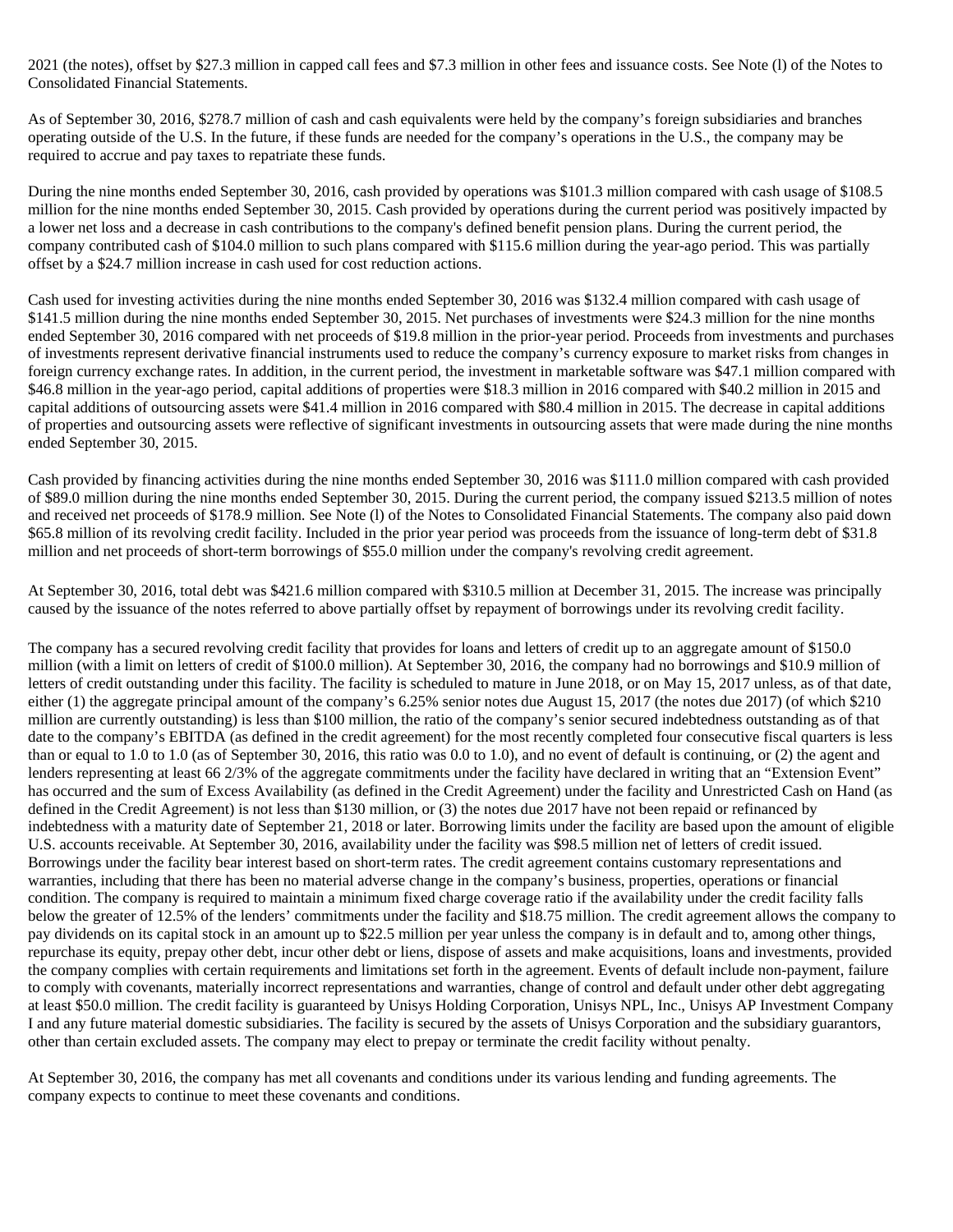In 2016 , the company expects to make cash contributions of approximately \$134.0 million to its worldwide defined benefit pension plans, which is comprised of \$81.7 million primarily for non-U.S. defined benefit pension plans and \$52.3 million for the company's U.S. qualified defined benefit pension plan.

The company maintains a shelf registration statement with the Securities and Exchange Commission that covers the offer and sale of up to \$700.0 million of debt or equity securities. Subject to the company's ongoing compliance with securities laws, the company may offer and sell debt and equity securities from time to time under the shelf registration statement. In addition, from time to time the company may explore a variety of institutional debt and equity sources to fund its liquidity and capital needs.

The company may, from time to time, redeem, tender for, or repurchase its securities in the open market or in privately negotiated transactions depending upon availability, market conditions and other factors.

#### Item 3. Quantitative and Qualitative Disclosures About Market Risk

There has been no material change in the company's assessment of its sensitivity to market risk since its disclosure in its Annual Report on Form 10-K for the fiscal year ended December 31, 2015 .

#### Item 4. Controls and Procedures

The company's management, with the participation of the company's Chief Executive Officer and Chief Financial Officer, has evaluated the effectiveness of the company's disclosure controls and procedures (as such term is defined in Rules 13a-15(e) and 15d-15(e) under the Securities Exchange Act of 1934, as amended (the Exchange Act)) as of the end of the period covered by this report. Based on this evaluation, the company's Chief Executive Officer and Chief Financial Officer concluded that, as of the end of such period, the company's disclosure controls and procedures are effective. Such evaluation did not identify any change in the company's internal control over financial reporting (as such term is defined in Rules 13a-15(f) and 15d-15(f) under the Exchange Act) that occurred during the fiscal quarter to which this report relates that has materially affected, or is reasonably likely to materially affect, the company's internal control over financial reporting.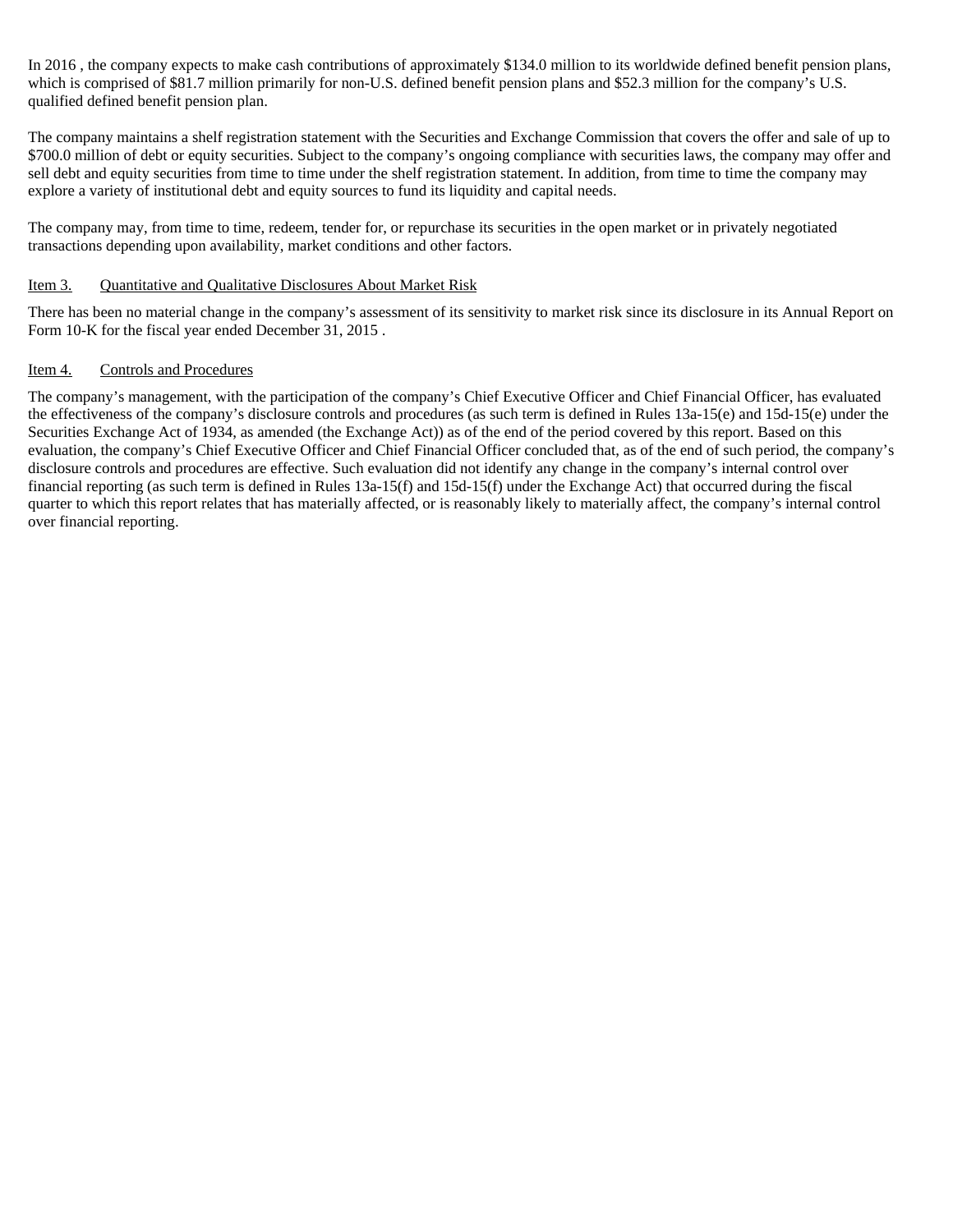#### Part II - OTHER INFORMATION

#### Item 1. Legal Proceedings

Information with respect to litigation is set forth in Note (i) of the Notes to Consolidated Financial Statements, and such information is incorporated herein by reference.

#### Item 1A. Risk Factors

There have been no significant changes to the "Factors that may affect future results" in Management's Discussion and Analysis of Financial Condition and Results of Operations which is included in the company's Annual Report on Form 10-K for the year ended December 31, 2015 .

#### CAUTIONARY STATEMENT PURSUANT TO THE U.S. PRIVATE SECURITIES LITIGATION REFORM ACT OF 1995

Risks and uncertainties that could cause the company's future results to differ materially from those expressed in "forward-looking" statements include:

- the company's ability to effectively anticipate and respond to volatility and rapid technological innovation in its industry;
- the company's ability to improve margins in its services business;
- the company's ability to sell new products while maintaining its installed base in its technology business;
- the company's ability to access financing markets to refinance its outstanding debt;
- the company's ability to realize anticipated cost savings and to successfully implement its cost reduction initiatives to drive efficiencies across all of its operations;
- the company's significant pension obligations and requirements to make significant cash contributions to its defined benefit pension plans;
- the company's ability to attract, motivate and retain experienced and knowledgeable personnel in key positions;
- the risks of doing business internationally when a significant portion of the company's revenue is derived from international operations;
- the potential adverse effects of aggressive competition in the information services and technology marketplace;
- the company's ability to retain significant clients;
- the company's contracts may not be as profitable as expected or provide the expected level of revenues;
- cybersecurity breaches could result in significant costs and could harm the company's business and reputation;
- a significant disruption in the company's IT systems could adversely affect the company's business and reputation;
- the company may face damage to its reputation or legal liability if its clients are not satisfied with the company's services or products;<br>the performance and capabilities of third parties with whom the company has commercial relationships;<br>the adverse effects of global economic conditions, acts of war, terrorism or natural disasters;<br>contracts with
- 
- 
- and fines;
- the potential for intellectual property infringement claims to be asserted against the company or its clients;
- the possibility that pending litigation could affect the company's results of operations or cash flow; and
- the business and financial risk in implementing future dispositions or acquisitions.

Other factors discussed in this report, although not listed here, also could materially affect the company's future results.

#### Item 6. Exhibits

(a) Exhibits

See Exhibit Index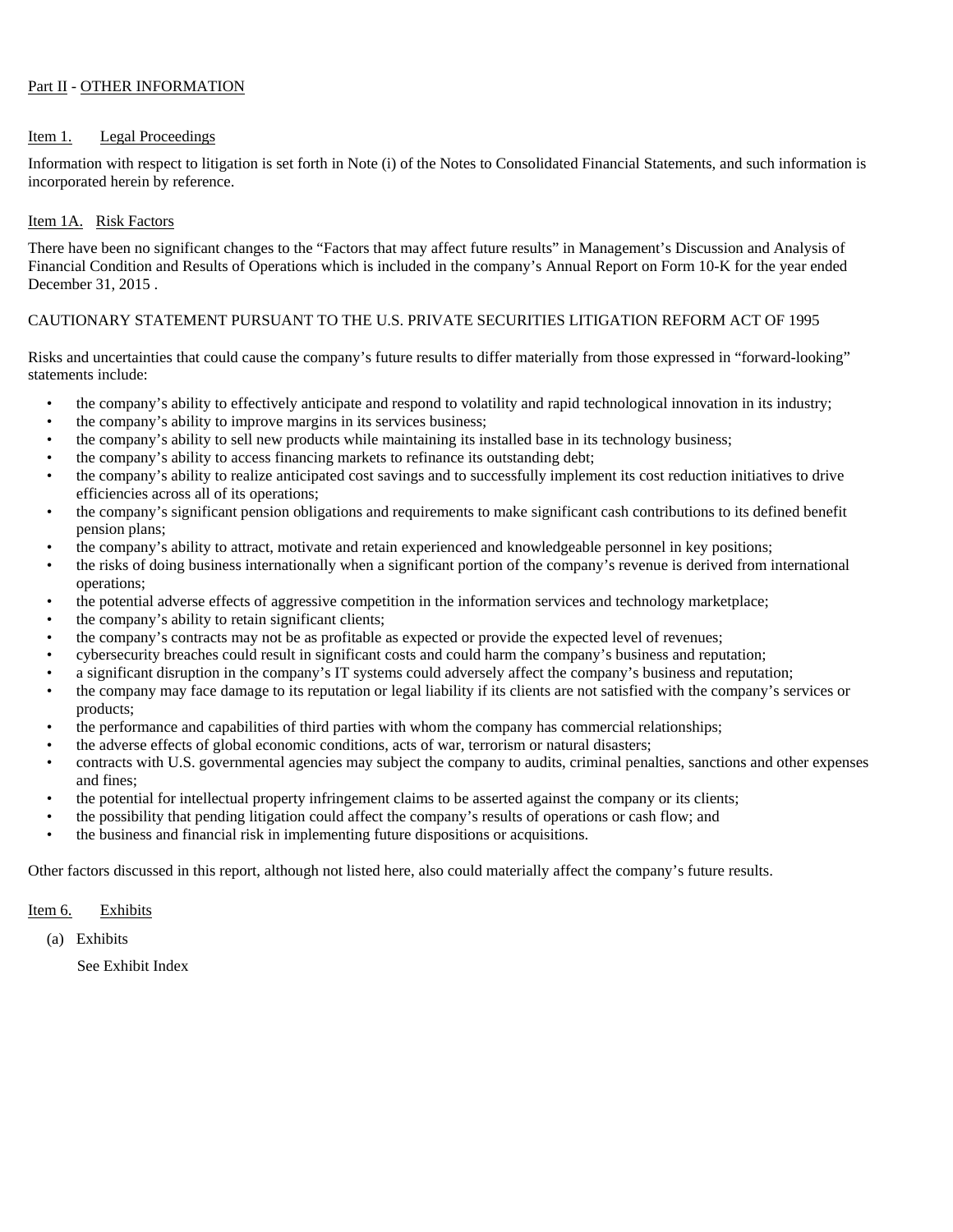#### **SIGNATURES**

Pursuant to the requirements of the Securities Exchange Act of 1934, the registrant has duly caused this report to be signed on its behalf by the undersigned thereunto duly authorized.

#### UNISYS CORPORATION

Date: October 28, 2016 By: /s/ Janet Brutschea Haugen Janet Brutschea Haugen Senior Vice President and Chief Financial Officer (Principal Financial Officer) By: /s/ Michael M. Thomson Michael M. Thomson Vice President and Corporate Controller (Principal Accounting Officer)

#### EXHIBIT INDEX

| <b>Exhibit Number</b><br><b>Description</b> |                                                                                                                                                                                                              |  |  |  |  |  |  |  |
|---------------------------------------------|--------------------------------------------------------------------------------------------------------------------------------------------------------------------------------------------------------------|--|--|--|--|--|--|--|
| 3.1                                         | Restated Certificate of Incorporation of Unisys Corporation (incorporated by reference to Exhibit 3.1 to the<br>registrant's Current Report on Form 8-K filed on April 30, 2010)                             |  |  |  |  |  |  |  |
| 3.2                                         | Certificate of Amendment to Restated Certificate of Incorporation of Unisys Corporation (incorporated by<br>reference to Exhibit 3.1 to the registrant's Current Report on Form 8-K filed on April 28, 2011) |  |  |  |  |  |  |  |
| 3.3                                         | Bylaws of Unisys Corporation, as amended through April 30, 2015 (incorporated by reference to Exhibit 3.3 to<br>the Company's Quarterly Report on Form 10-Q filed on April 30, 2015)                         |  |  |  |  |  |  |  |
| 12                                          | Statement of Computation of Ratio of Earnings to Combined Fixed Charges and Preferred Stock Dividends                                                                                                        |  |  |  |  |  |  |  |
| 31.1                                        | Certification of Peter A. Altabef required by Rule 13a-14(a) or Rule 15d-14(a)                                                                                                                               |  |  |  |  |  |  |  |
| 31.2                                        | Certification of Janet Brutschea Haugen required by Rule 13a-14(a) or Rule 15d-14(a)                                                                                                                         |  |  |  |  |  |  |  |
| 32.1                                        | Certification of Peter A. Altabef required by Rule 13a-14(b) or Rule 15d-14(b) and Section 906 of the Sarbanes-<br>Oxley Act of 2002, 18 U.S.C. Section 1350                                                 |  |  |  |  |  |  |  |
| 32.2                                        | Certification of Janet Brutschea Haugen required by Rule 13a-14(b) or Rule 15d-14(b) and Section 906 of the<br>Sarbanes-Oxley Act of 2002, 18 U.S.C. Section 1350                                            |  |  |  |  |  |  |  |
| 101.INSXBRL                                 | <b>Instance Document</b>                                                                                                                                                                                     |  |  |  |  |  |  |  |
| 101.SCHXBRL                                 | <b>Taxonomy Extension Schema Document</b>                                                                                                                                                                    |  |  |  |  |  |  |  |
| 101.CALXBRL                                 | Taxonomy Extension Calculation Linkbase Document                                                                                                                                                             |  |  |  |  |  |  |  |
| 101.LABXBRL                                 | Taxonomy Extension Labels Linkbase Document                                                                                                                                                                  |  |  |  |  |  |  |  |
| 101.PREXBRL                                 | Taxonomy Extension Presentation Linkbase Document                                                                                                                                                            |  |  |  |  |  |  |  |
| 101.DEFXBRL                                 | Taxonomy Extension Definition Linkbase Document                                                                                                                                                              |  |  |  |  |  |  |  |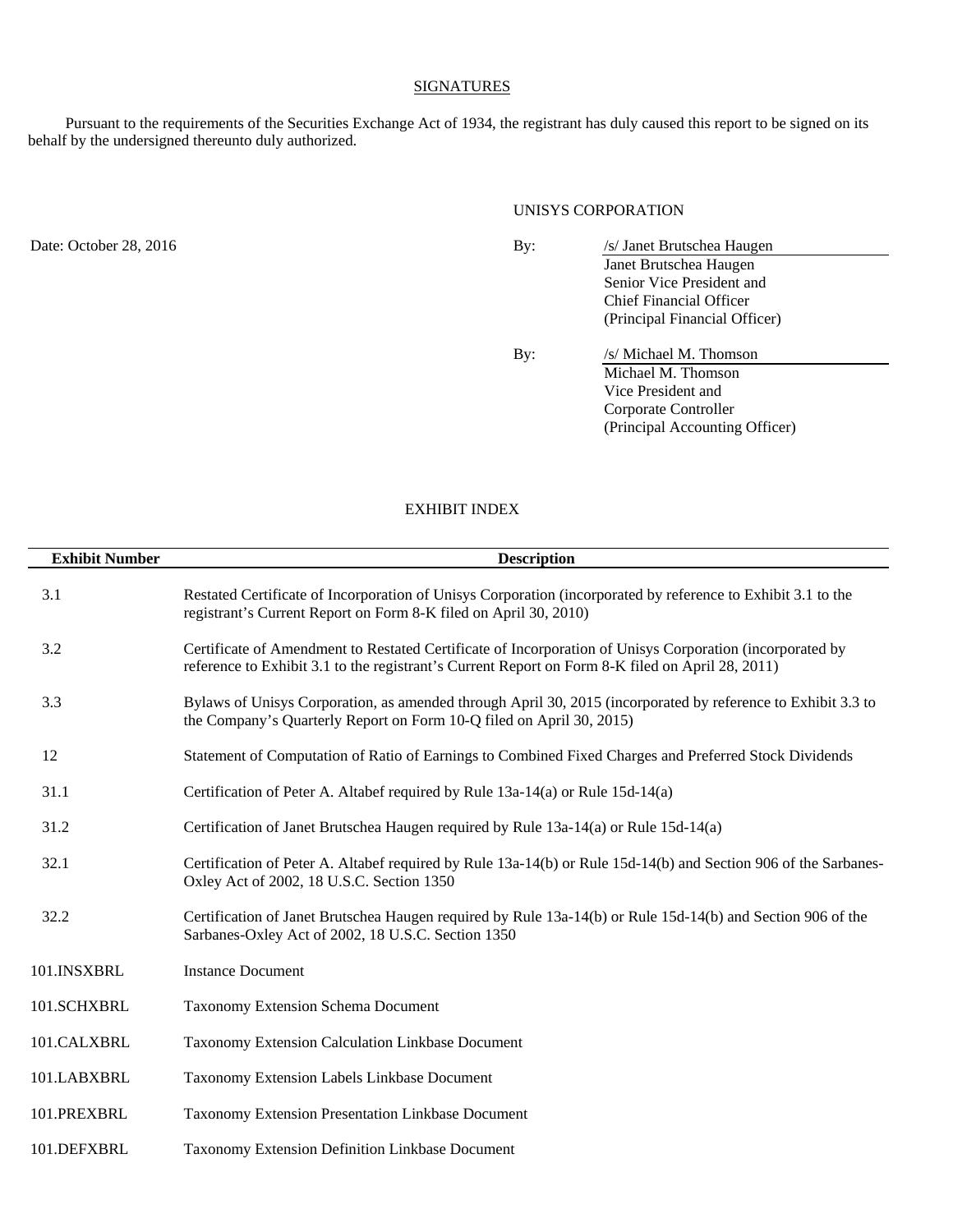#### Exhibit 12

#### UNISYS CORPORATION COMPUTATION OF RATIO OF EARNINGS TO COMBINED FIXED CHARGES AND PREFERRED STOCK DIVIDENDS (UNAUDITED)

(\$ in millions)

|                                                                         |               | Nine Months<br>Ended<br>September<br>30,<br>2016 |               | Years Ended December 31<br>2015<br>2014<br>2012<br>2011<br>2013 |              |       |              |       |              |       |    |       |  |
|-------------------------------------------------------------------------|---------------|--------------------------------------------------|---------------|-----------------------------------------------------------------|--------------|-------|--------------|-------|--------------|-------|----|-------|--|
| <b>Fixed charges</b>                                                    |               |                                                  |               |                                                                 |              |       |              |       |              |       |    |       |  |
| Interest expense                                                        |               | 19.9                                             | \$            | 11.9                                                            | $\mathbb{S}$ | 9.2   | $\mathbb{S}$ | 9.9   | $\mathbb{S}$ | 27.5  | \$ | 63.1  |  |
| Interest capitalized during the period                                  |               | 2.0                                              |               | 3.1                                                             |              | 4.0   |              | 3.2   |              | 5.3   |    | 4.9   |  |
| Amortization of revolving credit facility<br>expenses                   |               | 0.3                                              |               | 1.5                                                             |              | 1.6   |              | 1.6   |              | 1.7   |    | 1.9   |  |
| Portion of rental expense representative<br>of interest                 |               | 19.0                                             |               | 26.9                                                            |              | 27.9  |              | 28.4  |              | 28.2  |    | 32.6  |  |
| <b>Total Fixed Charges</b>                                              |               | 41.2                                             |               | 43.4                                                            |              | 42.7  |              | 43.1  |              | 62.7  |    | 102.5 |  |
| Preferred stock dividend<br>requirements (a)                            |               |                                                  |               |                                                                 |              | 2.7   |              | 16.2  |              | 16.2  |    | 13.5  |  |
| Total fixed charges and preferred<br>stock dividends                    |               | 41.2                                             |               | 43.4                                                            |              | 45.4  |              | 59.3  |              | 78.9  |    | 116.0 |  |
| <b>Earnings</b>                                                         |               |                                                  |               |                                                                 |              |       |              |       |              |       |    |       |  |
| Income (loss) before income taxes                                       |               | (4.1)                                            |               | (58.8)                                                          |              | 145.5 |              | 219.4 |              | 254.1 |    | 206.0 |  |
| Add amortization of capitalized interest                                |               | 2.3                                              |               | 3.7                                                             |              | 4.5   |              | 5.0   |              | 7.5   |    | 7.4   |  |
| Subtotal                                                                |               | (1.8)                                            |               | (55.1)                                                          |              | 150.0 |              | 224.4 |              | 261.6 |    | 213.4 |  |
| Fixed charges per above                                                 |               | 41.2                                             |               | 43.4                                                            |              | 42.7  |              | 43.1  |              | 62.7  |    | 102.5 |  |
| Less interest capitalized during the period                             |               | (2.0)                                            |               | (3.1)                                                           |              | (4.0) |              | (3.2) |              | (5.3) |    | (4.9) |  |
| Total earnings                                                          | $\mathcal{S}$ | 37.4                                             | $\mathcal{S}$ | (14.8)                                                          | \$           | 188.7 | \$.          | 264.3 | \$           | 319.0 | \$ | 311.0 |  |
| Ratio of earnings to fixed charges                                      |               | 0.91                                             |               | *                                                               |              | 4.42  |              | 6.13  |              | 5.09  |    | 3.03  |  |
| Ratio of earnings to fixed charges and<br>preferred stock dividends (b) |               | 0.91                                             |               | N/A                                                             |              | 4.16  |              | 4.46  |              | 4.04  |    | 2.68  |  |

(a) Amounts have not been grossed up for income taxes since the preferred stock was issued by the U.S. parent corporation which has a full valuation allowance against its net deferred tax assets.

(b) The ratio of earnings to fixed charges and preferred stock dividends is calculated by dividing total earnings by total fixed charges and preferred stock dividends.

\* Earnings for the year ended December 31, 2015 were inadequate to cover fixed charges by \$58.2 million.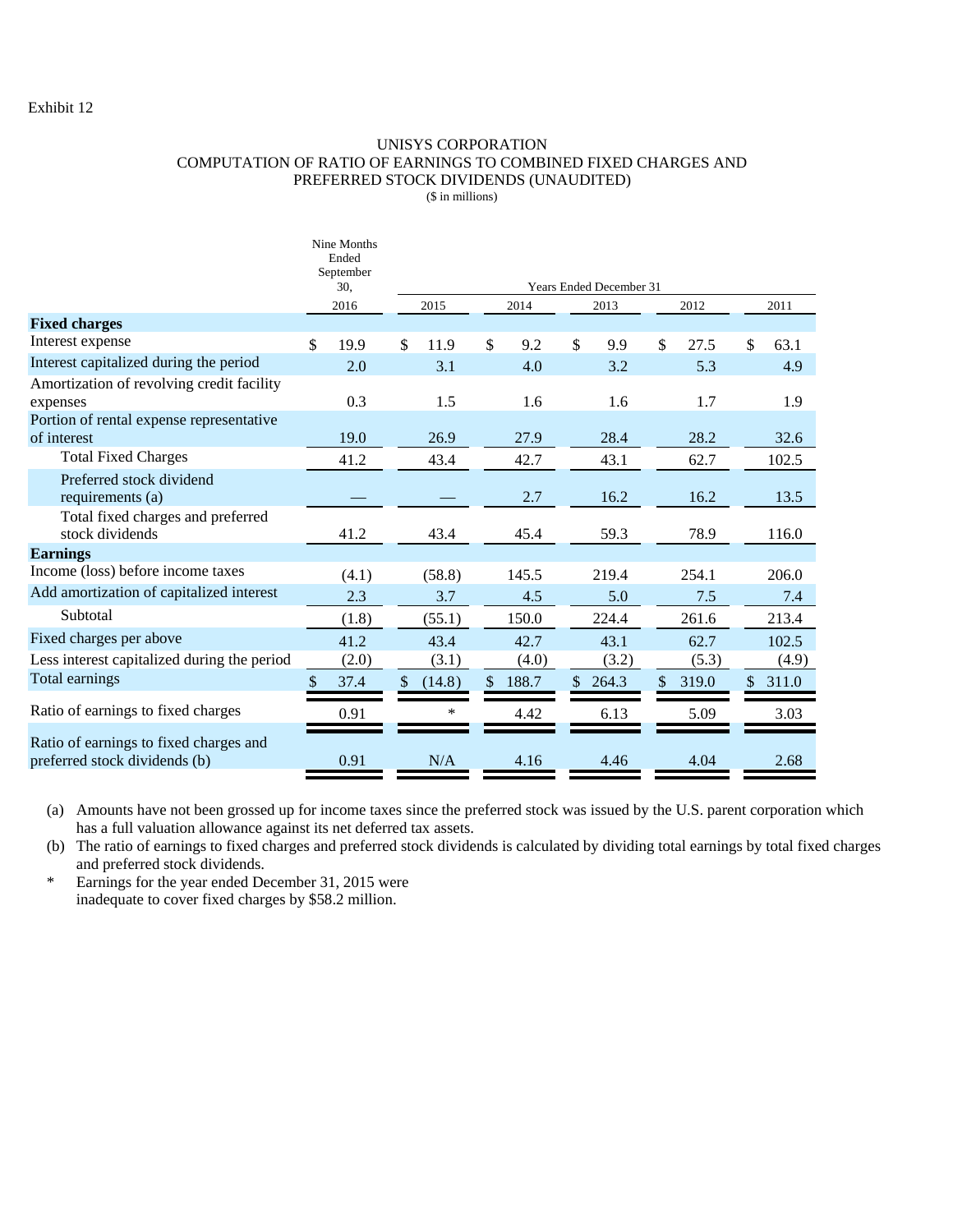Exhibit 31.1

#### **CERTIFICATION**

I, Peter A. Altabef, certify that:

1. I have reviewed this quarterly report on Form 10-Q of Unisys Corporation;

2. Based on my knowledge, this report does not contain any untrue statement of a material fact or omit to state a material fact necessary to make the statements made, in light of the circumstances under which such statements were made, not misleading with respect to the period covered by this report;

3. Based on my knowledge, the financial statements, and other financial information included in this report, fairly present in all material respects the financial condition, results of operations and cash flows of the registrant as of, and for, the periods presented in this report;

4. The registrant's other certifying officer and I are responsible for establishing and maintaining disclosure controls and procedures (as defined in Exchange Act Rules 13a-15(e) and 15d-15(e)) and internal control over financial reporting (as defined in Exchange Act Rules 13a-15(f) and 15d-15(f)) for the registrant and have:

a. Designed such disclosure controls and procedures, or caused such disclosure controls and procedures to be designed under our supervision, to ensure that material information relating to the registrant, including its consolidated subsidiaries, is made known to us by others within those entities, particularly during the period in which this report is being prepared;

b. Designed such internal control over financial reporting, or caused such internal control over financial reporting to be designed under our supervision, to provide reasonable assurance regarding the reliability of financial reporting and the preparation of financial statements for external purposes in accordance with generally accepted accounting principles;

c. Evaluated the effectiveness of the registrant's disclosure controls and procedures and presented in this report our conclusions about the effectiveness of the disclosure controls and procedures, as of the end of the period covered by this report based on such evaluation; and

d. Disclosed in this report any change in the registrant's internal control over financial reporting that occurred during the registrant's most recent fiscal quarter (the registrant's fourth fiscal quarter in the case of an annual report) that has materially affected, or is reasonably likely to materially affect, the registrant's internal control over financial reporting; and

5. The registrant's other certifying officer and I have disclosed, based on our most recent evaluation of internal control over financial reporting, to the registrant's auditors and the audit committee of the registrant's board of directors (or persons performing the equivalent functions):

a. All significant deficiencies and material weaknesses in the design or operation of internal control over financial reporting which are reasonably likely to adversely affect the registrant's ability to record, process, summarize and report financial information; and

b. Any fraud, whether or not material, that involves management or other employees who have a significant role in the registrant's internal control over financial reporting.

Date: October 28, 2016

/s/ Peter A. Altabef

Name: Peter A. Altabef Title: President and Chief Executive Officer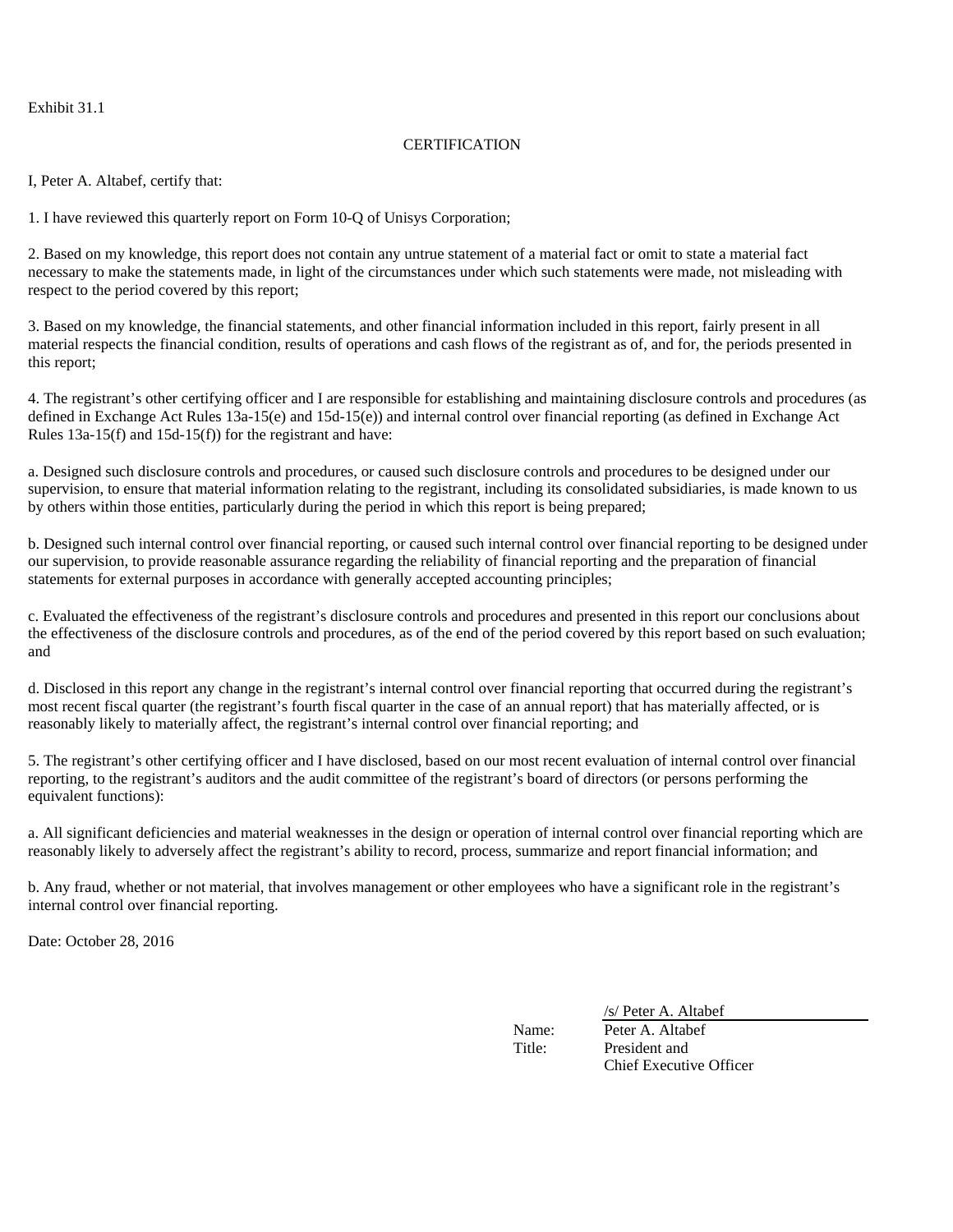Exhibit 31.2

#### **CERTIFICATION**

I, Janet Brutschea Haugen, certify that:

1. I have reviewed this quarterly report on Form 10-Q of Unisys Corporation;

2. Based on my knowledge, this report does not contain any untrue statement of a material fact or omit to state a material fact necessary to make the statements made, in light of the circumstances under which such statements were made, not misleading with respect to the period covered by this report;

3. Based on my knowledge, the financial statements, and other financial information included in this report, fairly present in all material respects the financial condition, results of operations and cash flows of the registrant as of, and for, the periods presented in this report;

4. The registrant's other certifying officer and I are responsible for establishing and maintaining disclosure controls and procedures (as defined in Exchange Act Rules 13a-15(e) and 15d-15(e)) and internal control over financial reporting (as defined in Exchange Act Rules 13a-15(f) and 15d-15(f)) for the registrant and have:

a. Designed such disclosure controls and procedures, or caused such disclosure controls and procedures to be designed under our supervision, to ensure that material information relating to the registrant, including its consolidated subsidiaries, is made known to us by others within those entities, particularly during the period in which this report is being prepared;

b. Designed such internal control over financial reporting, or caused such internal control over financial reporting to be designed under our supervision, to provide reasonable assurance regarding the reliability of financial reporting and the preparation of financial statements for external purposes in accordance with generally accepted accounting principles;

c. Evaluated the effectiveness of the registrant's disclosure controls and procedures and presented in this report our conclusions about the effectiveness of the disclosure controls and procedures, as of the end of the period covered by this report based on such evaluation; and

d. Disclosed in this report any change in the registrant's internal control over financial reporting that occurred during the registrant's most recent fiscal quarter (the registrant's fourth fiscal quarter in the case of an annual report) that has materially affected, or is reasonably likely to materially affect, the registrant's internal control over financial reporting; and

5. The registrant's other certifying officer and I have disclosed, based on our most recent evaluation of internal control over financial reporting, to the registrant's auditors and the audit committee of the registrant's board of directors (or persons performing the equivalent functions):

a. All significant deficiencies and material weaknesses in the design or operation of internal control over financial reporting which are reasonably likely to adversely affect the registrant's ability to record, process, summarize and report financial information; and

b. Any fraud, whether or not material, that involves management or other employees who have a significant role in the registrant's internal control over financial reporting.

Date: October 28, 2016

/s/ Janet Brutschea Haugen

Name: Janet Brutschea Haugen Title: Senior Vice President and Chief Financial Officer